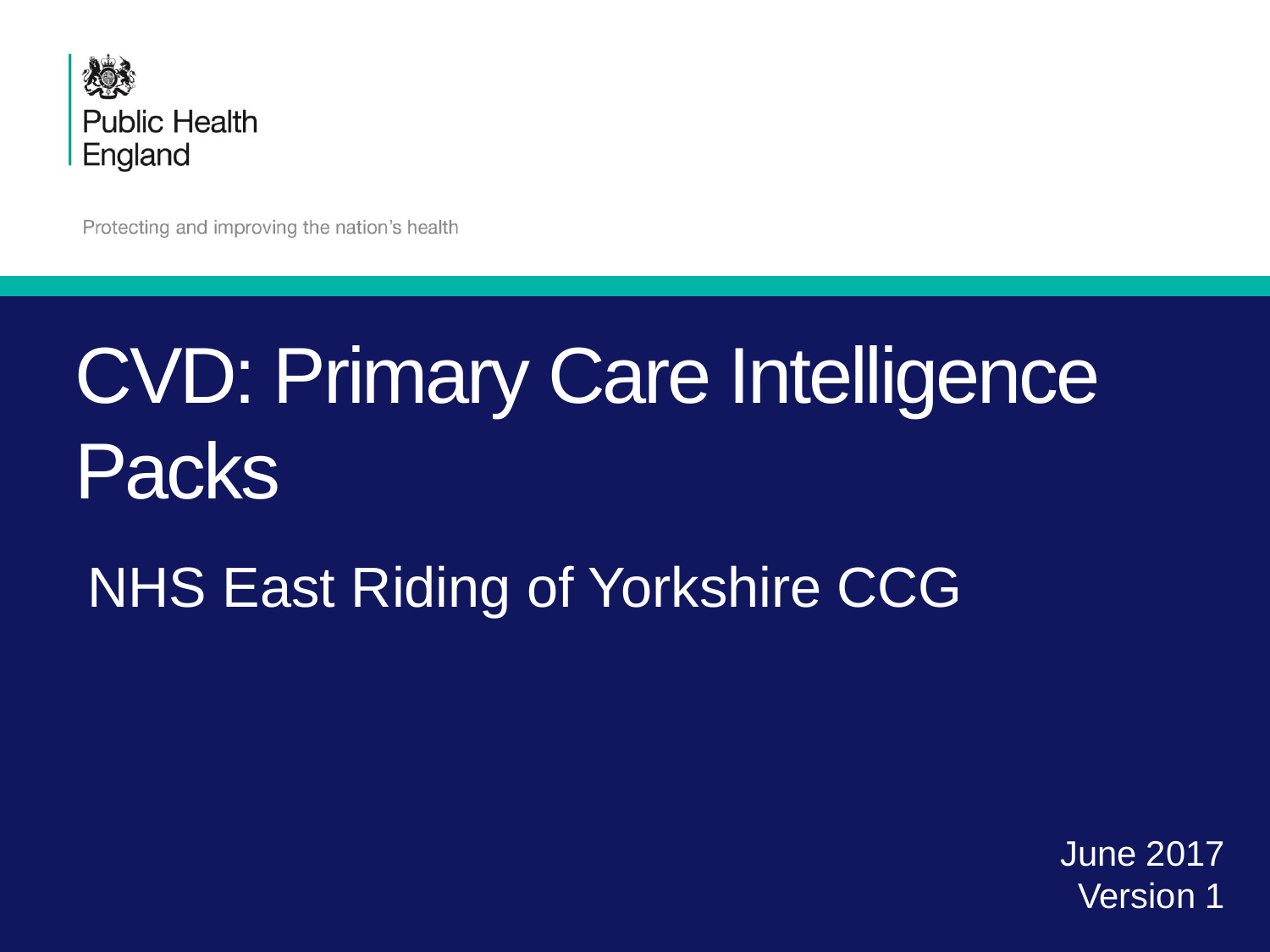# **Contents**

| 1. | Introduction                                                                                                                            | $\mathfrak{S}$ |
|----|-----------------------------------------------------------------------------------------------------------------------------------------|----------------|
| 2. | <b>CVD</b> prevention                                                                                                                   |                |
|    | The narrative<br>$\bullet$                                                                                                              | 11             |
|    | The data<br>$\bullet$                                                                                                                   | 13             |
| 3. | Hypertension                                                                                                                            |                |
|    | The narrative<br>$\bullet$                                                                                                              | 16             |
|    | The data<br>$\bullet$                                                                                                                   | 17             |
| 4. | <b>Stroke</b>                                                                                                                           |                |
|    | The narrative<br>$\bullet$                                                                                                              | 27             |
|    | The data<br>$\bullet$                                                                                                                   | 28             |
| 5. | <b>Diabetes</b>                                                                                                                         |                |
|    | The narrative<br>$\bullet$                                                                                                              | 42             |
|    | The data<br>$\bullet$                                                                                                                   | 43             |
| 6. | Kidney                                                                                                                                  |                |
|    | The narrative<br>$\bullet$                                                                                                              | 53             |
|    | The data<br>$\bullet$                                                                                                                   | 54             |
| 7. | Heart                                                                                                                                   |                |
|    | The narrative<br>$\bullet$                                                                                                              | 65             |
|    | The data<br>$\bullet$                                                                                                                   | 66             |
| 8. | <b>Outcomes</b>                                                                                                                         | 82             |
| 9. | Appendix                                                                                                                                | 88             |
|    | his desument is valid only when viewed via the internet. If it is printed into berd copy or soved to enother legation, you must first a |                |

This document is valid only when viewed via the internet. If it is printed into hard copy or saved to another location, you must first check that the version number on your copy matches that of the one online. Printed copies are uncontrolled copies.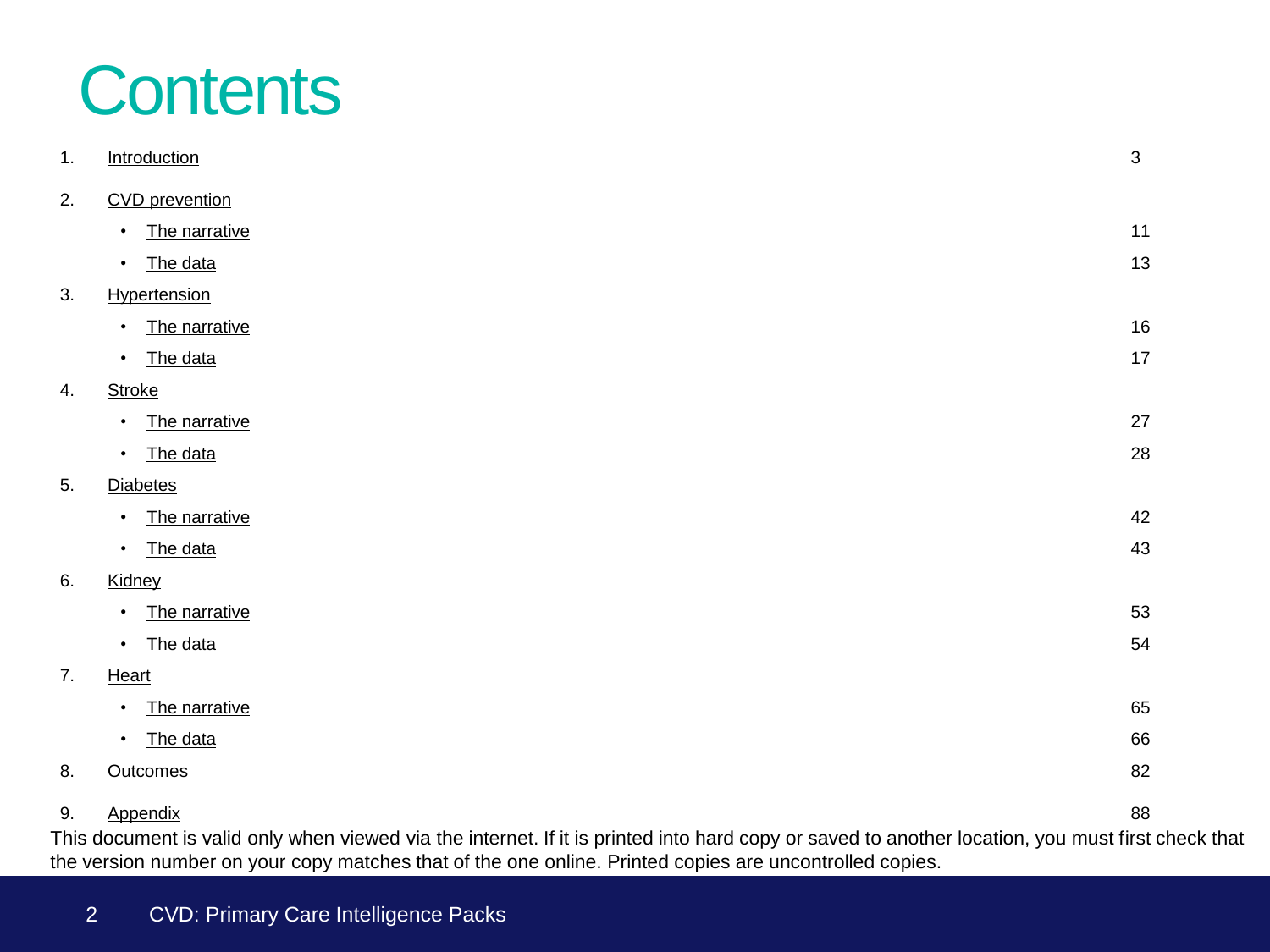# <span id="page-2-0"></span>**Introduction**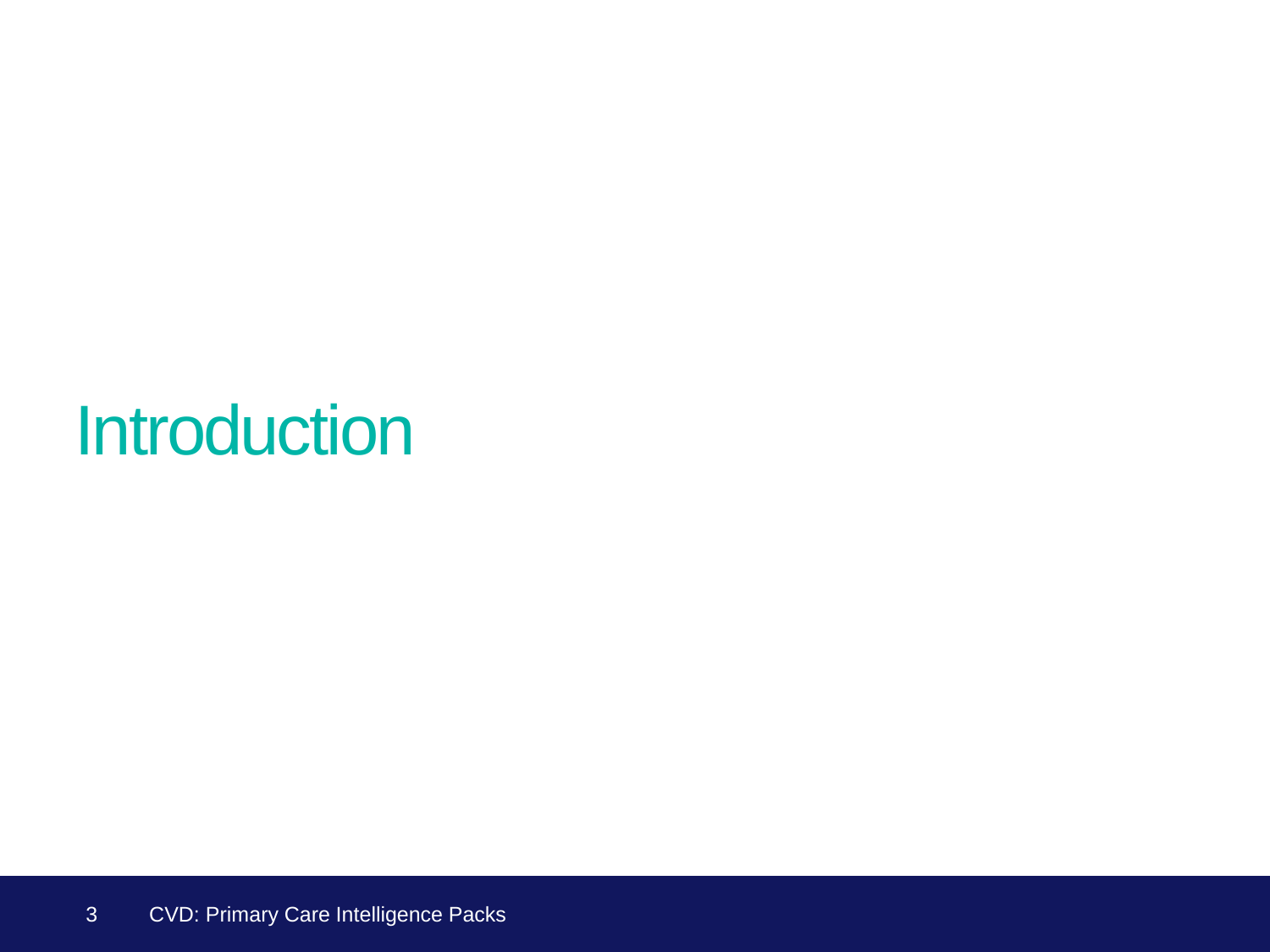This intelligence pack has been compiled by GPs and nurses and pharmacists in the Primary Care CVD Leadership Forum in collaboration with the National Cardiovascular Intelligence Network

*Matt Kearney Sarit Ghosh Kathryn Griffith George Kassianos Jo Whitmore Matthew Fay Chris Harris Jan Procter-King Yassir Javaid Ivan Benett Ruth Chambers Ahmet Fuat Mike Kirby Peter Green Kamlesh Khunti Helen Williams Quincy Chuhka Sheila McCorkindale Nigel Rowell Ali Morgan Stephen Kirk Sally Christie Clare Hawley Paul Wright Bruce Taylor Mike Knapton John Robson Richard Mendelsohn Chris Arden David Fitzmaurice*

**Primary Care CV**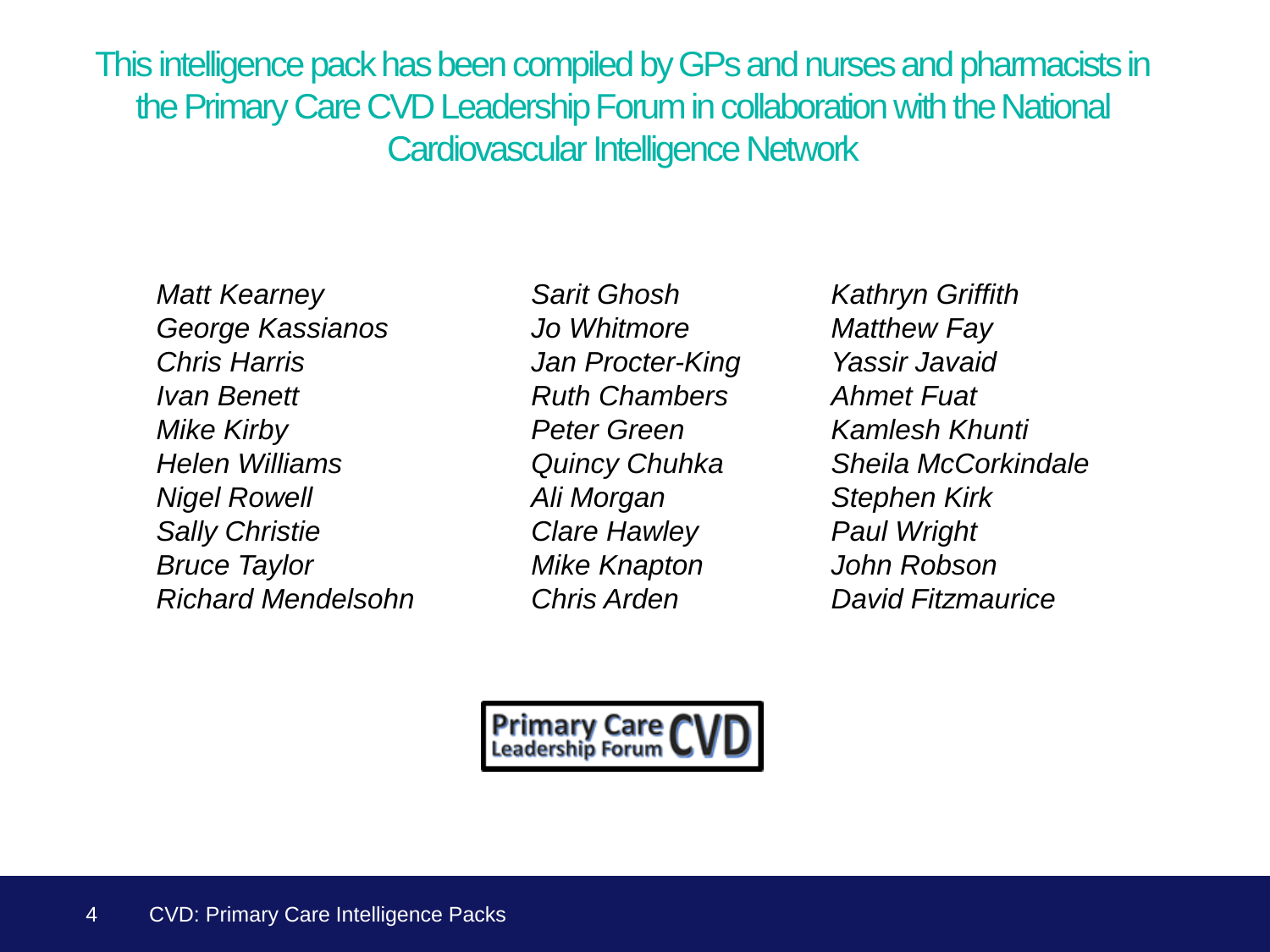# Local intelligence as a tool for clinicians and commissioners to improve outcomes for our patients

Why should we use this CVD Intelligence Pack

The high risk conditions for cardiovascular disease (CVD) - such as hypertension, atrial fibrillation, high cholesterol, diabetes, non-diabetic hyperglycaemia and chronic kidney disease - are the low hanging fruit for prevention in the NHS because in each case late diagnosis and suboptimal treatment is common and there is substantial variation. High quality primary care is central to improving outcomes in CVD because primary care is where much prevention and most diagnosis and treatment is delivered.

This cardiovascular intelligence pack is a powerful resource for stimulating local conversations about quality improvement in primary care. Across a number of vascular conditions, looking at prevention, diagnosis, care and outcomes, the data allows comparison between clinical commissioning groups (CCGs) and between practices.

This is not about performance management because we know that variation can have more than one interpretation. But patients have a right to expect that we will ask challenging questions about how the best practices are achieving the best, what average or below average performers could do differently, and how they could be supported to perform as well as the best.

#### How to use the CVD intelligence pack

The intelligence pack has several sections – CVD prevention, hypertension, stroke and atrial fibrillation (AF), diabetes, kidney disease, heart disease and heart failure. Each section has one slide of narrative that makes the case and asks some questions. This is followed by data for a number of indicators, each with benchmarked comparison between CCGs and between practices.

Use the pack to identify where there is variation that needs exploring and to start asking challenging questions about where and how quality could be improved. We suggest you then develop a local action plan for quality improvement – this might include establishing communities of practice to build clinical leadership, systematic local audit to get a better understanding of the gaps in care and outcomes, and developing new models of care that mobilise the wider primary care team to reduce burden on general practice.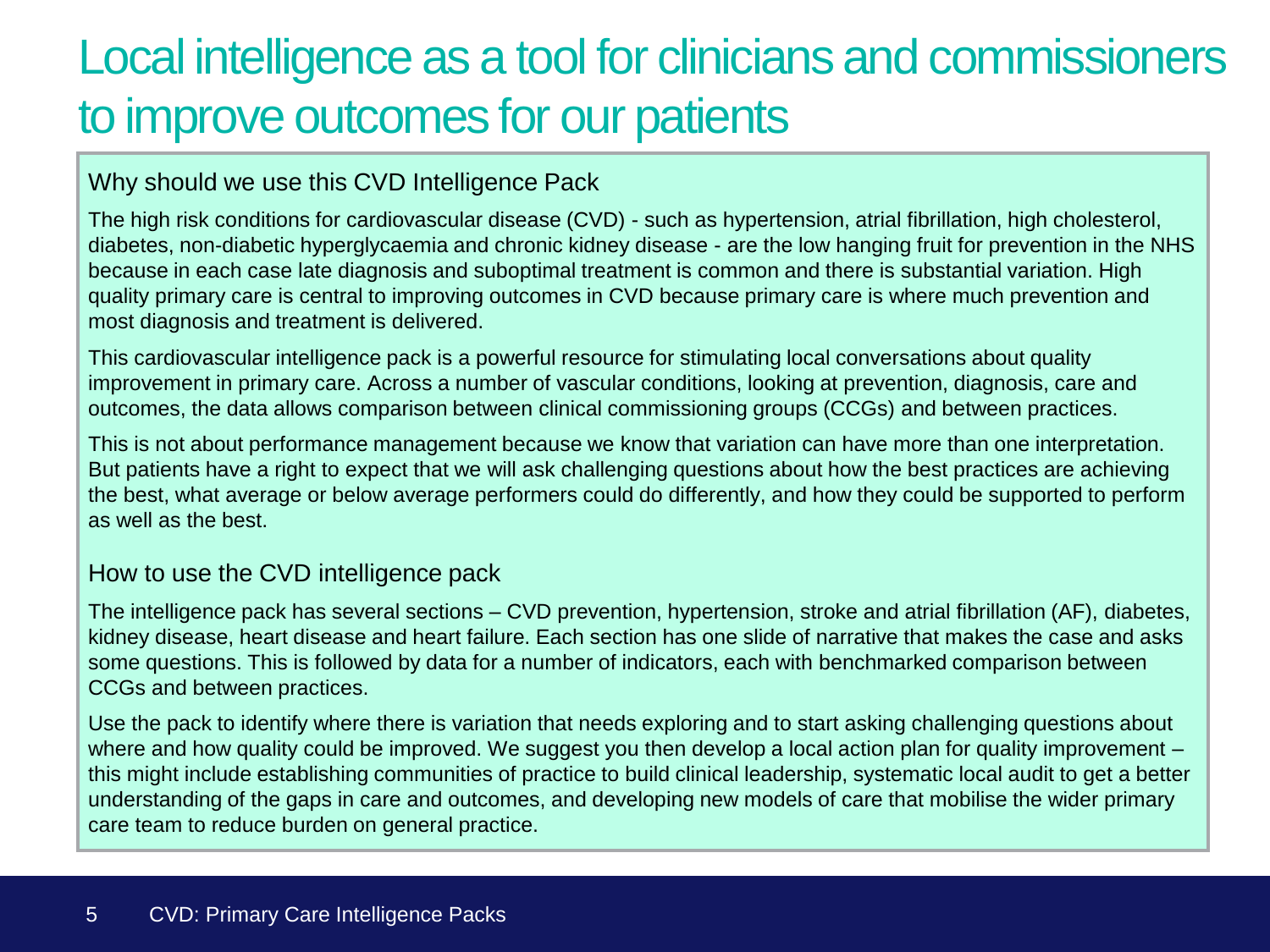## Data and methods

This slide pack compares the clinical commissioning group (CCG) with CCGs in its strategic transformation plan (STP) and England. Where a CCG is in more than one STP, it has been allocated to the STP with the greatest geographical or population coverage. The slide pack also compares the CCG to its 10 most similar CCGs in terms of demography, ethnicity and deprivation. For information on the methodology used to calculate the 10 most similar CCGs please go to: http://www.england.nhs.uk/resources/resources-for-ccgs/comm-for-value/

The 10 most similar CCGs to NHS East Riding of Yorkshire CCG are: NHS South Worcestershire CCG NHS Northumberland CCG NHS South Warwickshire CCG NHS North Derbyshire CCG NHS Great Yarmouth and Waveney CCG NHS West Suffolk CCG NHS South Norfolk CCG NHS Ipswich and East Suffolk CCG NHS Shropshire CCG NHS South Lincolnshire CCG

The majority of data used in the packs is taken from the 2015/16 Quality and Outcomes Framework (QOF). Where this is not the case, this is indicated in the slide. All GP practices that were included in the 2015/16 QOF are included. Full source data are shown in the appendix.

For the majority of indicators, the additional number of people that would be treated if all practices were to achieve as well as the average of the top achieving practices is calculated. This is calculated by taking an average of the intervention rates (ie the denominator includes exceptions) for the best 50% of practices in the CCG and applying this rate to all practices in the CCG. Note, this number is not intended to be proof of a realisable improvement; rather it gives an indication of the magnitude of available opportunity.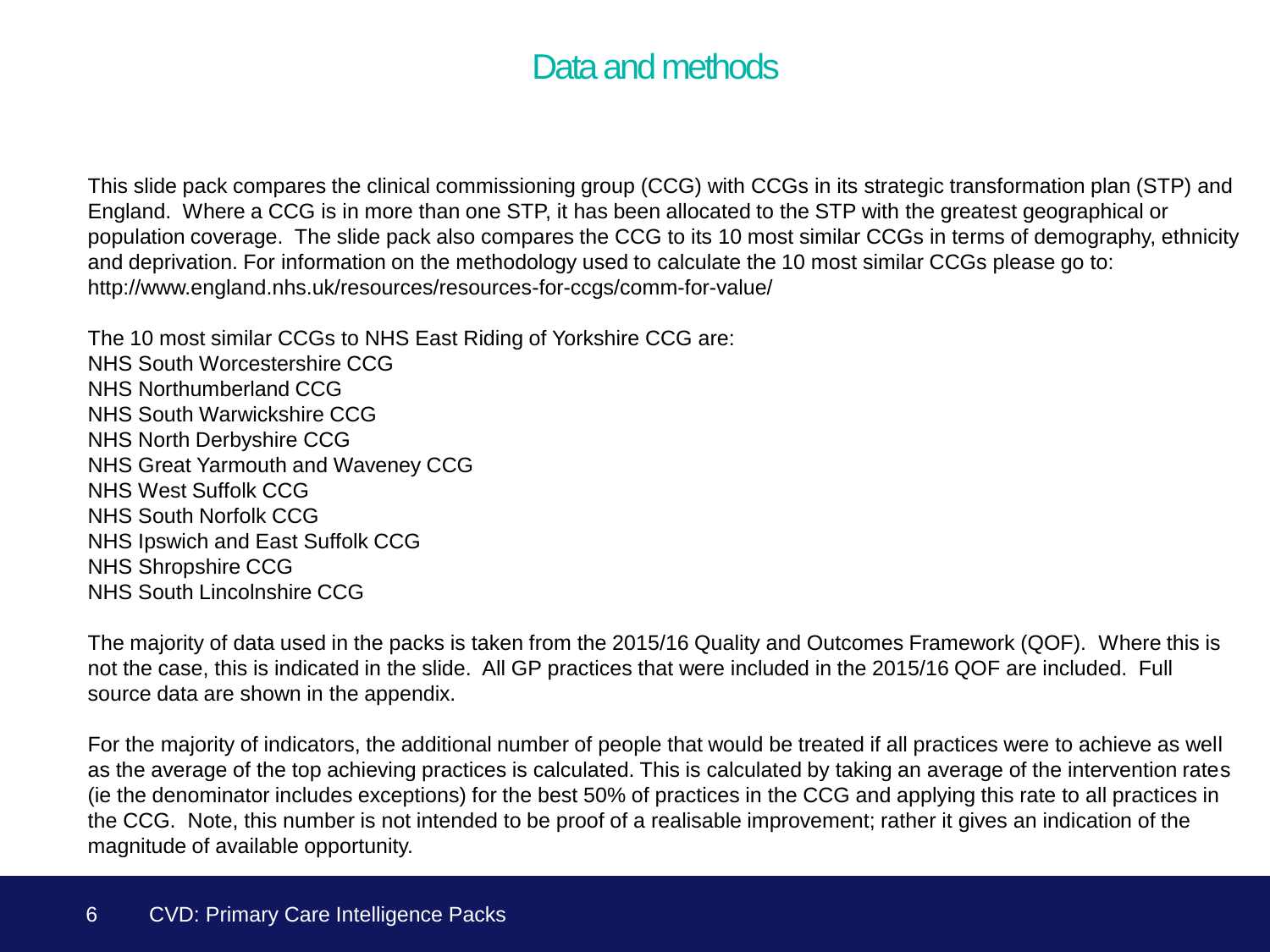# Why does variation matter?

The variation that exists between demographically similar CCGs and between practices illustrates the local potential to improve care and outcomes for our patients

Benchmarking is helpful because it highlights variation.

Of course it has long been acknowledged that some variation is inevitable in the healthcare and outcomes experienced by patients.

But John Wennberg, who has championed research into clinical variation over four decades and who founded the pioneering Dartmouth Atlas of Health Care, concluded that much variation is unwarranted – ie it cannot be explained on the basis of illness, medical evidence, or patient preference, but is accounted for by the willingness and ability of doctors to offer treatment.

A key observation about benchmarking data is that it does not tell us why there is variation. Some of the variation may be explained by population or case mix and some may be unwarranted. We will not know unless we investigate.

Benchmarking may not be conclusive. Its strength lies not in the answers it provides but in the questions it generates for CCGs and practices**.** 

For example:

- 1. How much variation is there in detection, management, exception reporting and outcomes?
- 2. How many people would benefit if average performers improved to the level of the best performers?
- 3. How many people would benefit if the lowest performers matched the achievement of the average?
- 4. What are better performers doing differently in the way they provide services in order to achieve better outcomes?
- 5. How can the CCG support low and average performers to help them match the achievement of the best?
- 6. How can we build clinical leadership to drive quality improvement?

There are legitimate reasons for exception reporting. But …….

Excepting patients from indicators puts them at risk of not receiving optimal care and of having worse outcomes. It is also likely to increase health inequalities. The substantial variation seen in exception reporting for some indicators suggests that some practices are more effective than others at reaching their whole population. Benchmarking exception reporting allows us to identify the practices that need support to implement the strategies adopted by low excepting practices.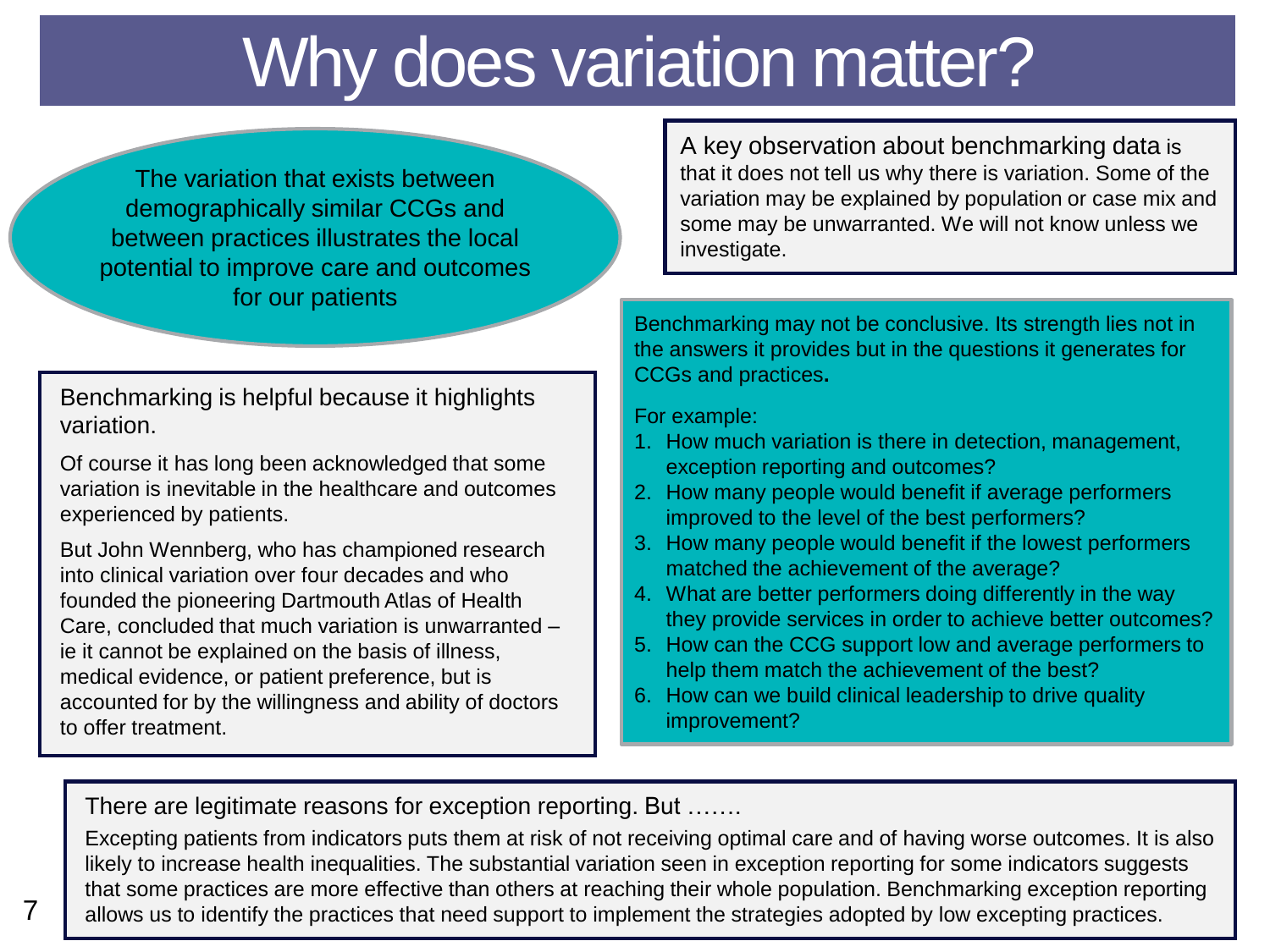# Cluster methodology: your most similar practices

Each practice has been grouped on the basis of demographic data into 15 national clusters. These demographic factors cover:

- deprivation (practice level)
- age profile (% < 5, % < 18, % 15-24, % 65+, % 75+, % 85+)
- ethnicity (% population of white ethnicity)
- practice population side

These demographic factors closely align with those used to calculate the "Similar 10 CCGs".

These demographic factors have been used to compare practices with similar populations to account for potential factors which may drive variation. Some local interpretation will need to be applied to the data contained within the packs as practices with significant outlying population characteristics e.g. university populations or care home practices will need further contextualisation.

Further detailed information including full technical methodology and a full PDF report on each of the 15 practice clusters is available here: <https://github.com/julianflowers/geopractice>.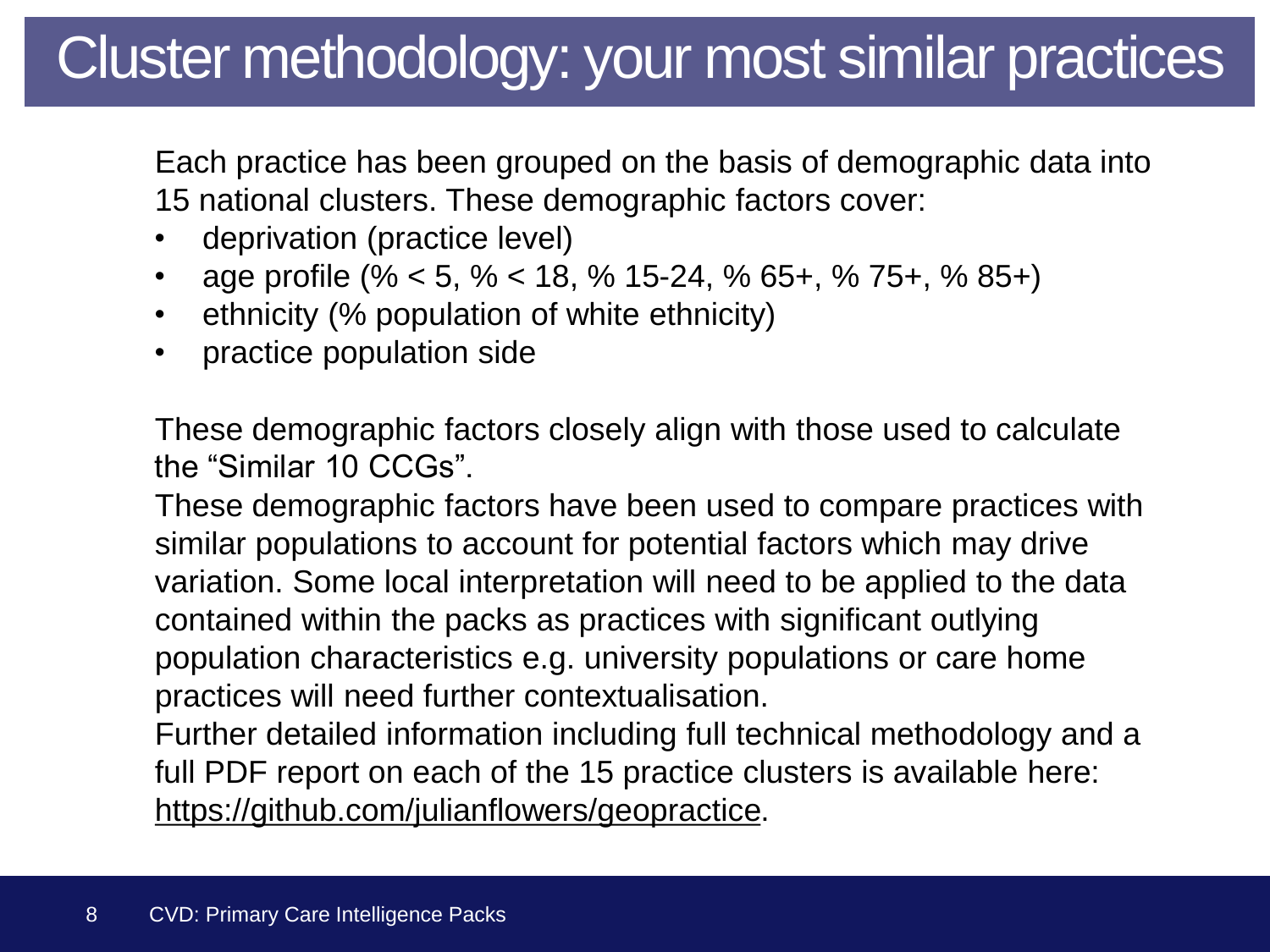# Cluster methodology: calculating potential gains

The performance of every practice in the GP cluster contributes to the average of the top performing 50% of practices to form a benchmark.



The difference between the benchmark and the selected practices is displayed on this chart. The benchmark will most likely be different for different practices as they are in different clusters, so the difference is the key measure here. If the practice performance is below the benchmark, the difference is applied to the denominator plus exceptions to demonstrate potential gains on a practice basis. The potential gains on a CCG basis are calculated based on the difference between the top 5 performing closest CCGs and the selected CCG, applied to the denominator plus exceptions.

<span id="page-8-0"></span> $W_{\rm{max}}$  was the surface of  $\sim$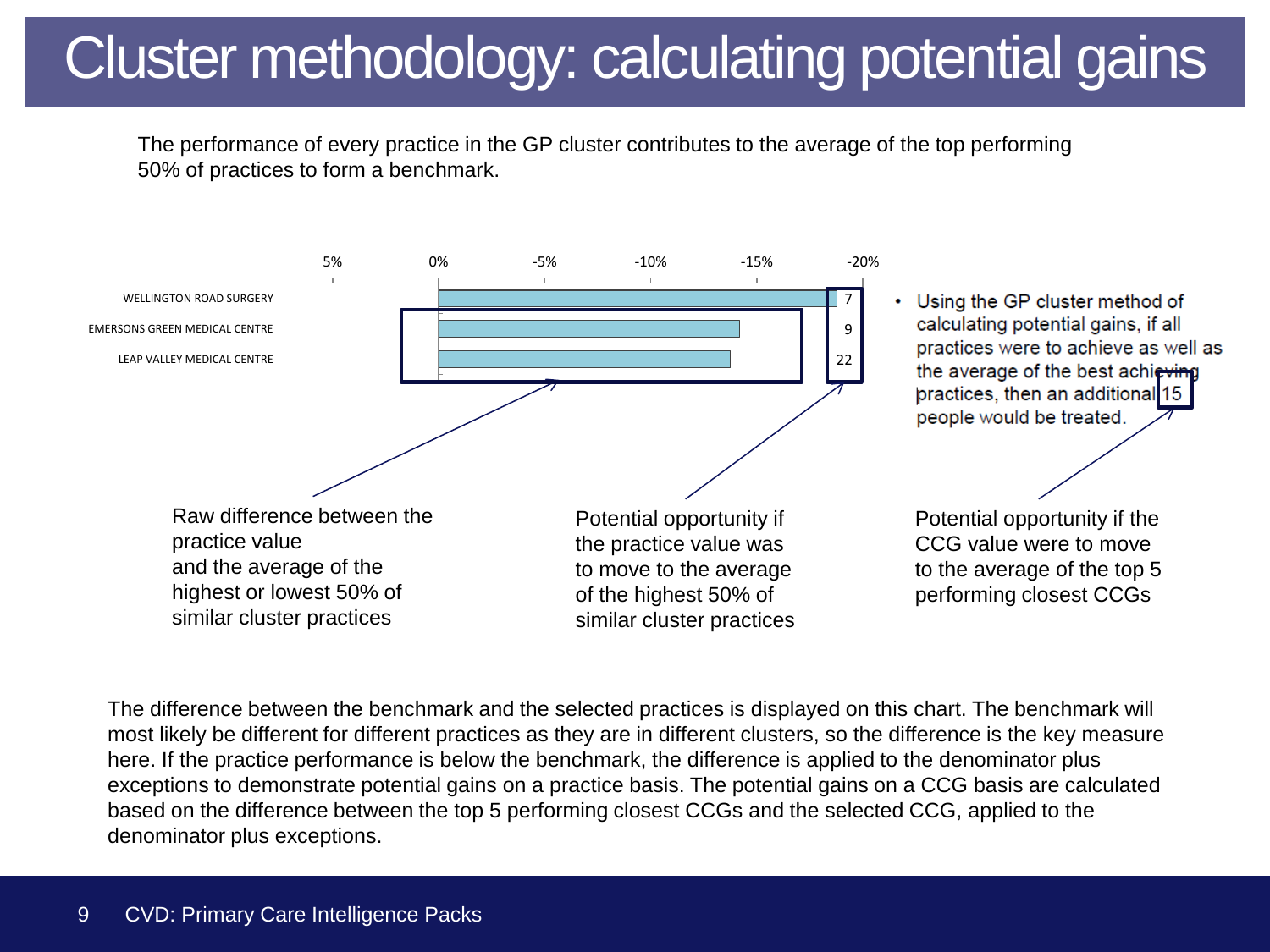# <span id="page-9-0"></span>CVD prevention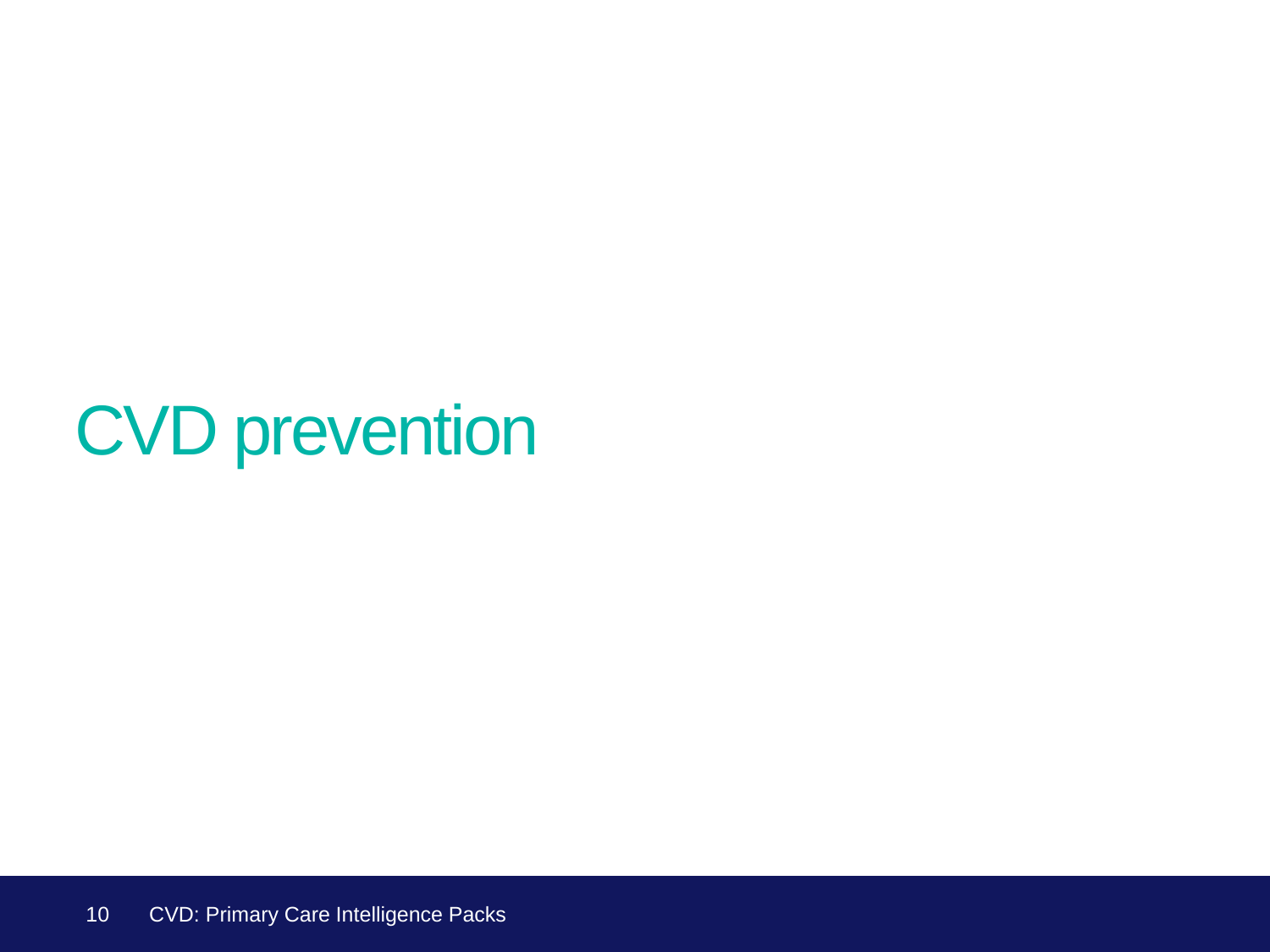# CVD prevention

"The NHS needs a radical upgrade in prevention if it is to be sustainable" 5 year Forward View 2014

This is because England faces an epidemic of largely preventable non-communicable diseases, such as heart disease and stroke, cancer, Type 2 diabetes and liver disease.



<span id="page-10-0"></span>The Global Burden of Disease Study (next slide) shows us that the leading causes of premature mortality include diet, tobacco, obesity, raised blood pressure, physical inactivity and raised cholesterol. The radical upgrade in prevention needs population-level approaches. But it also needs interventions in primary care for individuals with behavioural and clinical risk factors.

The size of the prevention problem

- 2/3 of adults are obese or overweight
- 1/3 of adults are physically inactive
- average smoking prevalence is 17% but is much higher in some communities
- in high risk conditions like atrial fibrillation, high blood pressure, diabetes and high ten year CVD risk score, up to half of all people do not receive preventive treatments that are known to be highly effective at preventing heart attacks and strokes
- around 90% of people with familial hypercholesterolaemia are undiagnosed and untreated despite their average 10 year reduction in life expectancy

Social prescribing and wellbeing hubs offer new models for supporting behaviour change while reducing burden on general practice.

The NHS Health Check is a systematic approach to identifying local people at high risk of CVD, offering behaviour change support and early detection of the high risk but often undiagnosed conditions such as hypertension, atrial fibrillation, CKD, diabetes and prediabetes.

Question: What proportion of our local eligible population is receiving the NHS Health Check and how effective is the follow-up management of their clinical risk factors in primary care?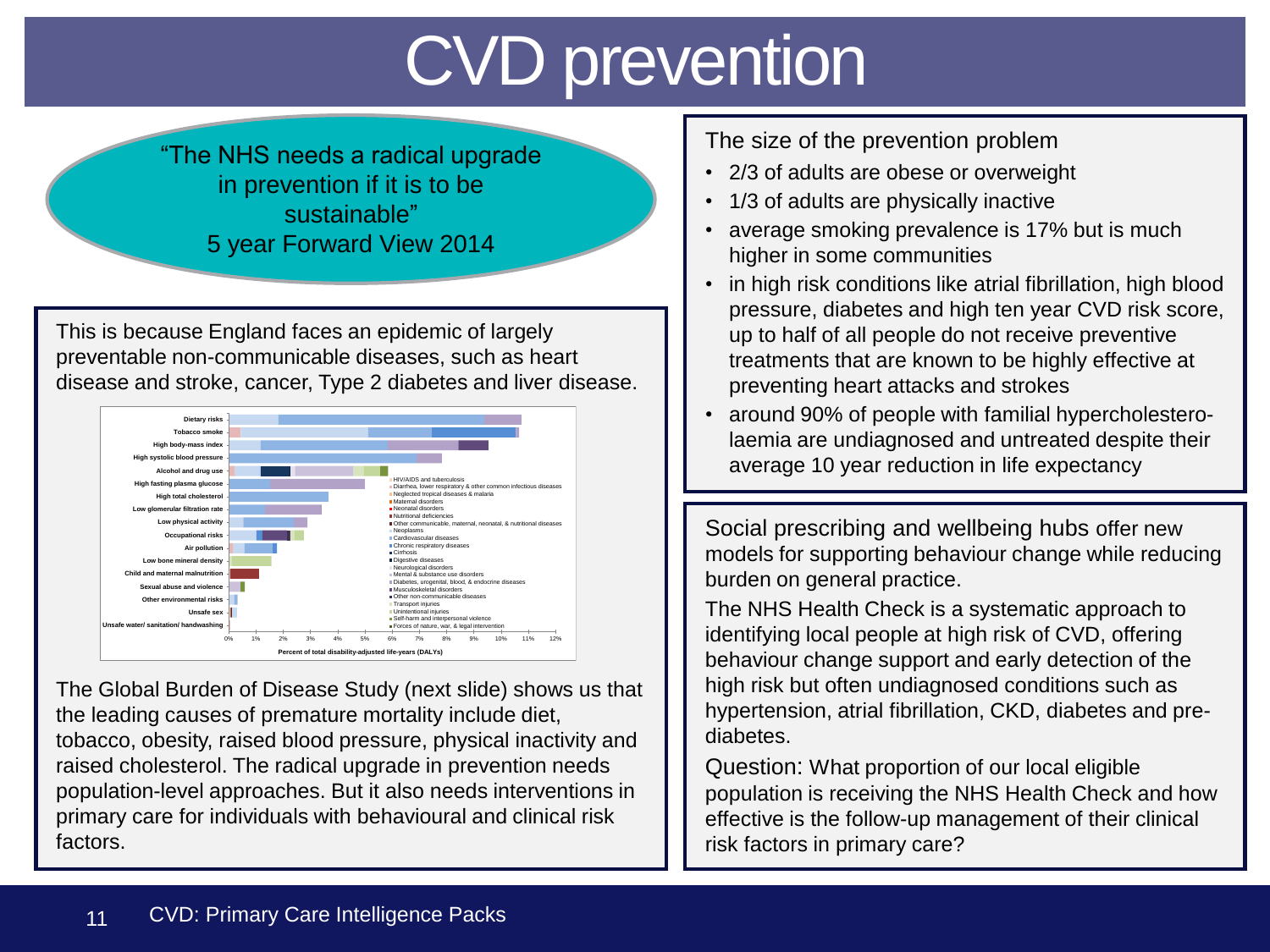# Global Burden of Disease Study 2015

Risk Factors for premature death and disability caused by CVD in England, expressed as a percentage of total disability-adjusted life-years

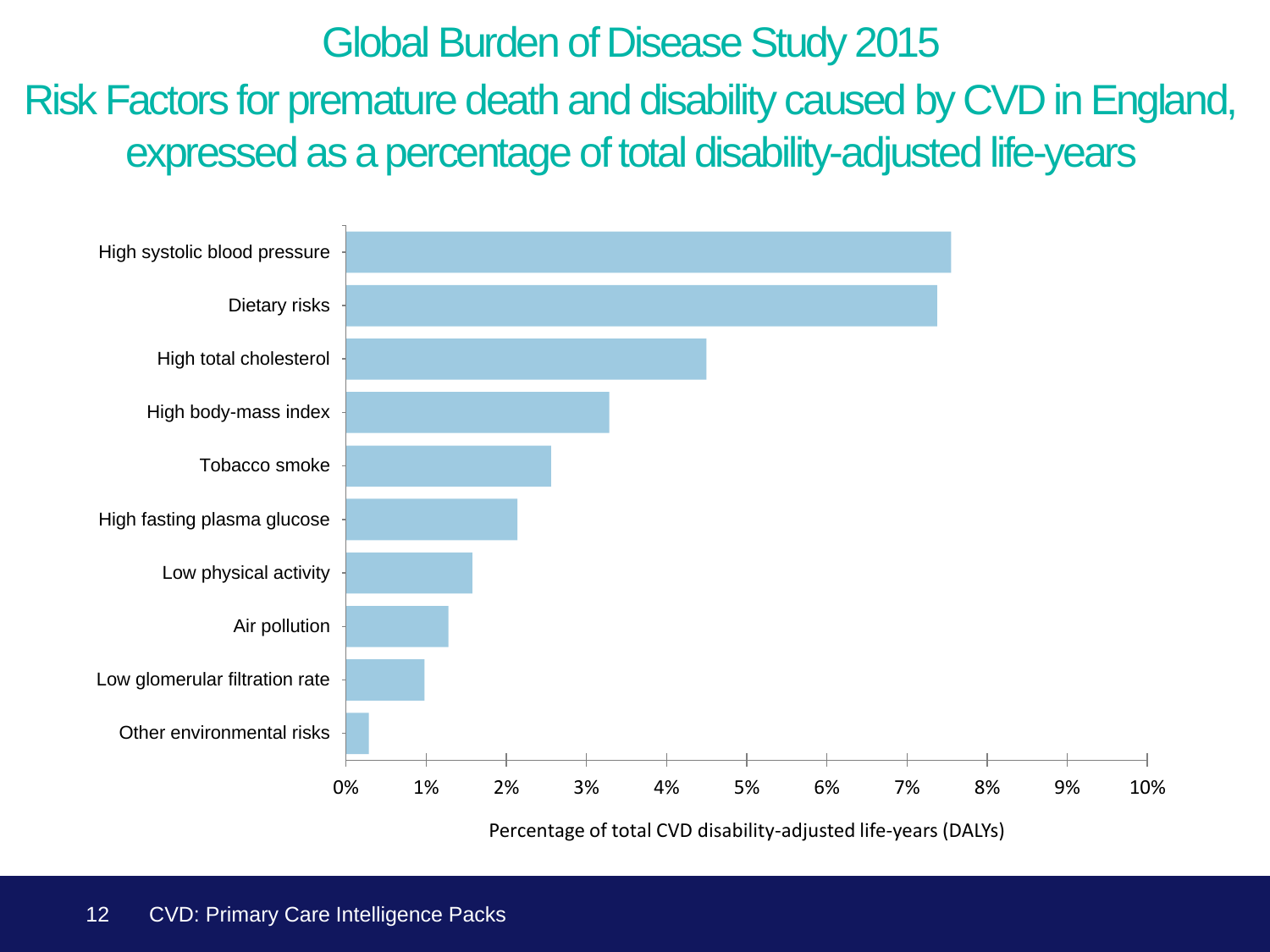## Estimated smoking prevalence (QOF) by CCG

## Comparison with demographically similar CCGs

<span id="page-12-0"></span>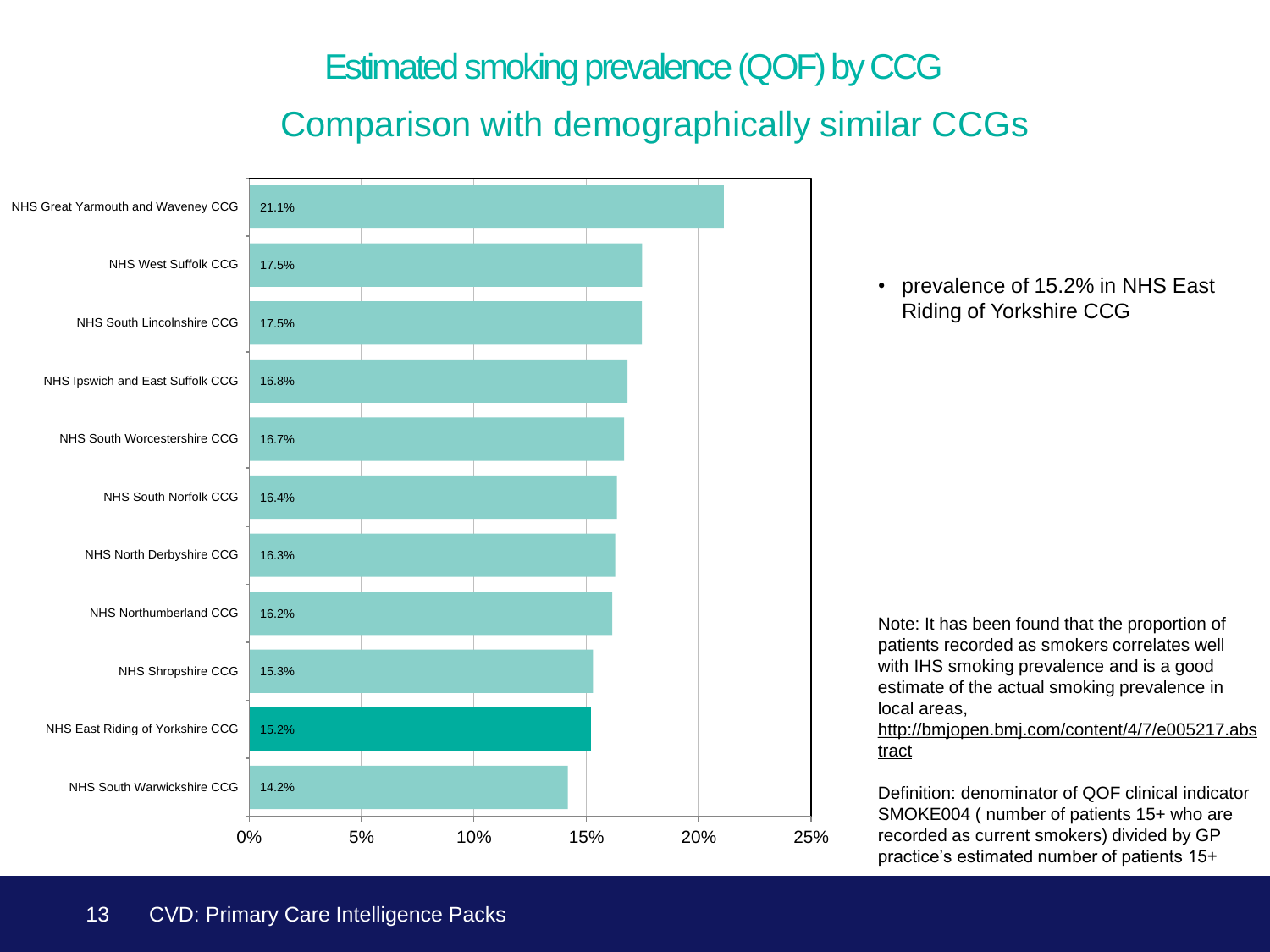## Estimated smoking prevalence (QOF) by GP practice

GP Practice **CCG** 

DR MITCHELL B81666 THE WILLERBY SURGERY B81024 BEVERLEY & MOLESCROFT SURGERY B81121 NORTH BEVERLEY MEDICAL CENTRE B81082 THE MEDICAL CENTRE, DRIFFIELD B81092 COTTINGHAM MEDICAL CENTRE B81084 DR AC MILNER B81100 OLD FIRE STATION SURGERY B81051 THE RIDINGS MEDICAL GROUP B81061 DR AD UNDERWOOD AND PARTNERS B81042 HANCOCKS ME B81602 THE CHESTNUTS B81653 WALKERGATE SURGERY B81622 PARK VIEW SURGERY B81619 LEVEN & BEEFORD MEDICAL PRACTICE B81034 HESSLE GRANGE MEDICAL PRACTICE B81010 HOWDEN MEDICAL PRACTICE B81088 THE SNAITH AND RAWCLIFFE MEDICAL GROUP B81029 CHURCH VIEW SURGERY, HEDON B81062 MARKET WEIGHTON GROUP PRACTICE B81009 THE PARK SURGERY B81037 HEDON GROUP PRACTICE B81050 GILBERDYKE HEALTH CENTRE B81041 EASTGATE MEDICAL GROUP, HORNSEA B81004 GREENGATES MEDICAL GROUP B81101 MANOR HOUSE SURGERY, BRIDLINGTON B81006 PRACTICE TWO B81014 PEELER HOUSE SURGERY B81658 PRACTICE 3, MEDICAL CENTRE, BRIDLINGTON B81069 SAMMAN ROAD SURGERY B81120 PRACTICE ONE B81070 SOUTH HOLDERNESS MEDICAL PRACTICE B81025 BARTHOLOMEW MEDICAL GROUP B81068 FIELD HOUSE SURGERY, BRIDLINGTON B81060 MONTAGUE MEDICAL PRACTICE B81013 THE WOLDS VIEW PRIMARY CARE CENTRE Y02656



- 38,949 people who are recorded as smokers in NHS East Riding of Yorkshire CCG
- GP practice range: 5.9% to 26.8%

Note: This method is thought to be a reasonably robust method in estimating smoking prevalence for the majority of GP practices. However, caution is advised for extreme estimates of smoking prevalence and those with high numbers of smoking status not recorded and exceptions.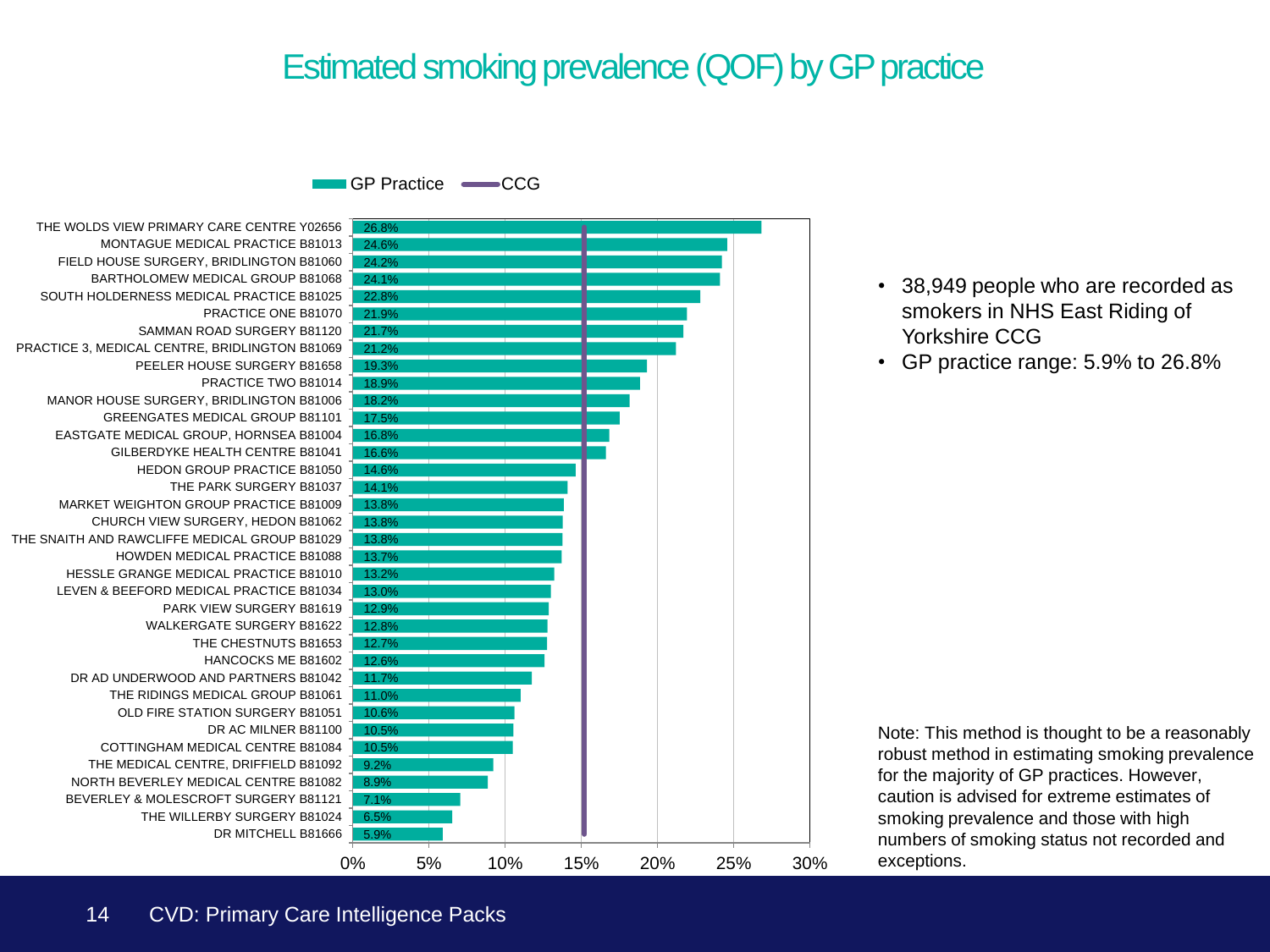# <span id="page-14-0"></span>**Hypertension**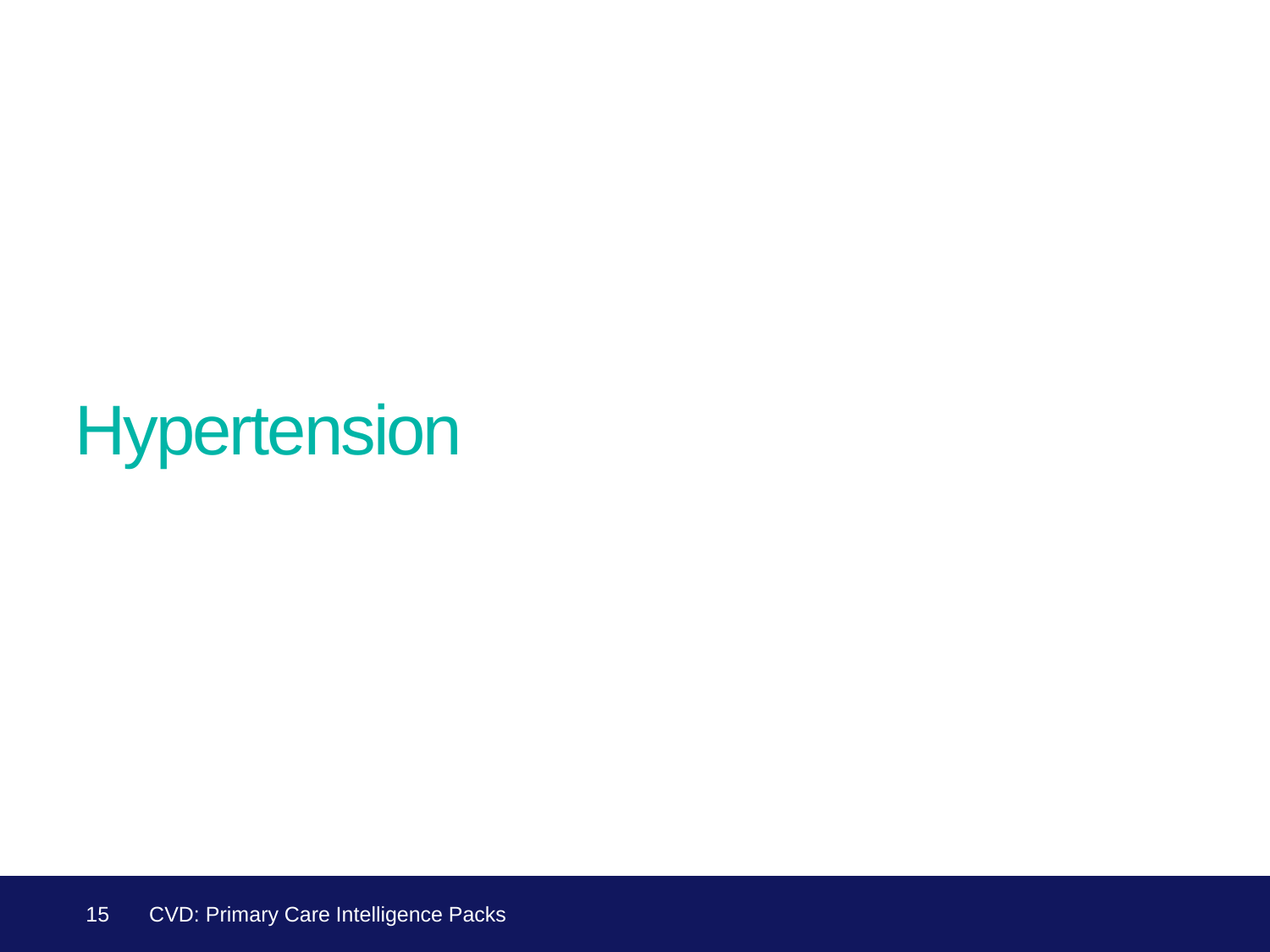# **Hypertension**

The Global Burden of Disease Study confirmed high blood pressure as a leading cause of premature death and disability

### High blood pressure is common and costly

- it affects around a quarter of all adults
- the NHS costs of hypertension are around £2bn
- social costs are probably considerably higher

- at least half of all heart attacks and strokes are caused by high blood pressure and it is a major risk factor for chronic kidney disease and cognitive decline
- treatment is very effective every 10mmHg reduction in systolic blood pressure lowers risk of heart attack and stroke by 20%
- despite this 4 out of 10 adults with hypertension, over 5 and a half million people in England, remain undiagnosed
- <span id="page-15-0"></span>• and even when the condition is identified, treatment is often suboptimal, with blood pressure poorly controlled in about 1 out of 3 individuals

### The Missing Millions

On average, each CCG in England has 26,000 residents with undiagnosed hypertension – these individuals are unaware of their increased cardiovascular risk and are untreated.

### What questions should we ask in our CCG?

- 1. for each indicator how wide is the variation in achievement and exception reporting?
- 2. how many people would benefit if all practices performed as well as the best?
- 3. how can we support practices who are average or below average to perform as well as the best in:
	- detection of hypertension
- management of hypertension What do we know?

### What might help?

- support practices to share audit data and systematically identify gaps and opportunities for improved detection and management of hypertension
- work with practices and local authorities to maximise uptake and follow up in the NHS Health Check
- support access to self-test BP stations in waiting rooms and to ambulatory blood pressure monitoring.
- commission community pharmacists to offer blood pressure measurement, diagnosis and management support, including support for adherence to medication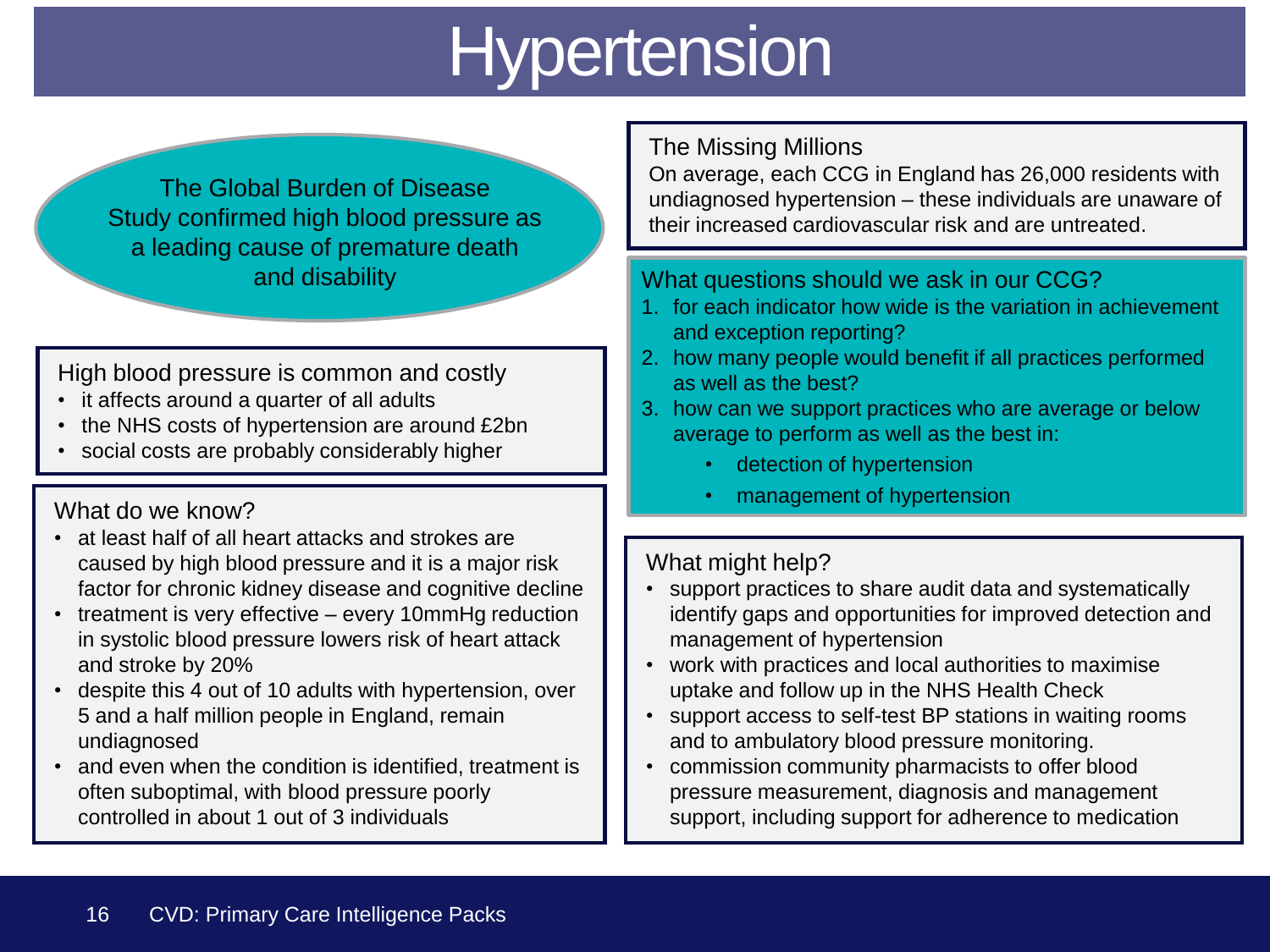# Hypertension observed prevalence compared with expected prevalence by CCG Comparison with CCGs in the STP

<span id="page-16-0"></span>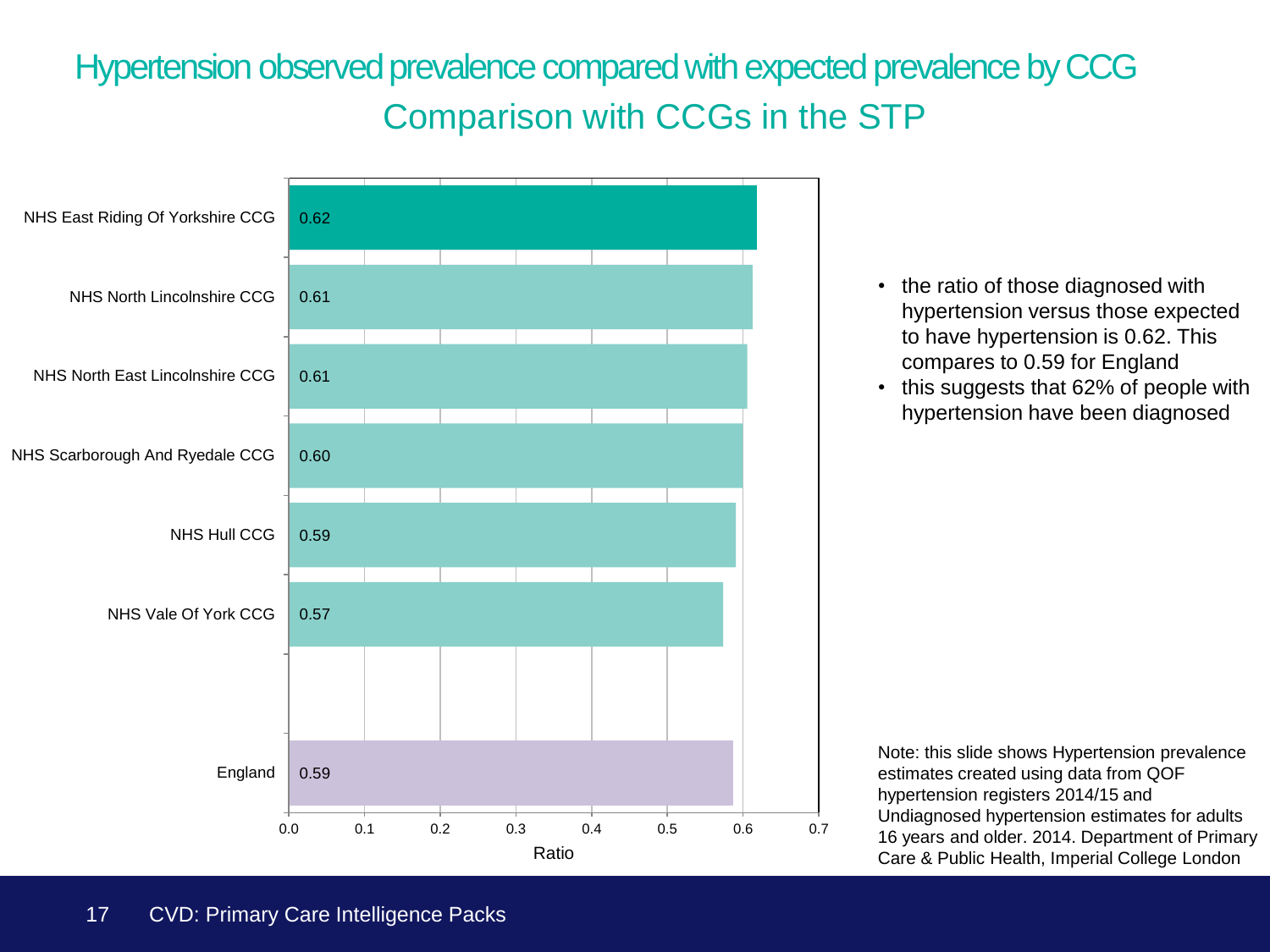# Hypertension observed prevalence compared with expected prevalence by CCG Comparison with demographically similar CCGs

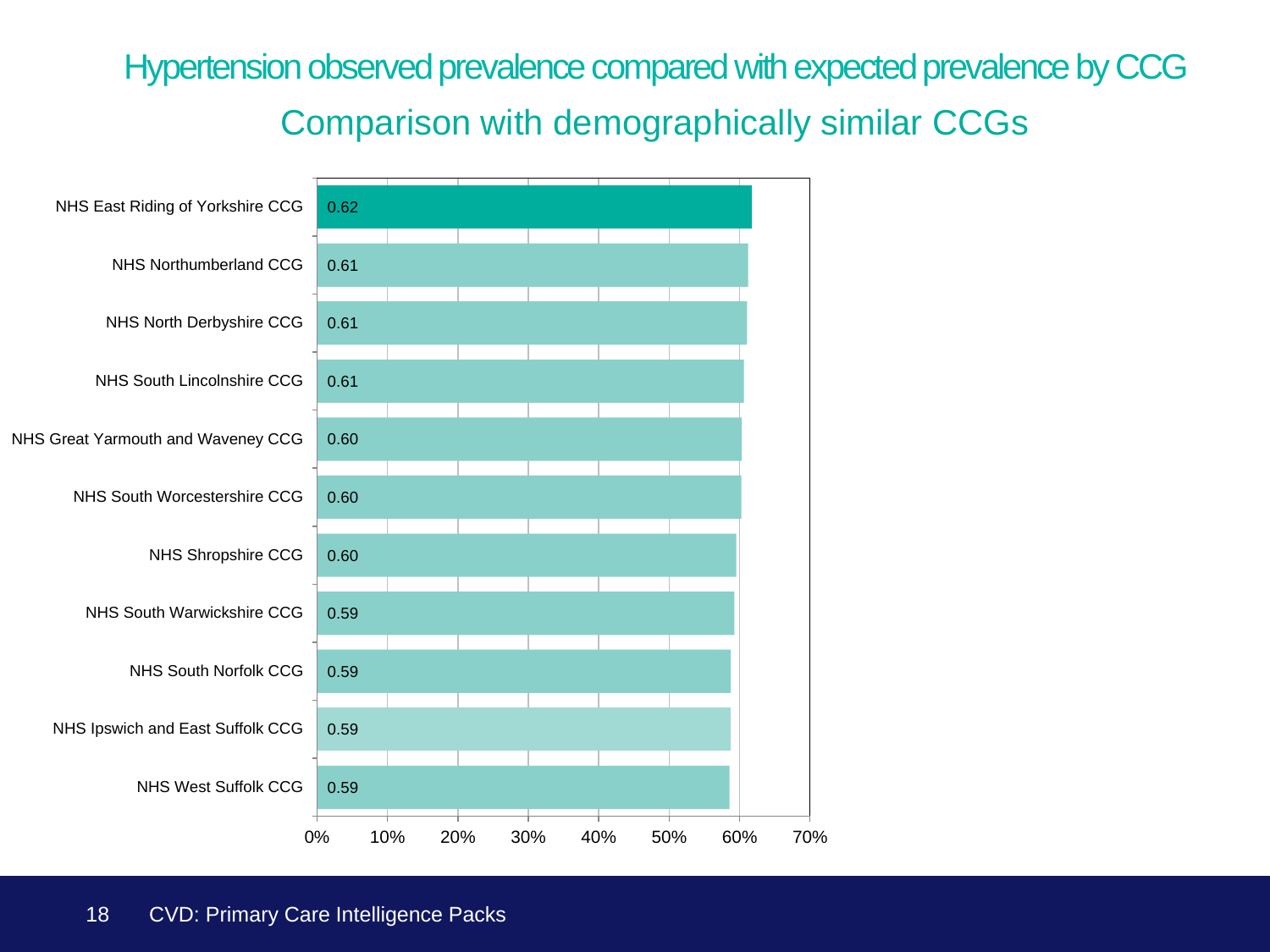### Hypertension observed prevalence compared with expected prevalence by GP practice

GP practice **CCG** 

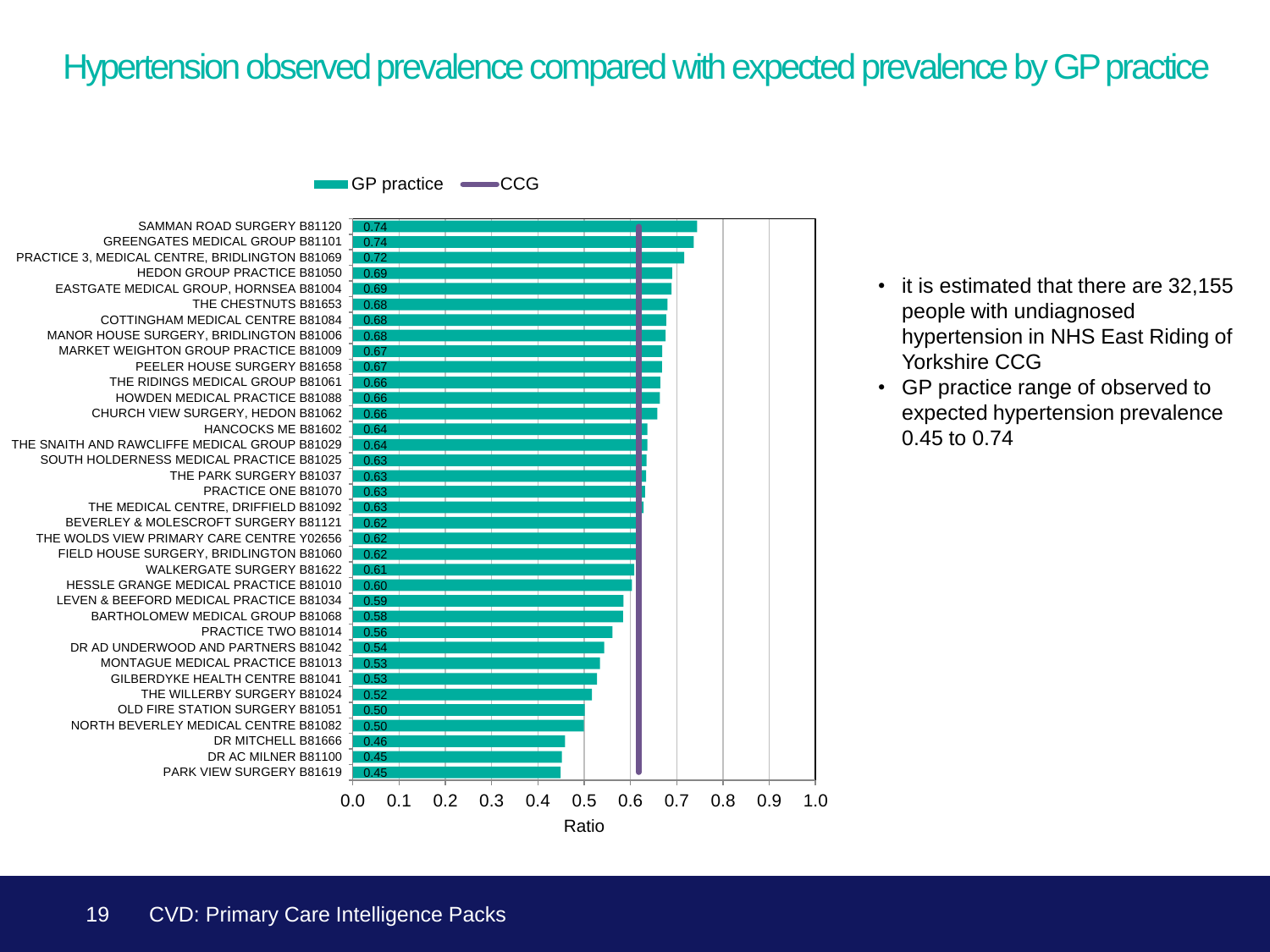Percentage of patients with hypertension whose last blood pressure reading (measured in the preceding 12 months) is 150/90 mmHg or less by CCG

## Comparison with CCGs in the STP



 20 CVD: Primary Care Intelligence Packs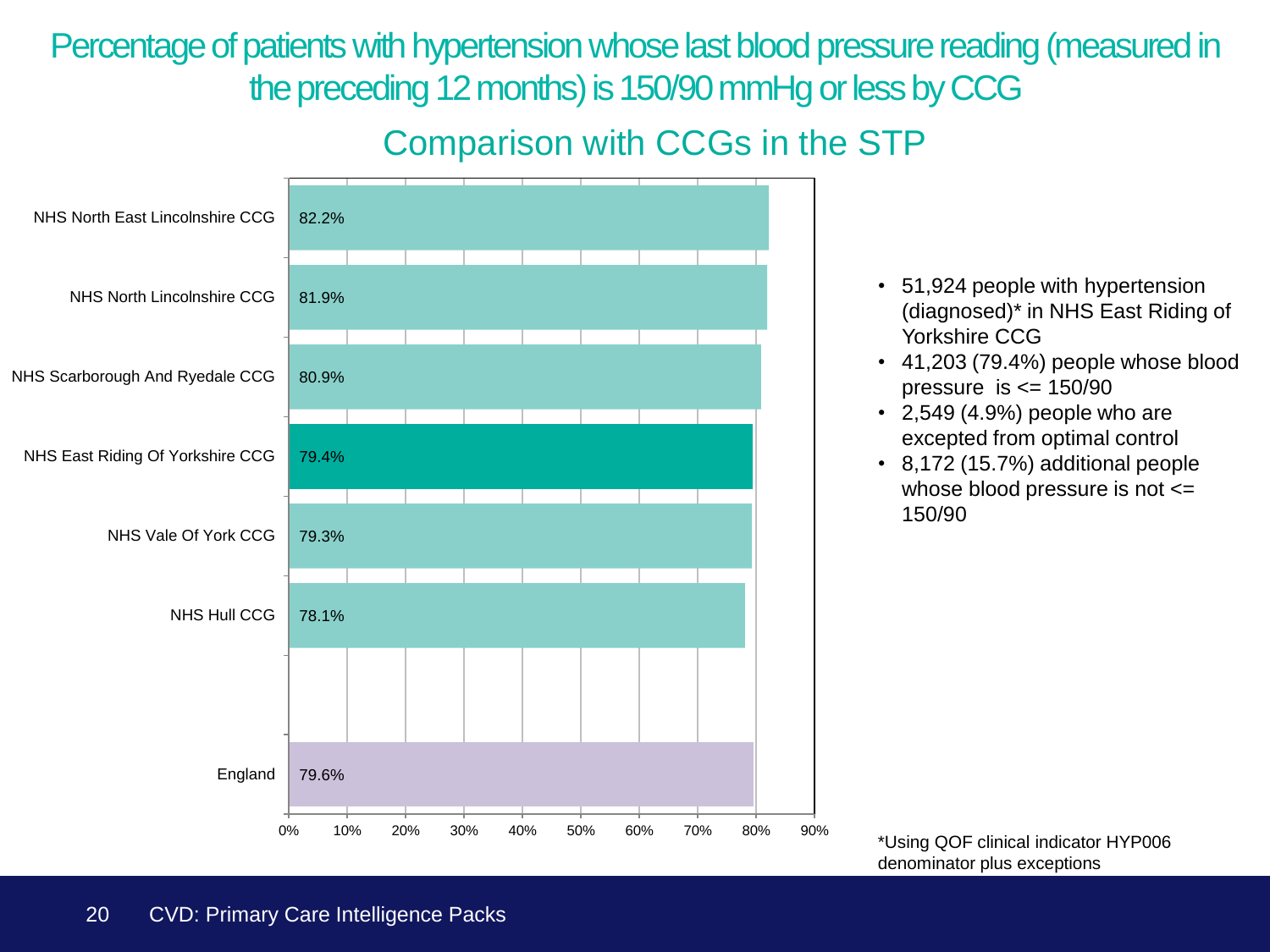Percentage of patients with hypertension whose last blood pressure reading (measured in the preceding 12 months) is 150/90 mmHg or less by CCG

## Comparison with demographically similar CCGs

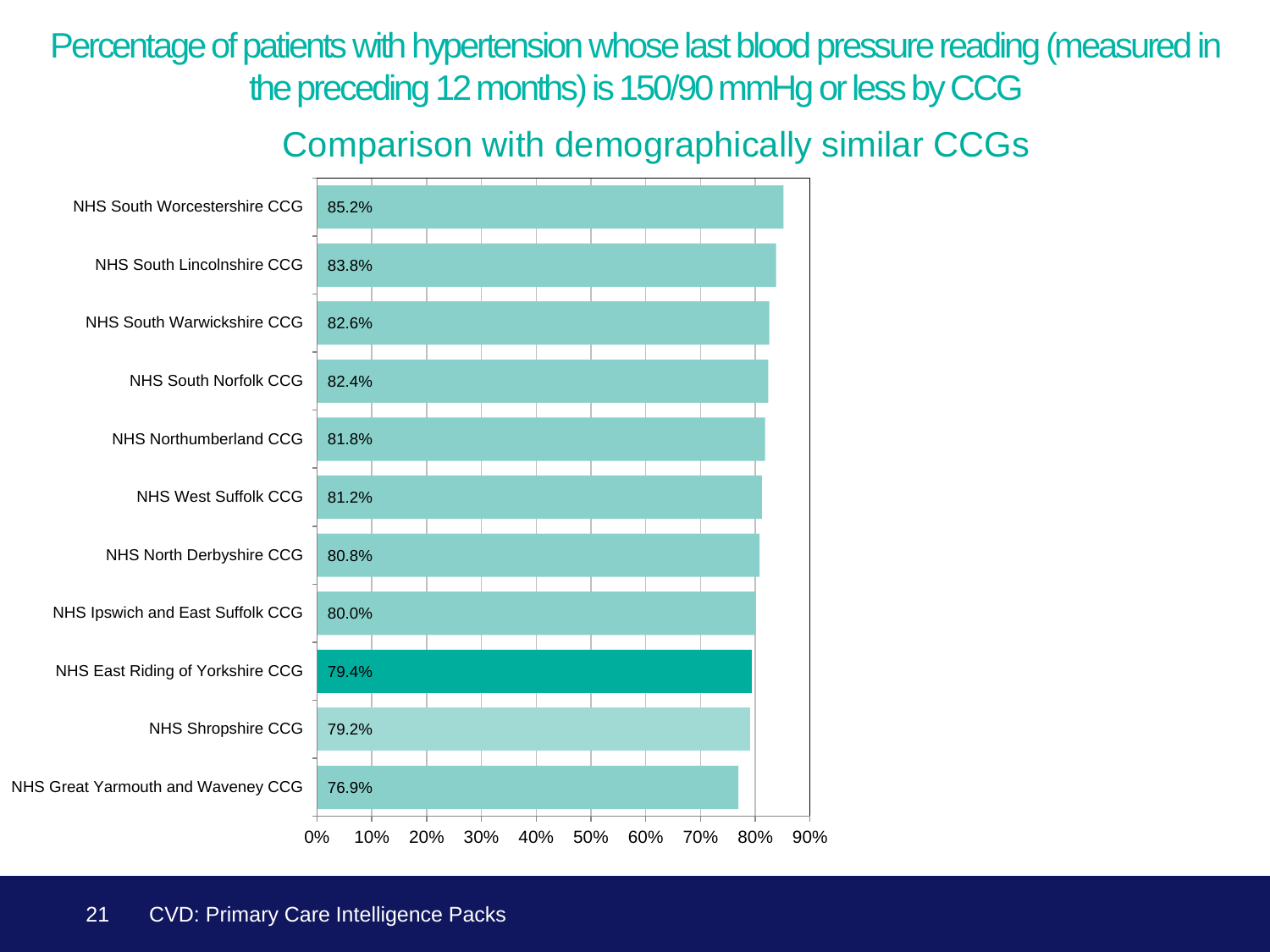## Percentage of patients with hypertension whose last blood pressure reading (measured in the preceding 12 months) is not 150/90 mmHg or less by GP practice

 $\blacksquare$  No treatment  $\blacksquare$  Exceptions reported



- in total, including exceptions, there are 10,721 people whose blood pressure is not <= 150/90
- GP practice range: 8.9% to 49.1%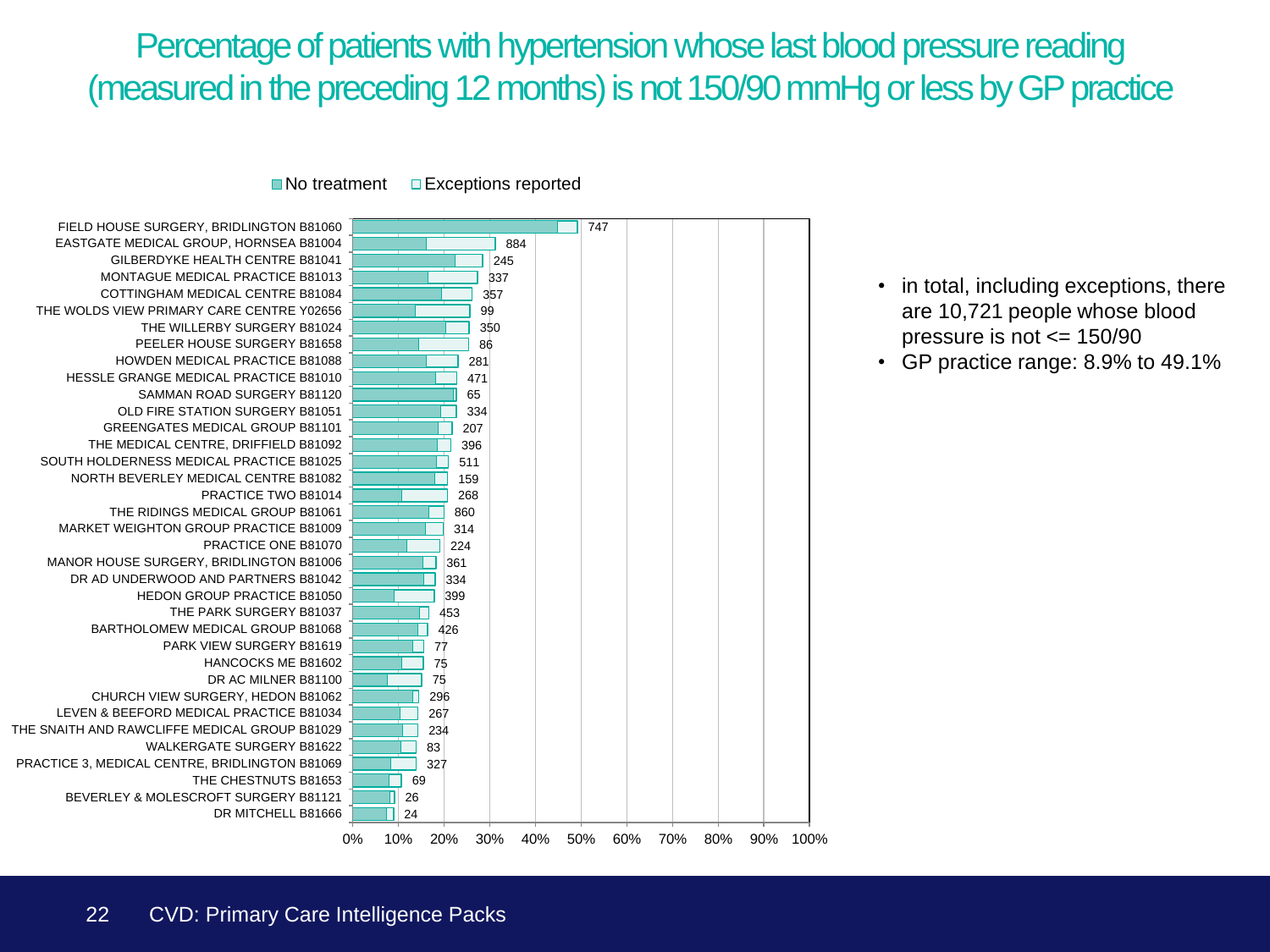New diagnosis of hypertension who have been given a CVD risk assessment whose CVD risk exceeds 20% and treated with statins by CCG Comparison with CCGs in the STP

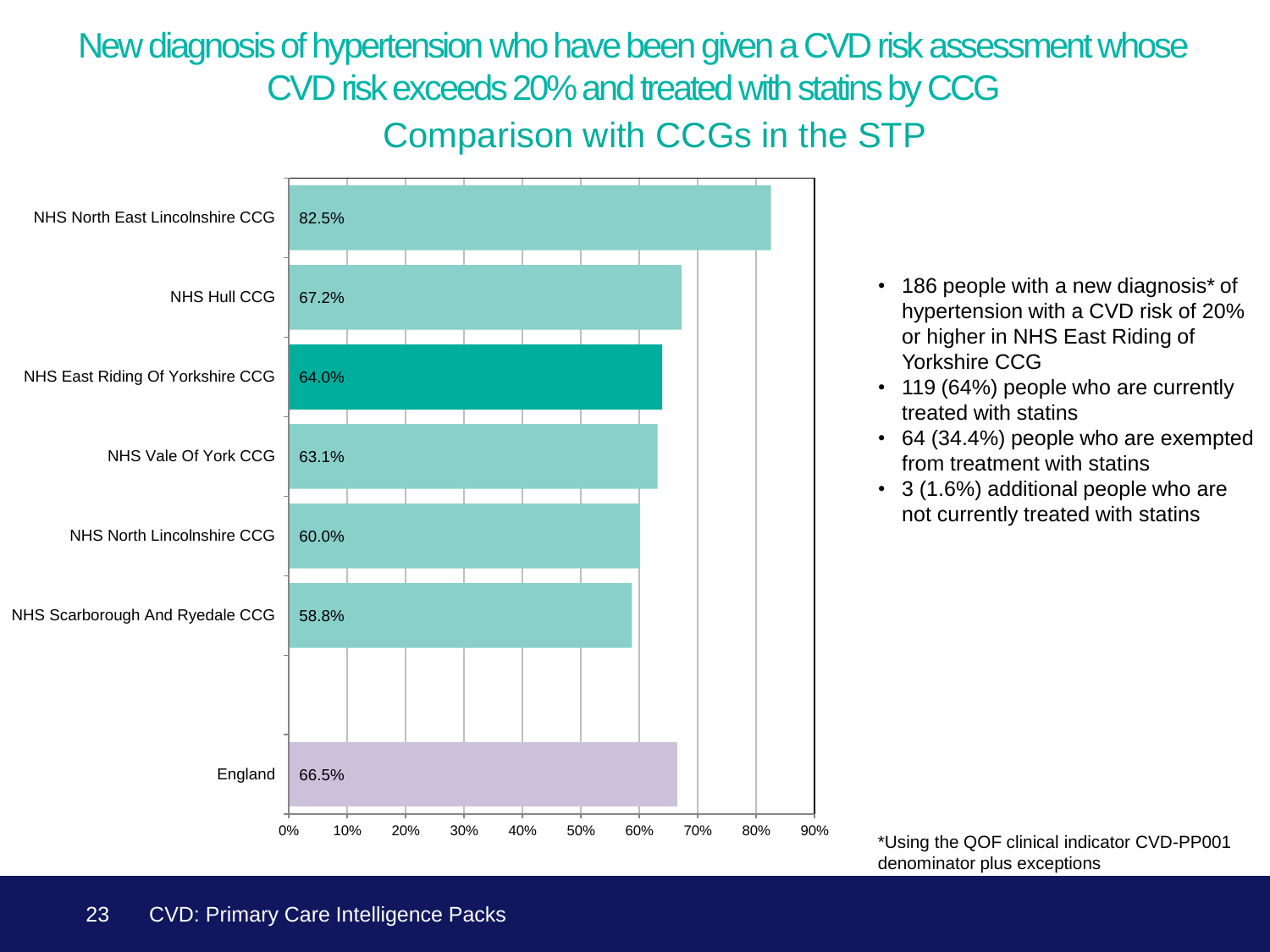New diagnosis of hypertension who have been given a CVD risk assessment whose CVD risk exceeds 20% and treated with statins by CCG

### Comparison with demographically similar CCGs

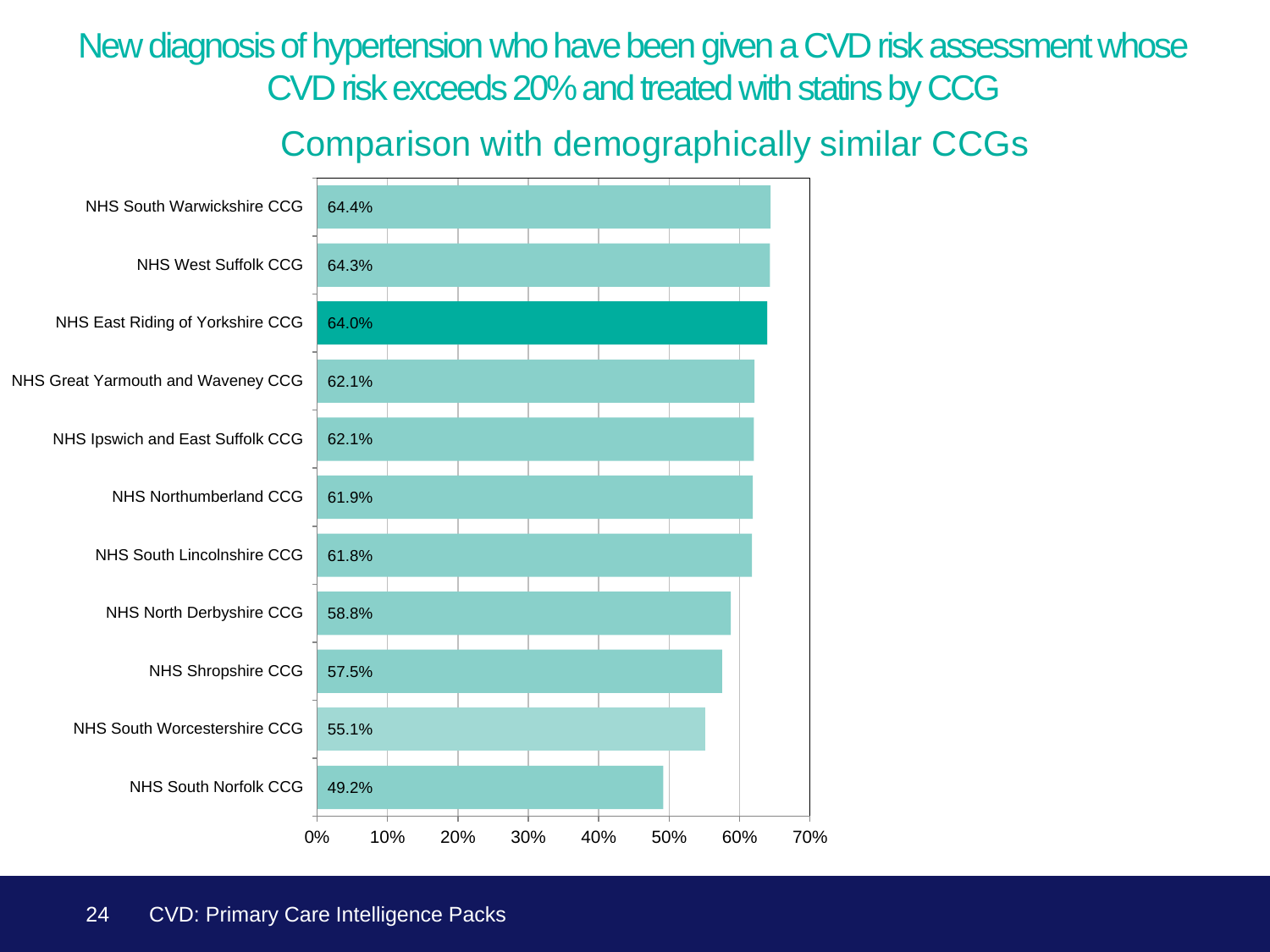## New diagnosis of hypertension who have been given a CVD risk assessment whose CVD risk exceeds 20% and not treated with statins by GP practice

 $\blacksquare$  No treatment  $\blacksquare$  Exceptions reported

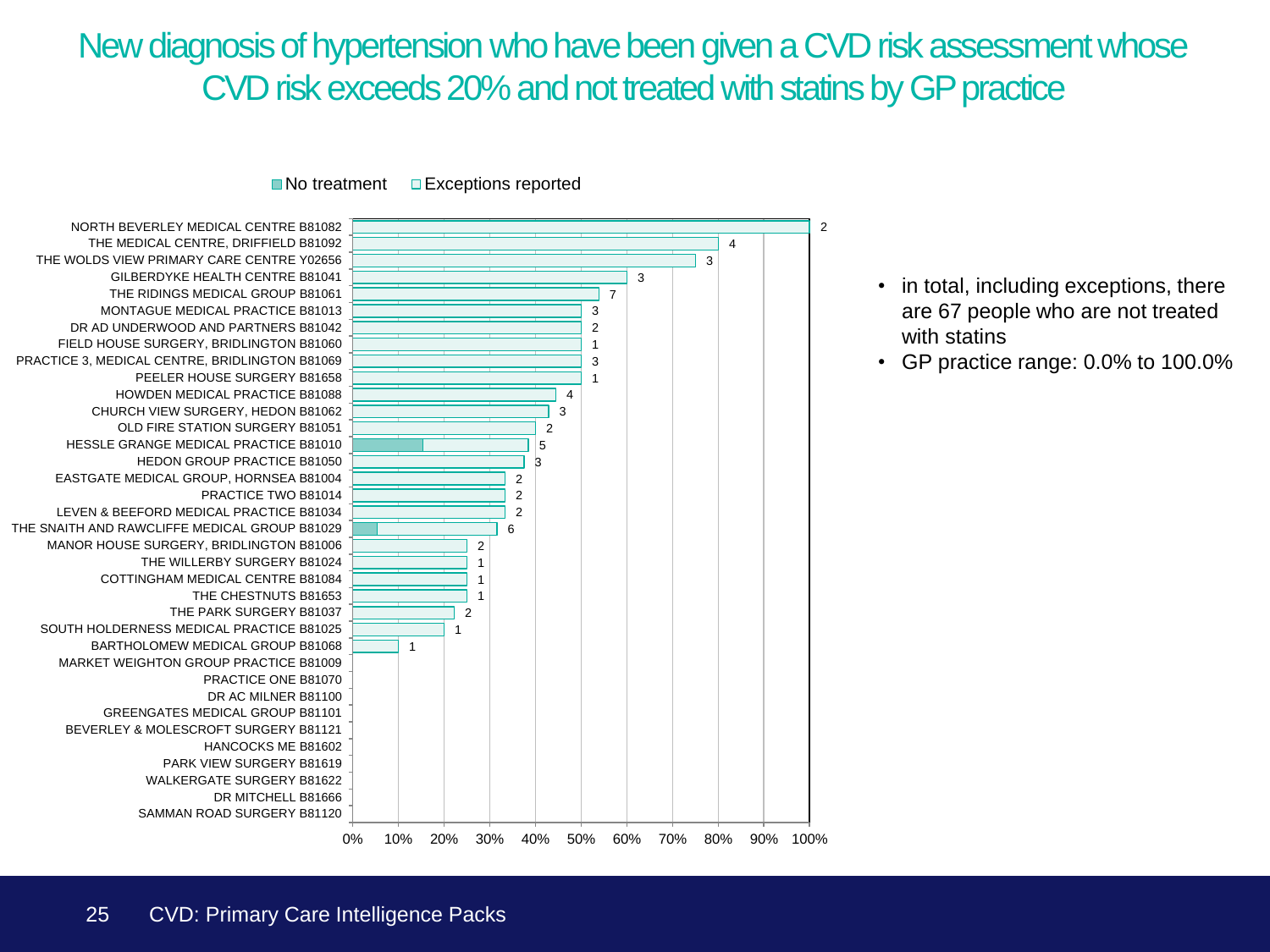# **Stroke**

<span id="page-25-0"></span>26 CVD: Primary Care Intelligence Packs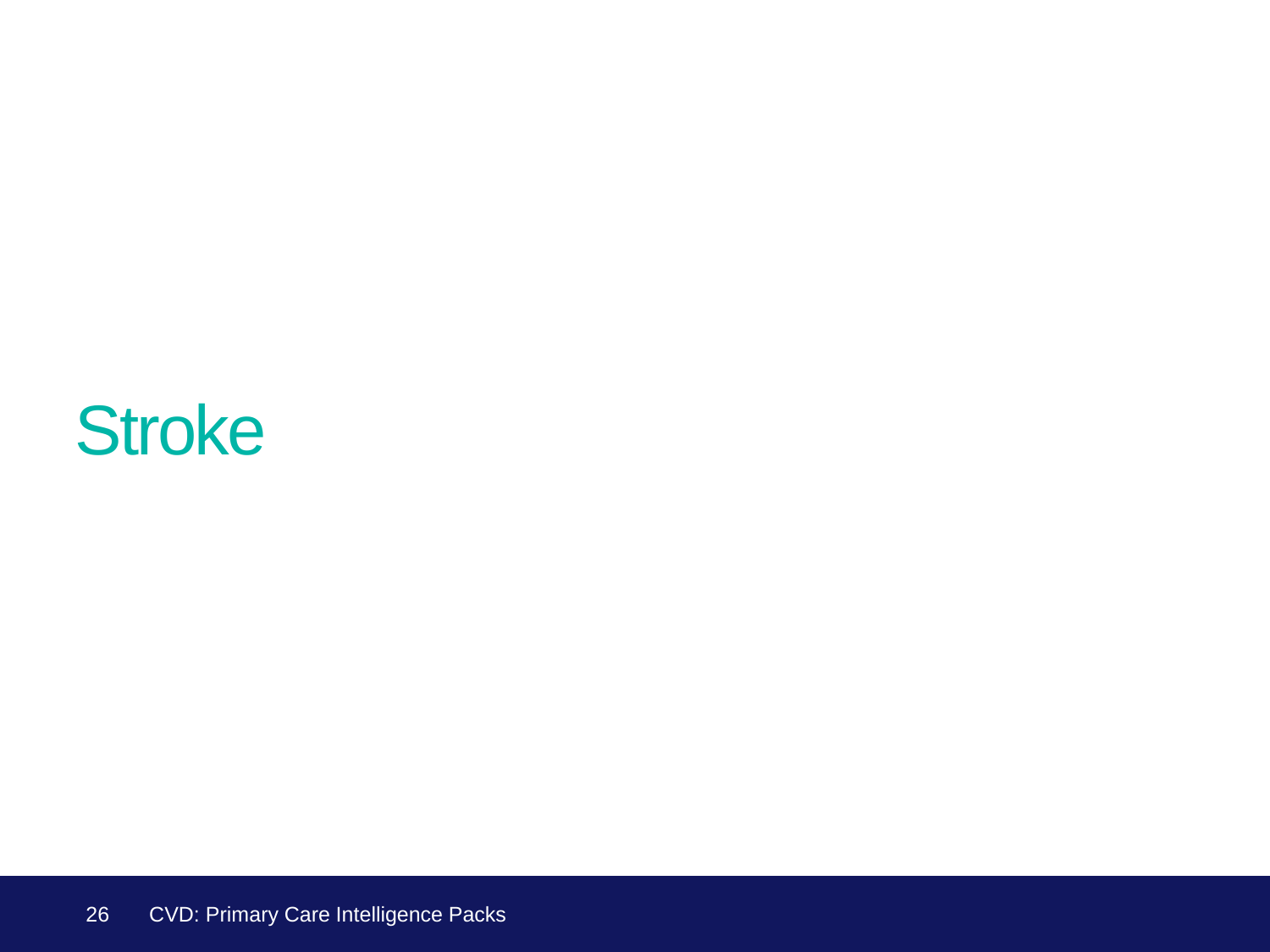# Stroke prevention

Only a half of people with known AF who then suffer a stroke have been anticoagulated before their stroke.

Stroke is one of the leading causes of premature death and disability. Stroke is devastating for individuals and families, and accounts for a substantial proportion of health and social care expenditure.

Atrial fibrillation increases the risk of stroke by a factor of 5**,** and strokes caused by AF are often more severe, with higher mortality and greater disability.

Anticoagulation reduces the risk of stroke in people with AF by two thirds.

<span id="page-26-0"></span>Despite this, AF is underdiagnosed and under treated: up to a third of people with AF are unaware they have the condition and even when diagnosed inadequate treatment is common – large numbers do not receive anticoagulants or have poor anticoagulant control.

#### What questions should we ask in our CCG?

- 1. for each indicator how wide is the variation in detection, treatment and exception reporting?
- 2. how many people would benefit if all practices performed as well as the best?
- 3. how can we support practices who are average and below average to perform as well as the best in detection of atrial fibrillation and stroke prevention with anticoagulation.

#### What might help?

- increase opportunistic pulse checking especially in over 65s
- support practices to share audit data and systematically identify gaps and opportunities for improved detection and management of AF - eg GRASP-AF
- promote systematic use of CHADS-VASC and HASBLED to ensure those at high risk are offered stroke prevention
- promote systematic use of Warfarin Patient Safety Audit Tool to ensure optimal time in therapeutic range for people on warfarin
- develop local consensus statement on risk-benefit balance for anticoagulants, including the newer treatments (NOACs)
- work with practices and local authorities to maximise uptake and clinical follow up in the NHS Health Check
- commission community pharmacists to offer pulse checks, anticoagulant monitoring, and support for adherence to medication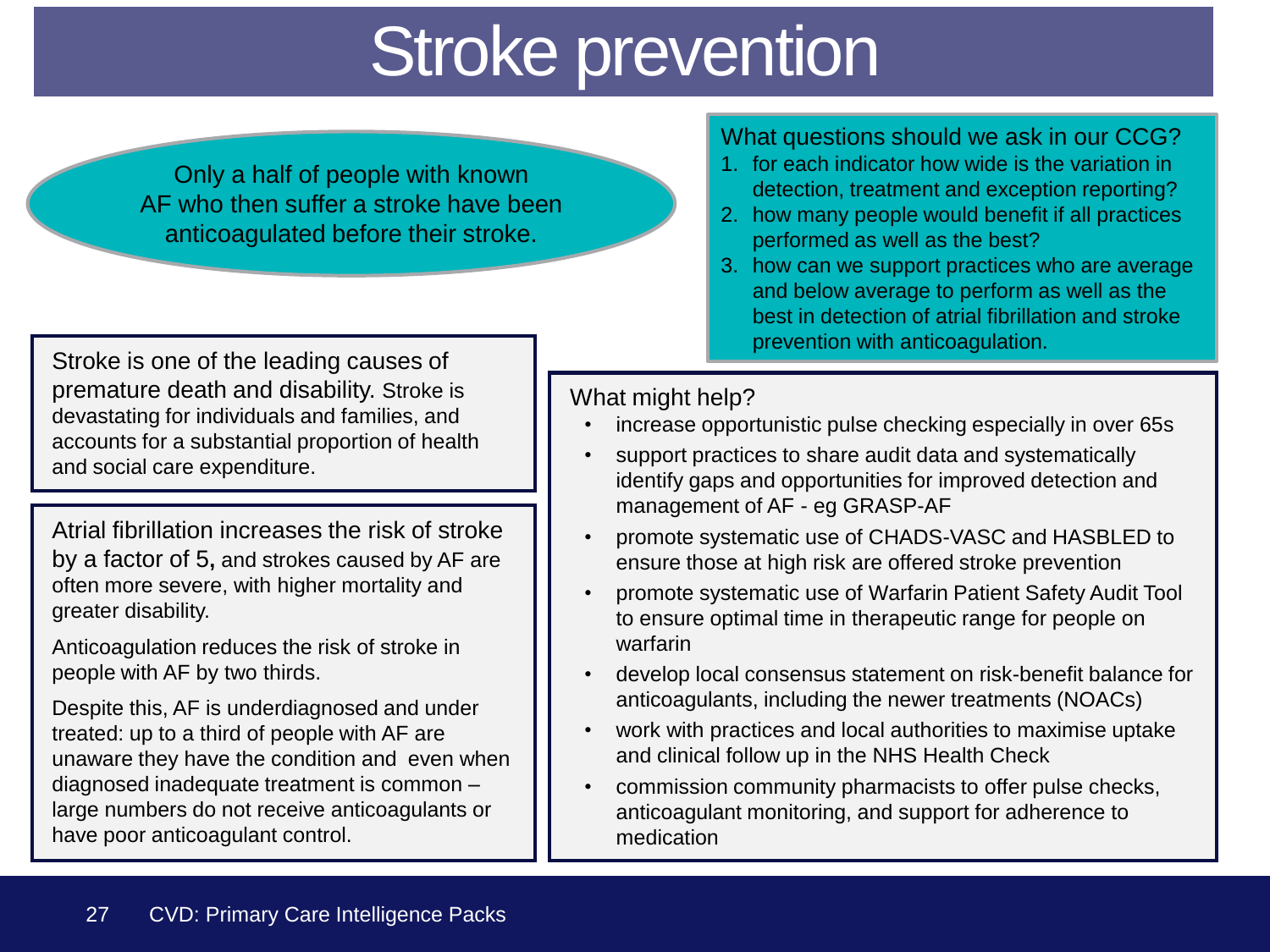# Atrial fibrillation observed prevalence compared to expected prevalence by CCG Comparison with CCGs in the STP

<span id="page-27-0"></span>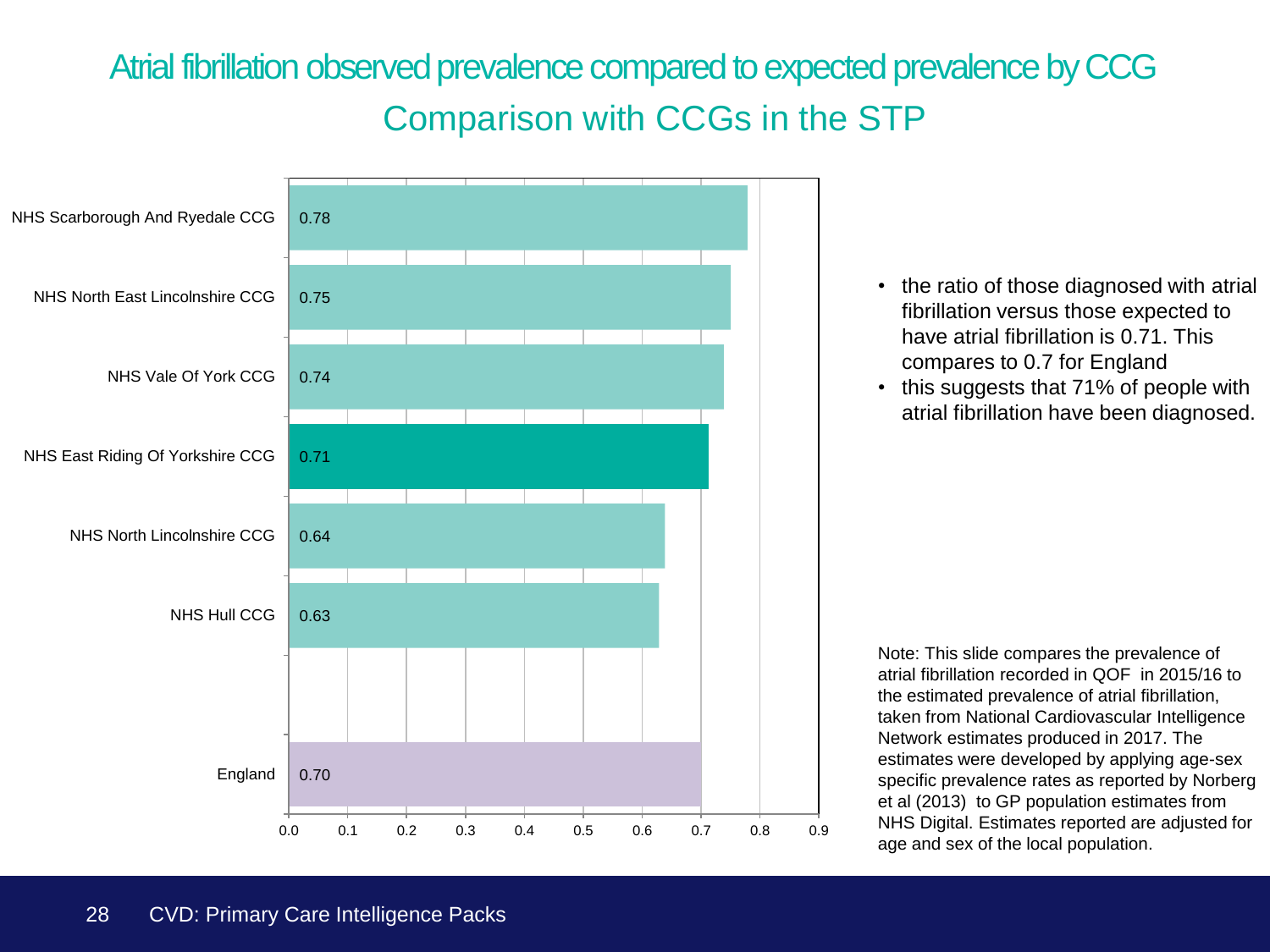# Atrial fibrillation observed prevalence compared to expected prevalence by CCG Comparison with demographically similar CCGs

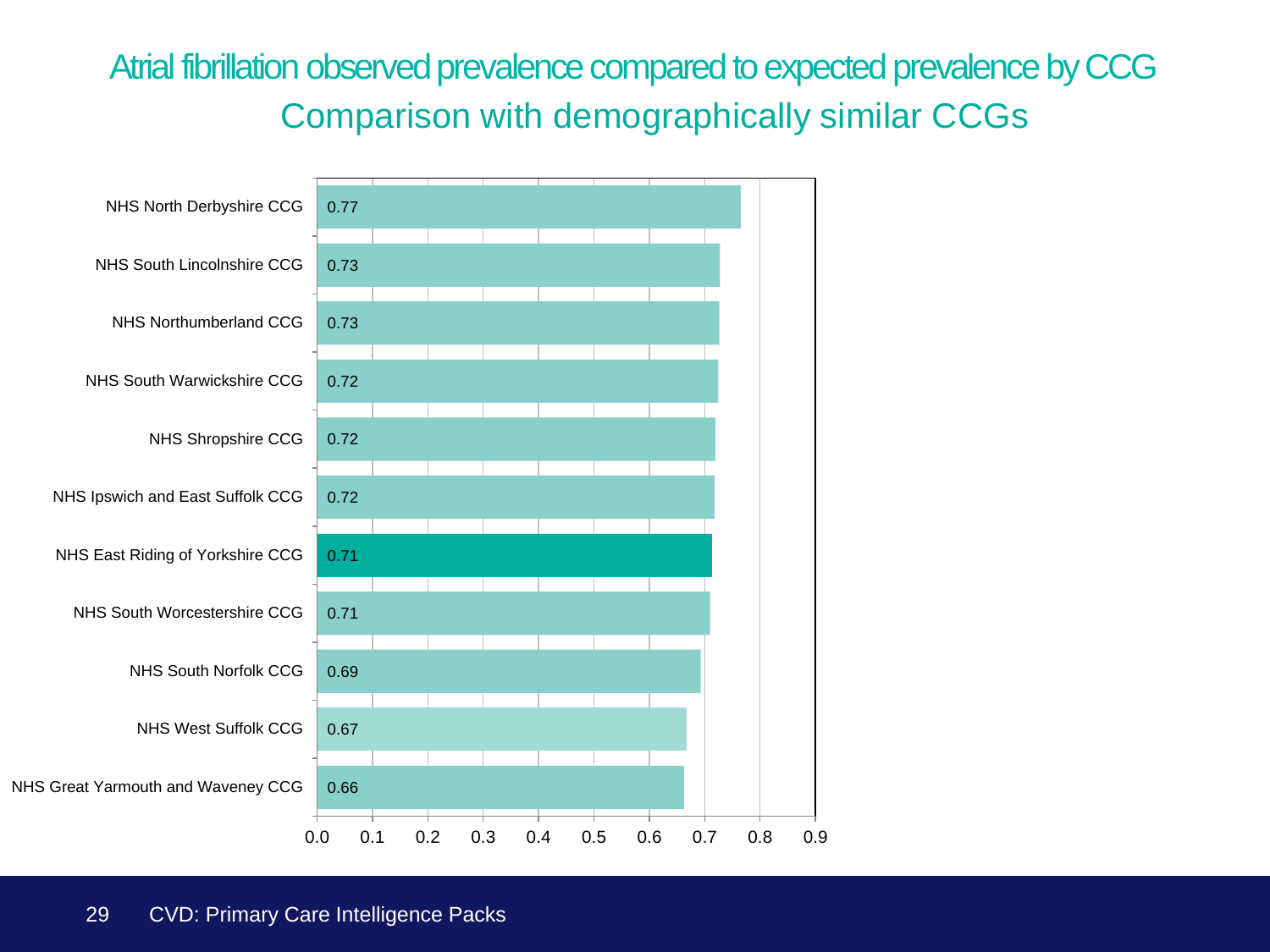### Atrial fibrillation observed prevalence compared with expected prevalence by GP practice

GP practice **-CCG** 



- it is estimated that there are 9,943 people with undiagnosed atrial fibrillation in NHS East Riding of Yorkshire CCG
- GP practice range of observed to expected atrial fibrillation prevalence 0.4 to 0.9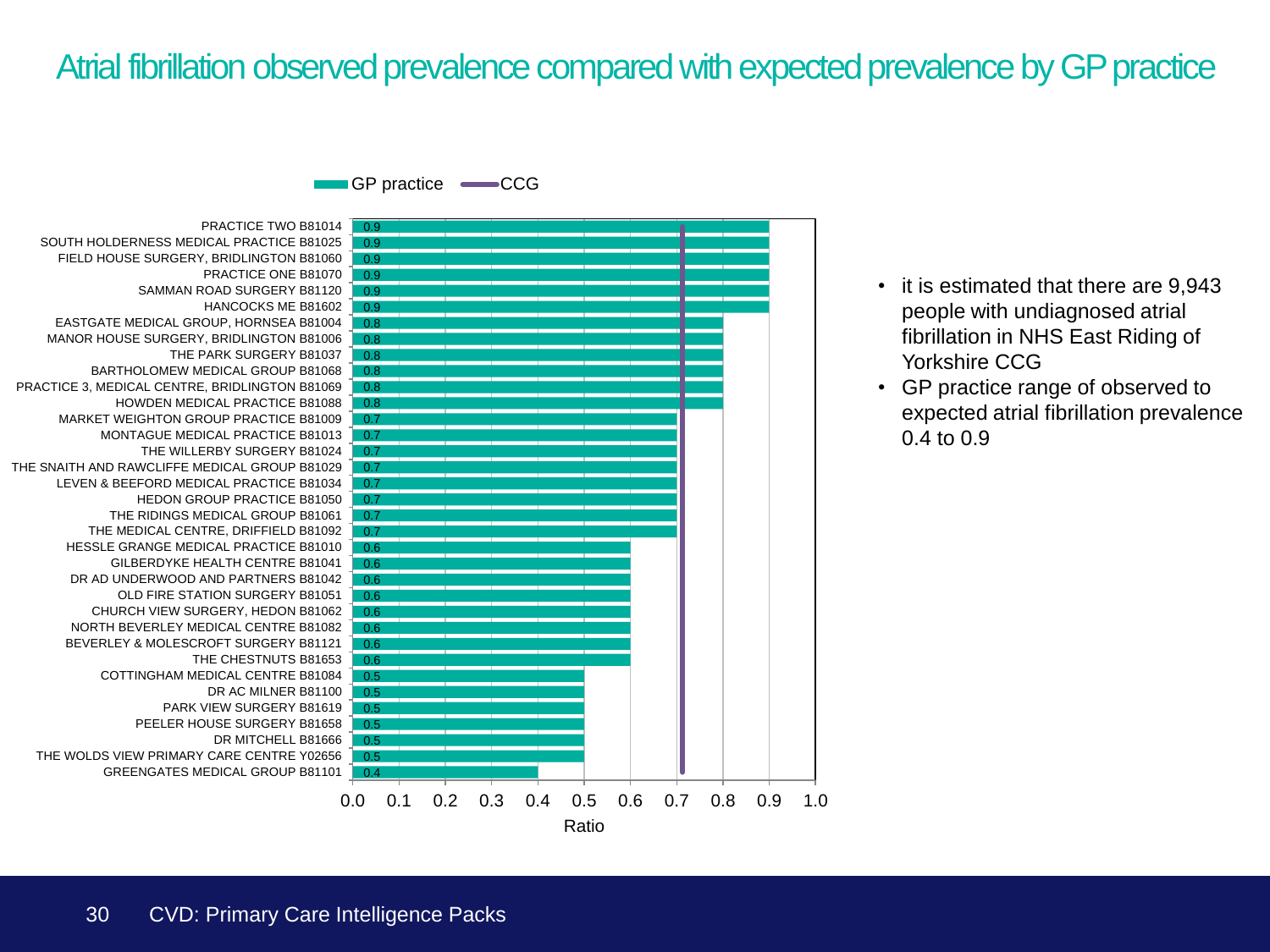In patients with AF with a CHA2DS2-VASc score of 2 or more, the percentage treated with anti-coagulation therapy by CCG

## Comparison with CCGs in the STP



- 5,786 people with atrial fibrillation\* with a CHA2DS2-VASc score >= 2 in NHS East Riding of Yorkshire CCG
- 4,434 (76.6%) people treated with anti-coagulation therapy
- 697 (12%) people who are exceptions
- 655 (11.3%) additional people with a recorded CHA2DS2-VASc score >= 2 who are not treated

\*Using the QOF clinical indicator AF007 denominator plus exceptions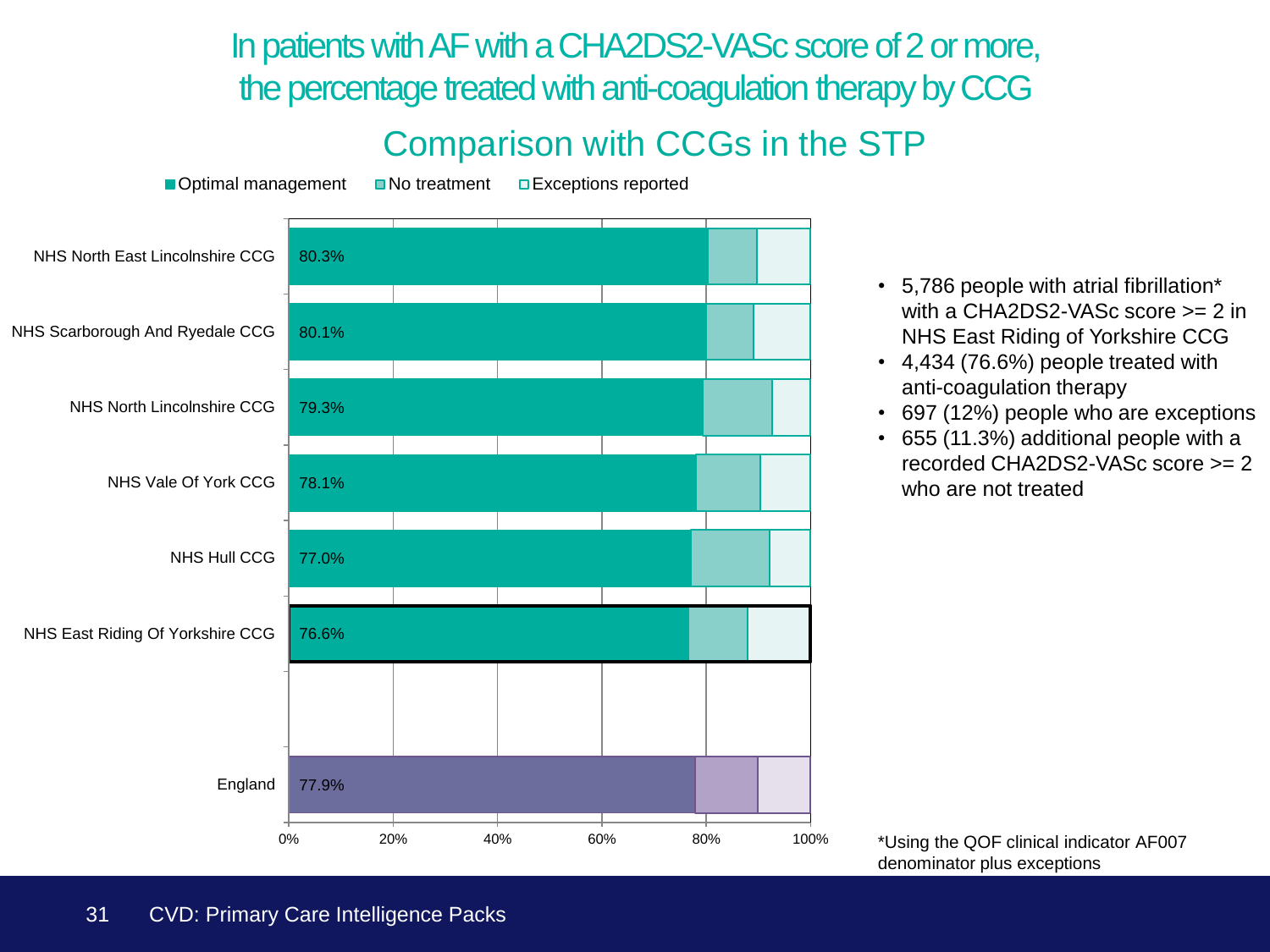## In patients with AF with a CHA2DS2-VASc score of 2 or more, the percentage treated with anti-coagulation therapy by CCG

### Comparison with demographically similar CCGs

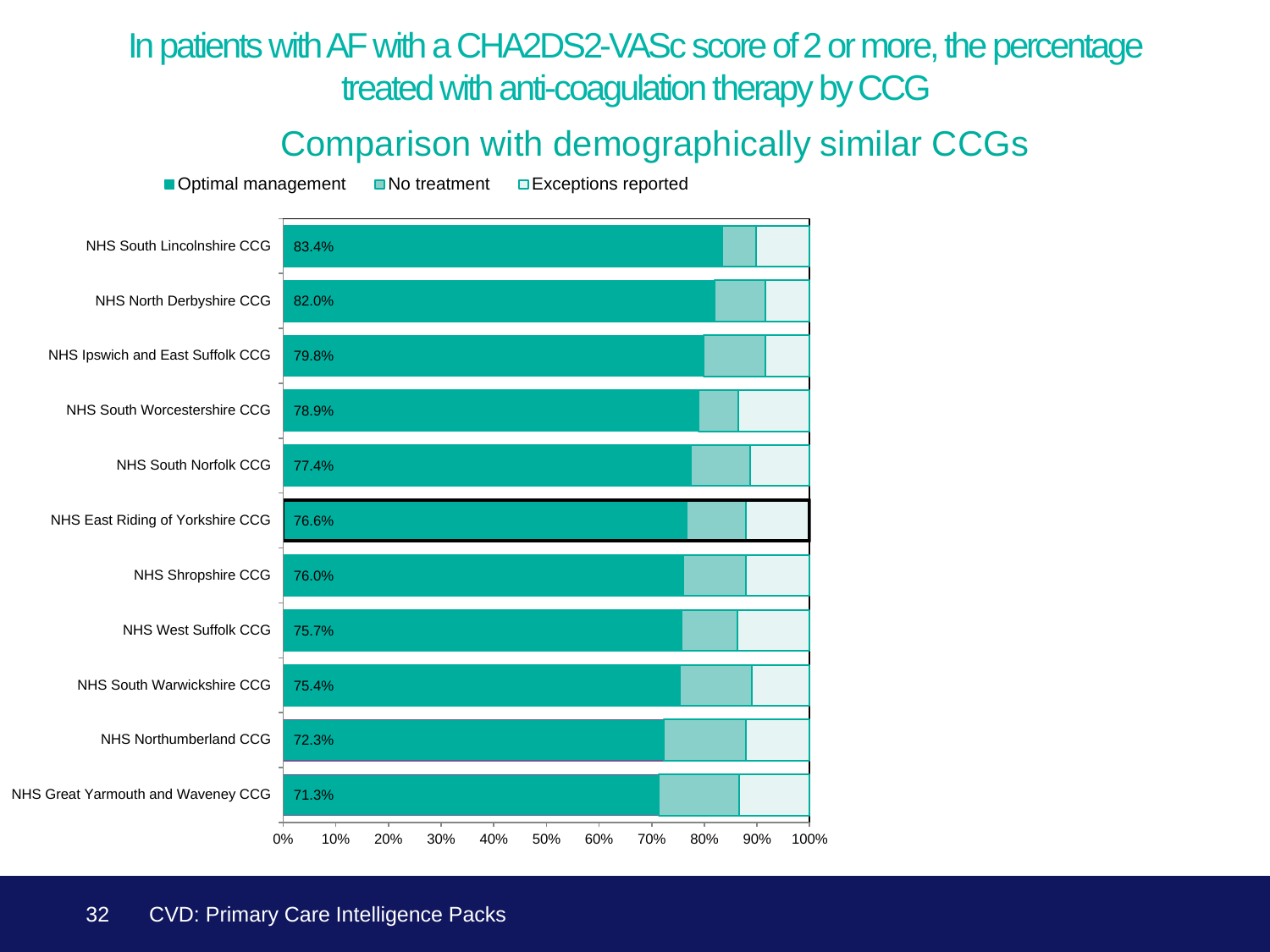## In patients with AF with a CHA2DS2-VASc score of 2 or more, the percentage treated with anti-coagulation therapy by GP practice





- in total, including exceptions, there are 1,352 people with a recorded CHA2DS2-VASc score >= 2 who are not treated
- GP practice range: 12.0% to 32.0%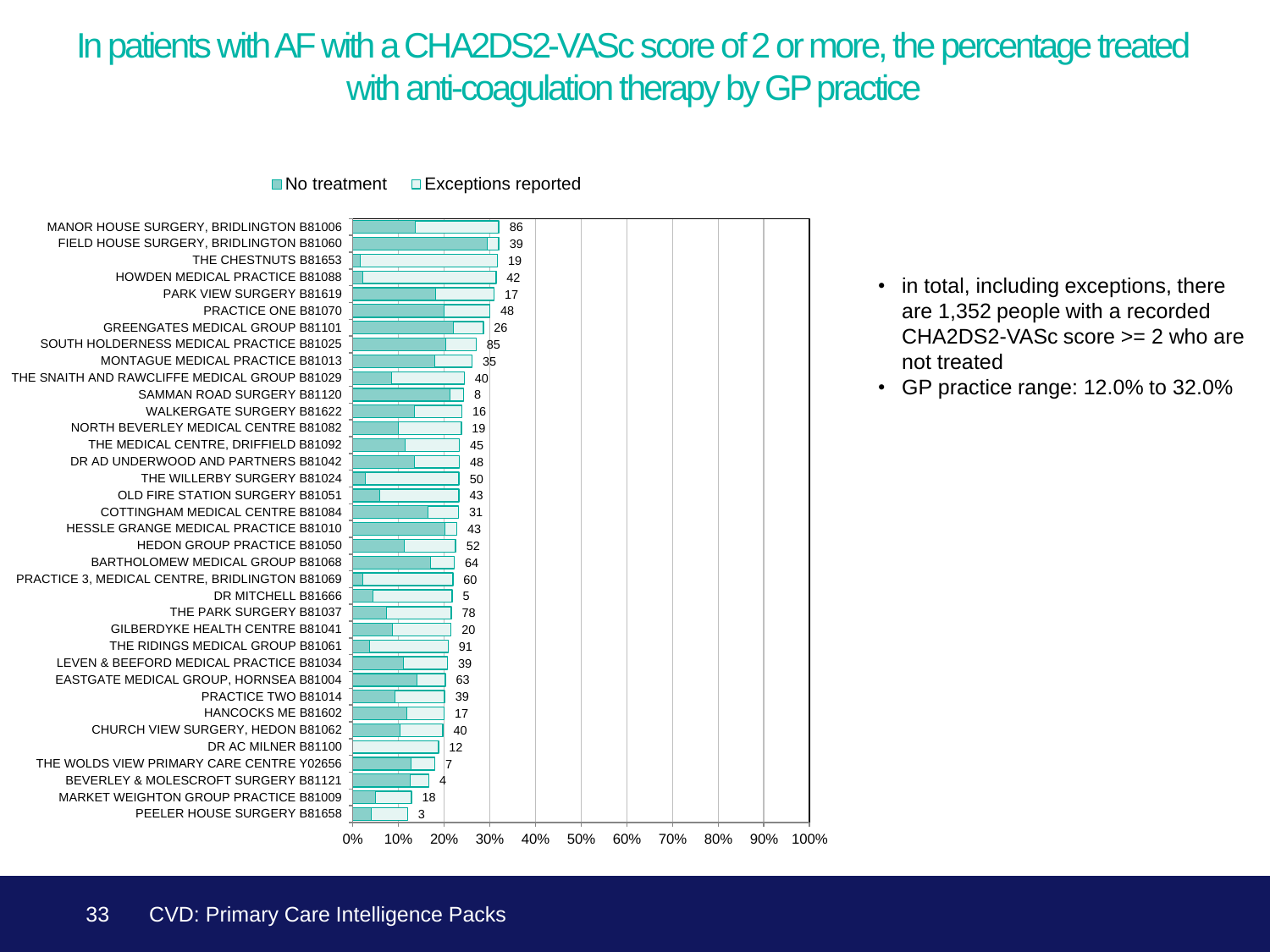## In patients with AF with a CHA2DS2-VASc score of 2 or more, the percentage treated with anti-coagulation therapy by GP practice – opportunities compared to GP cluster



• using the GP cluster method of calculating potential gains, if each practice was to achieve as well as the upper quartile of its national cluster, then an additional 386 people would be treated

Details of this methodology are available on slide 9. Click [here t](#page-8-0)o view them.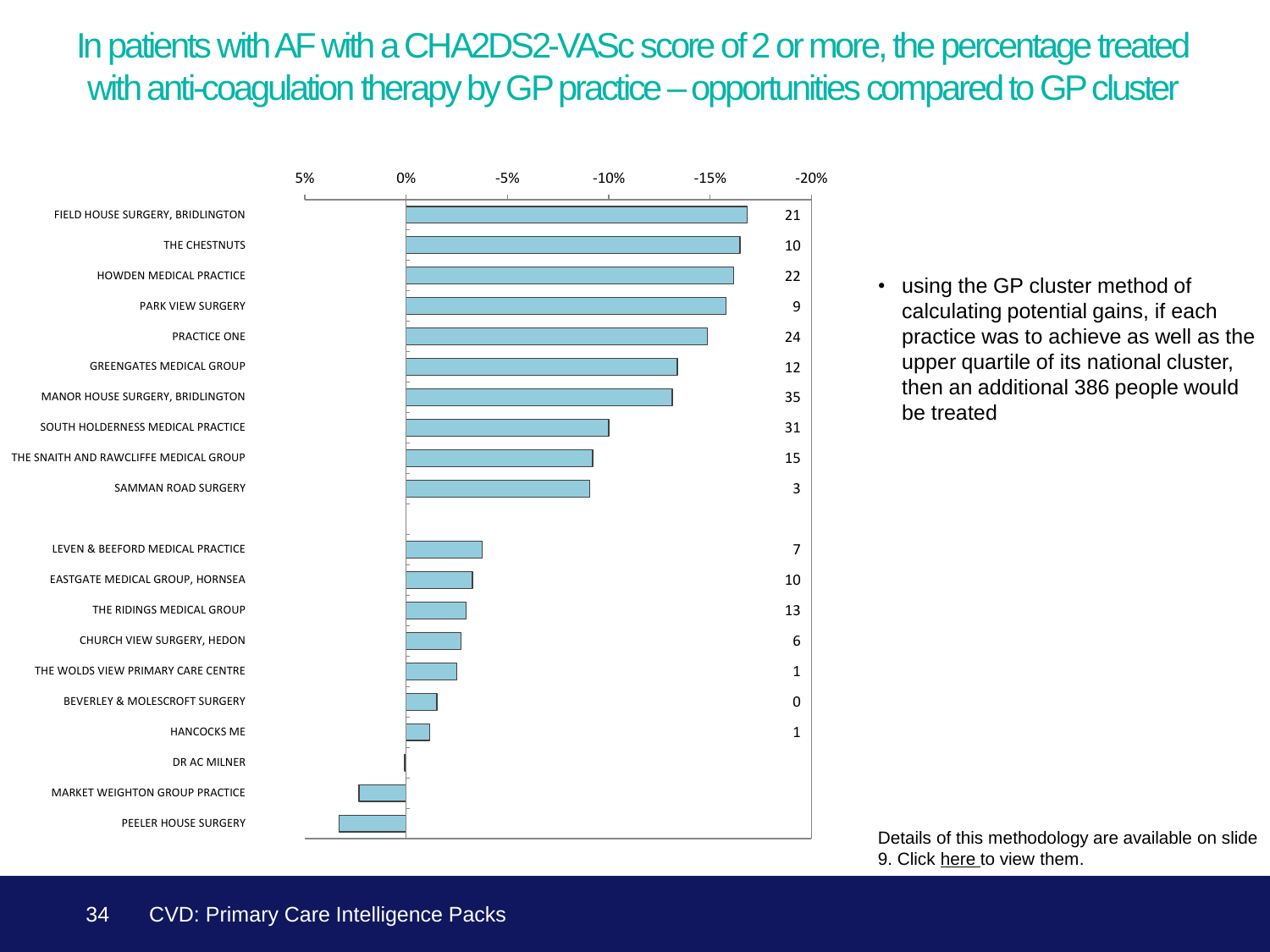Percentage of patients with a history of stroke whose last blood pressure reading (measured in the preceding 12 months) is 150/90 mmHg or less by CCG Comparison with CCGs in the STP



- 6,530 people with a history of stroke or TIA\* in NHS East Riding of Yorkshire CCG
- 5,415 (82.9%) people whose blood pressure is <= 150 / 90
- 333 (5.1%) people who are exceptions
- 782 (12%) additional people whose blood pressure is not <= 150 / 90

\*Using the QOF clinical indicator STIA003 denominator plus exceptions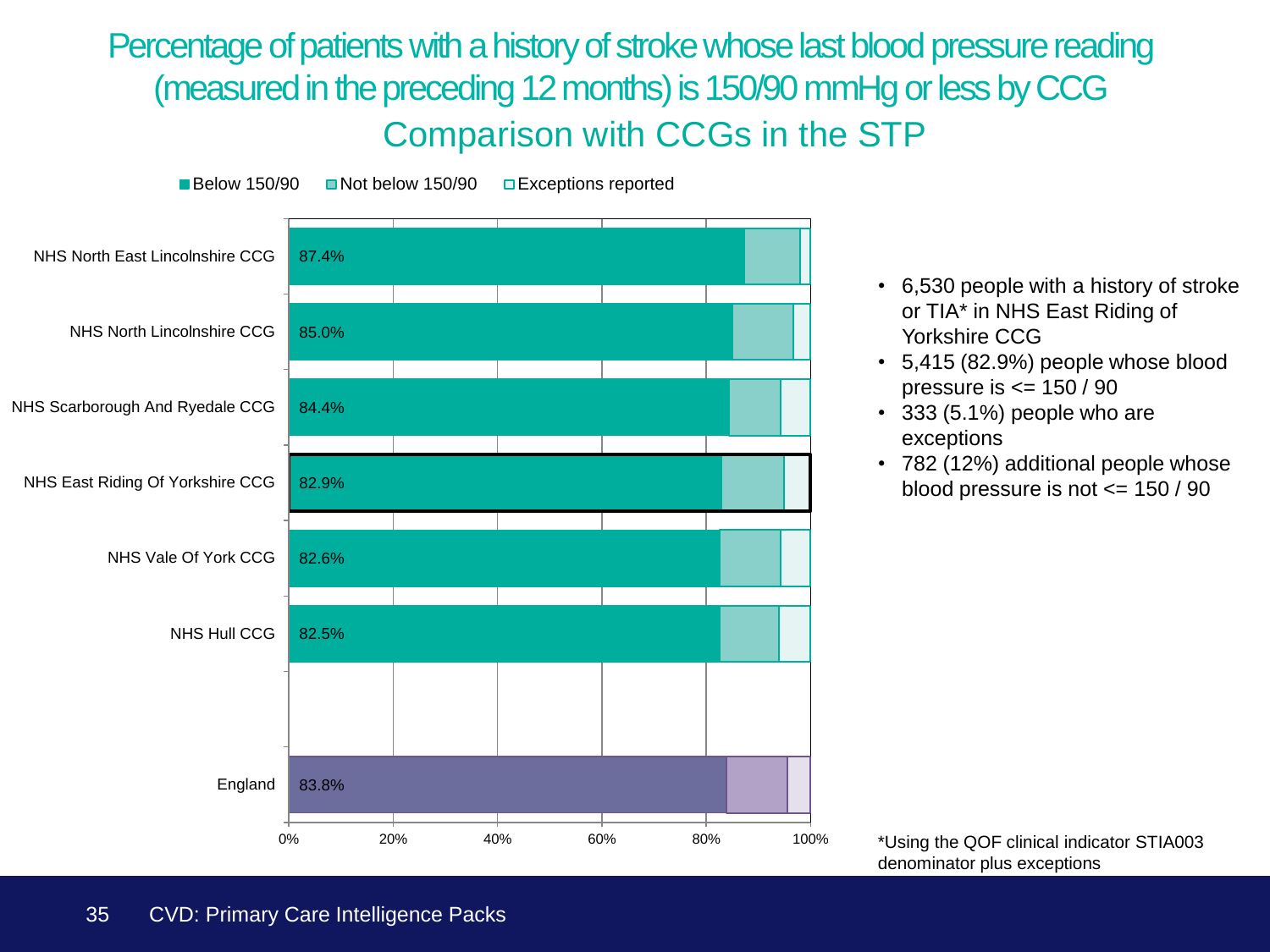Percentage of patients with a history of stroke whose last blood pressure reading (measured in the preceding 12 months) is 150/90 mmHg or less by CCG

### Comparison with demographically similar CCGs

Below 150/90 Not below 150/90 DExceptions reported

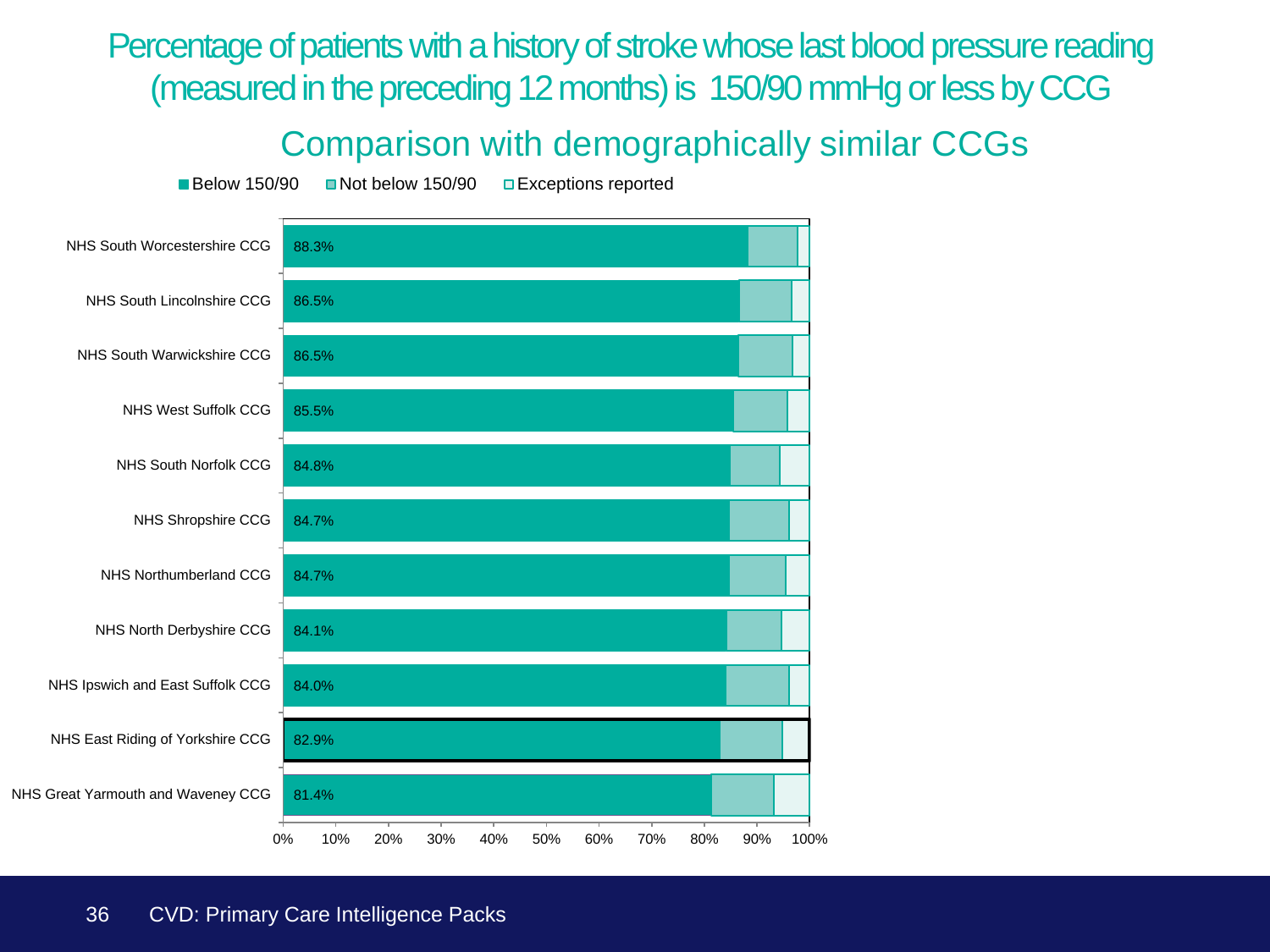### Percentage of patients with a history of stroke whose last blood pressure reading (measured in the preceding 12 months) is not 150/90 mmHg or less by GP practice

 $\blacksquare$  No treatment  $\blacksquare$  Exceptions reported



- in total, including exceptions, there are 1,115 people whose blood pressure is not <= 150 / 90
- GP practice range: 4.2% to 40.3%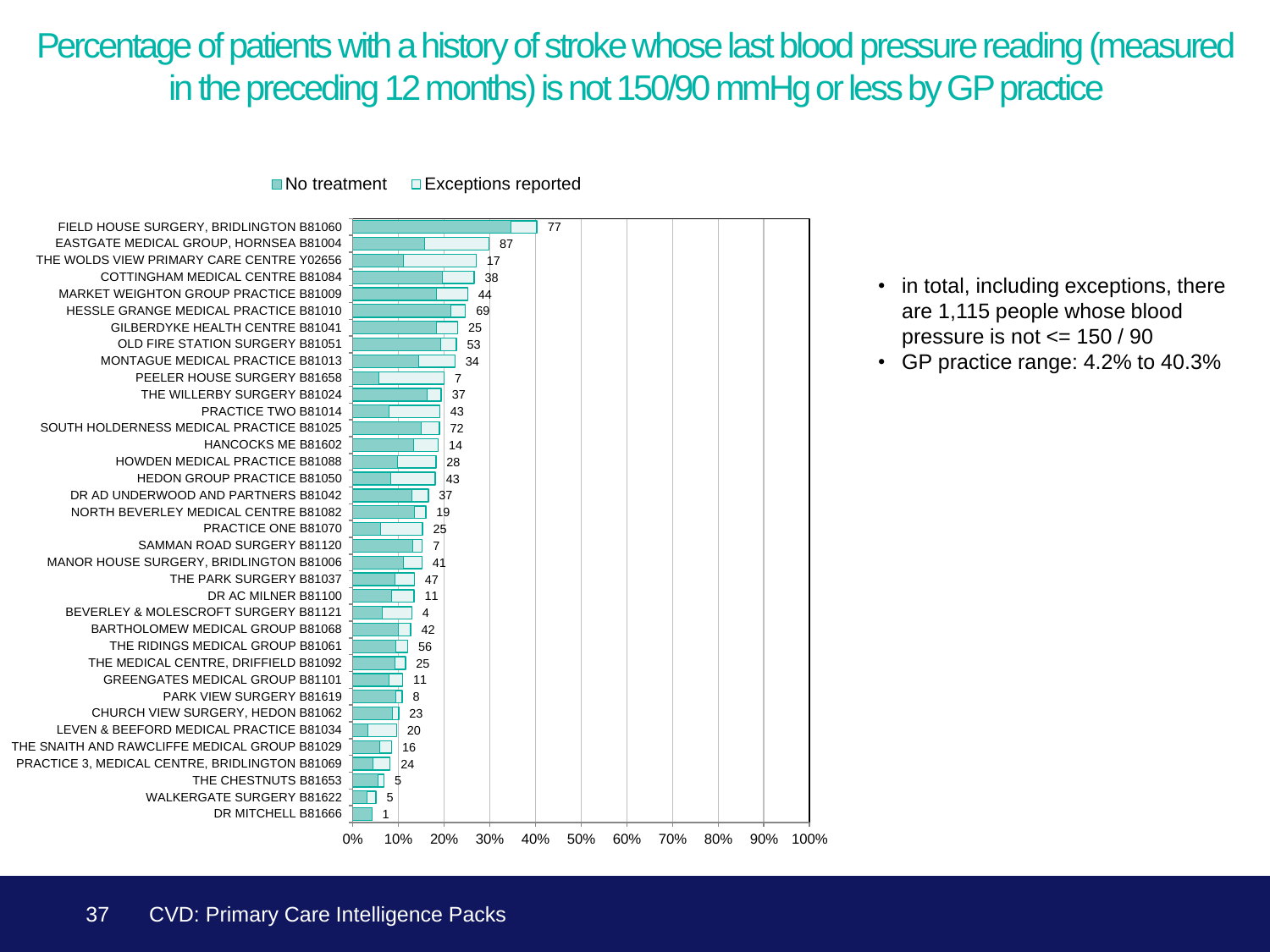### Percentage of patients with a stroke shown to be non-haemorrhagic, or a history of TIA, who have a record in the preceding 12 months that an anti-platelet agent, or an anti-coagulant is being taken by CCG Comparison with CCGs in the STP



■Below 150/90 ■ Not below 150/90 ■ Exceptions reported

- - 4,199 people with a stroke shown to be non-haemorrhagic\* in NHS East Riding of Yorkshire CCG
	- 3,851 (91.7%) people who are taking an anti-platetet agent or anticoagulant
	- 253 (6%) people who are exceptions
	- 95 (2.3%) additional people with no treatment

<sup>\*</sup>Using the QOF clinical indicator STIA007 denominator plus exceptions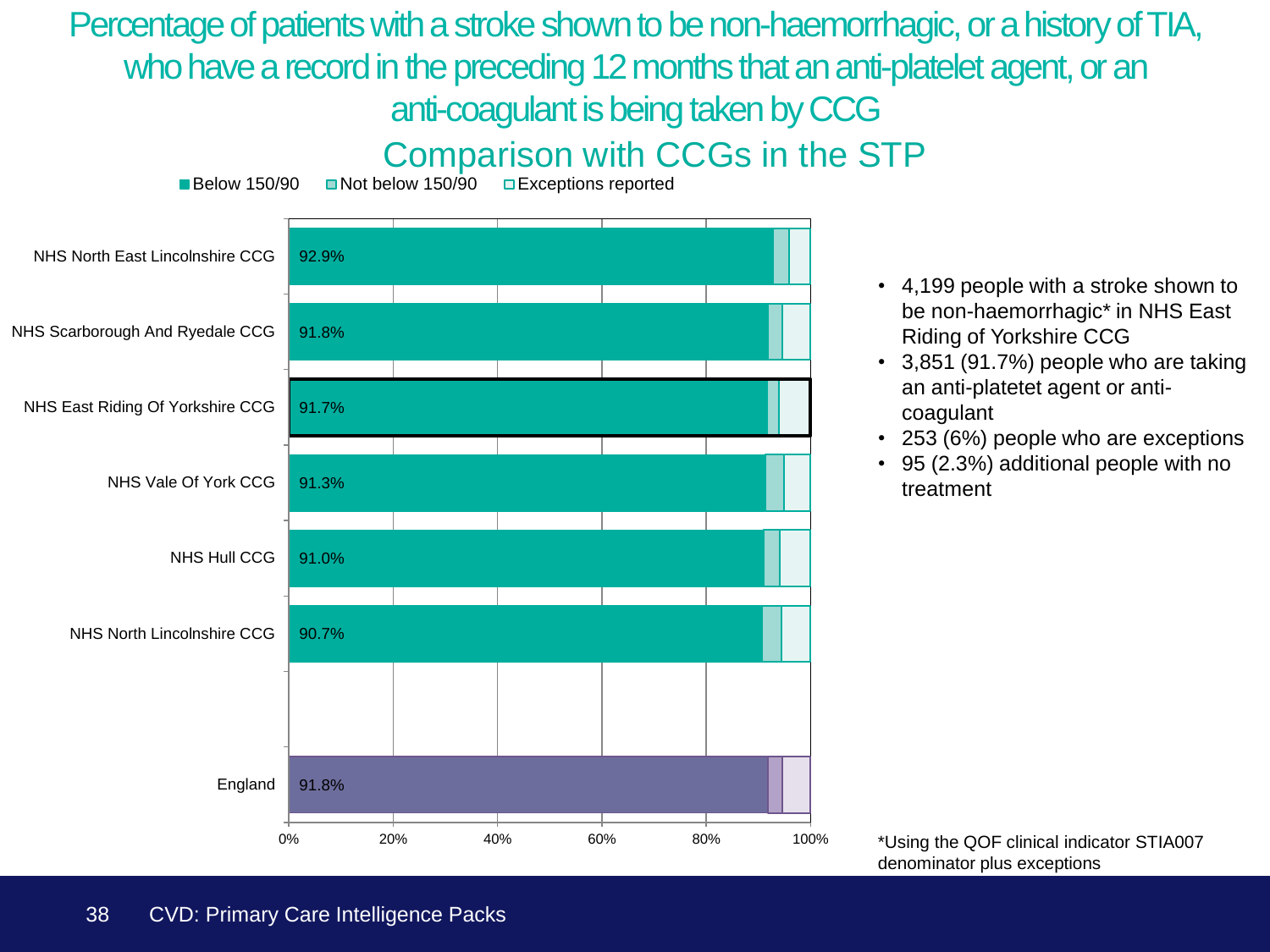## Percentage of patients with a stroke shown to be non-haemorrhagic, or a history of TIA, who have a record in the preceding 12 months that an anti-platelet agent, or an anti-coagulant is being taken by CCG

Comparison with demographically similar CCGs

90.2% 90.6% 91.3% 91.5% 91.7% 91.8% 92.1% 92.3% 92.8% 92.9% 94.0% 0% 10% 20% 30% 40% 50% 60% 70% 80% 90% 100% NHS Shropshire CCG NHS Great Yarmouth and Waveney CCG NHS South Warwickshire CCG NHS South Norfolk CCG NHS East Riding of Yorkshire CCG NHS Ipswich and East Suffolk CCG NHS South Worcestershire CCG NHS Northumberland CCG NHS North Derbyshire CCG NHS West Suffolk CCG NHS South Lincolnshire CCG

Below 150/90 Not below 150/90 DExceptions reported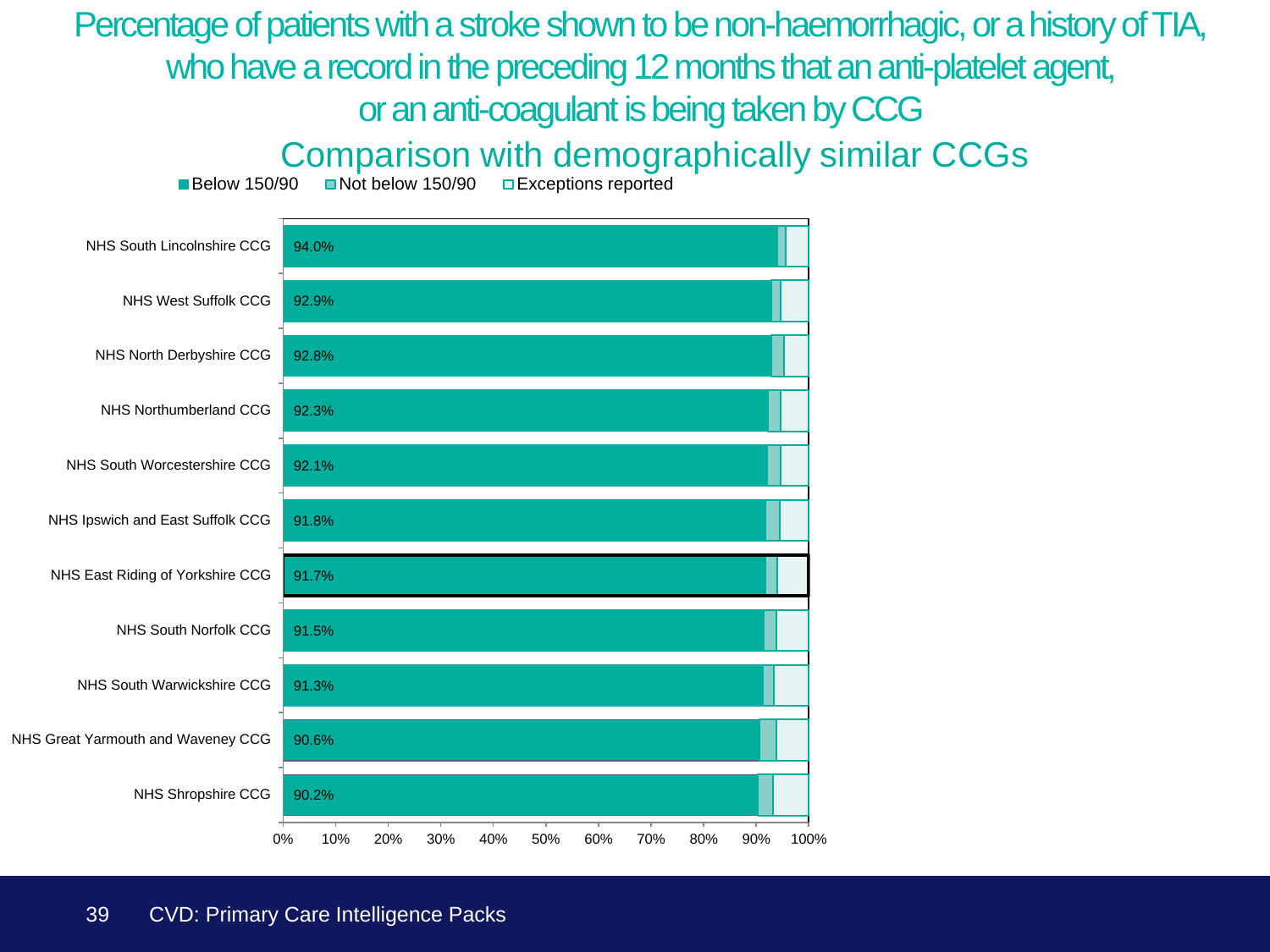Percentage of patients with a stroke shown to be non-haemorrhagic, or a history of TIA, who do not have a record in the preceding 12 months that an anti-platelet agent, or an anti-coagulant is being takenby GP practice



- in total, including exceptions, there are 348 people who are not taking an anti-platelet agent or anti-coagulant
- GP practice range: 2.9% to 20.0%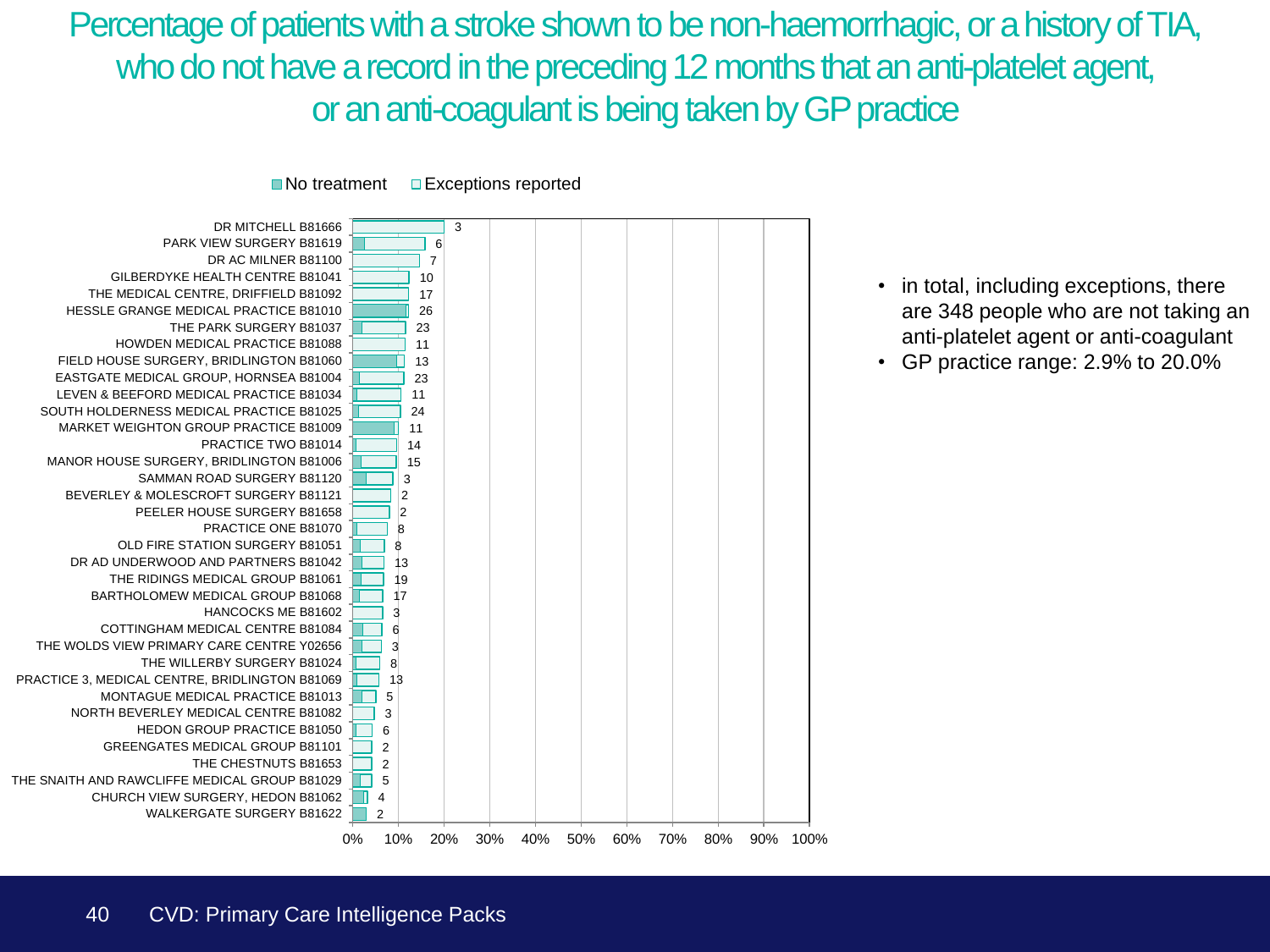## **Diabetes**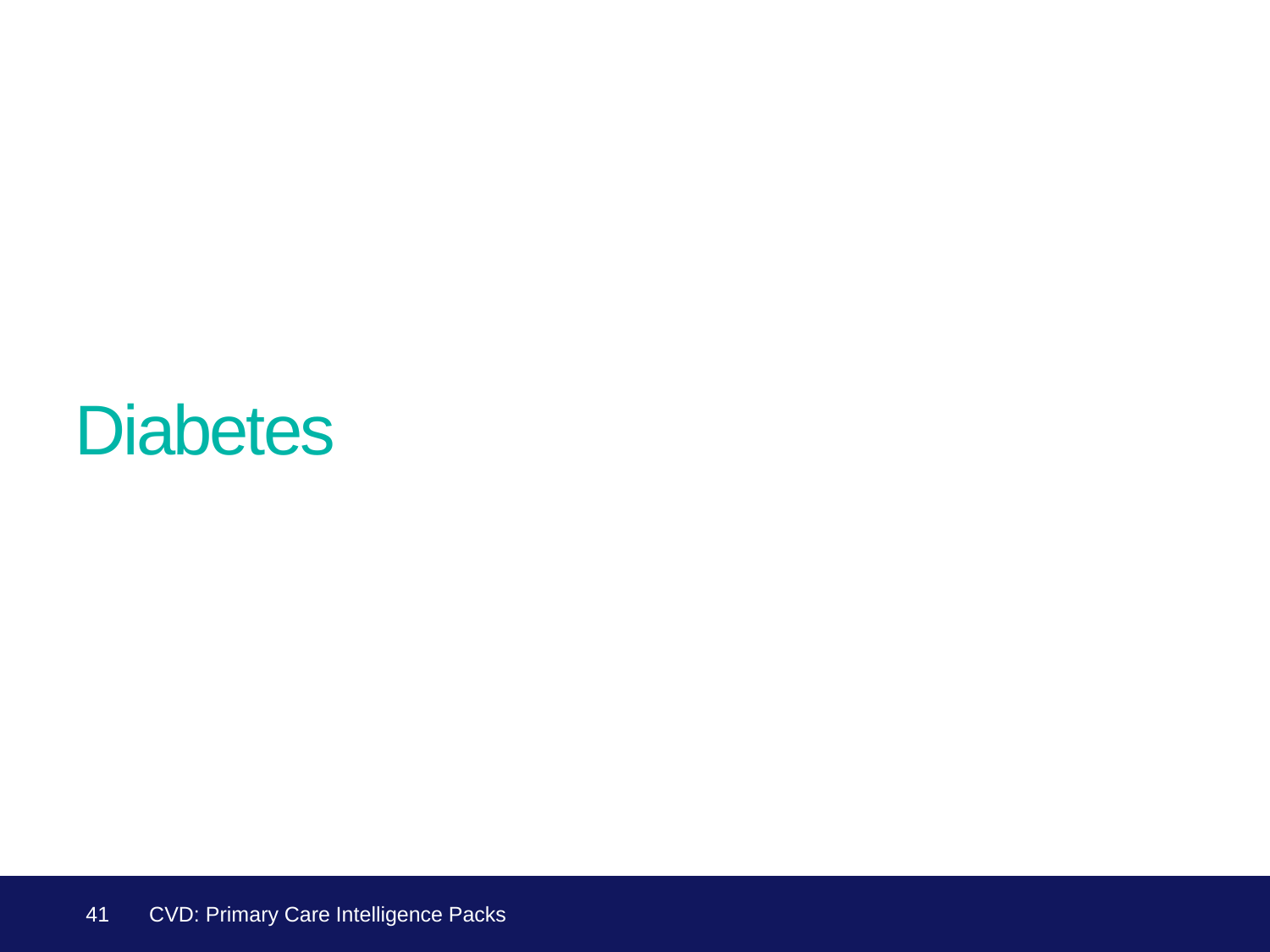# Diabetes prevention and management

Diabetes costs the NHS £9.8 billion per year – and the prevalence is rising

Type 2 diabetes is often preventable People at high risk of developing type 2 diabetes can be identified through the NHS Health Check, and the disease can be prevented or delayed in many through intensive behaviour change support.

Complications of diabetes are preventable Diabetes is a major cause of premature death and disability and greatly increases the risk of heart disease and stroke, kidney failure, amputations and blindness. 80% of NHS spending on diabetes goes on managing these complications, most of which could be prevented. There are 8 essential care processes**,** in addition to retinal screening, that together substantially reduce complication rates. Despite this, around a half of people with diabetes do not receive all 8 care processes, and there is widespread variation between CCGs and practices in levels of achievement

#### Type 2 Diabetes in numbers

- diagnosed prevalence 3.0 million
- undiagnosed diabetes 900,000
- non-diabetic hyperglycaemia (high risk of diabetes) 5 million

#### What questions should we ask in our CCG?

- 1. for each indicator how wide is the variation in achievement and exception reporting?
- 2. how many people would benefit if all practices performed as well as the best?
- 3. how can we support practices who are average and below average to perform as well as the best in:
	- detection of diabetes
	- delivery of the 8 care processes and achievement of the 3 treatment targets
	- identification and management of Non-diabetic hyperglycaemia

#### What might help

- ensure universal participation by practices in the National Diabetes Audit (NDA)
- benchmark practice level data from the NDA and support practices to explore variation
- increase support for patient education and shared management
- maximise uptake of the NHS Health Check to aid detection of diabetes and Non Diabetic Hyperglycaemia
- maximise uptake of the NHS Diabetes Prevention Programme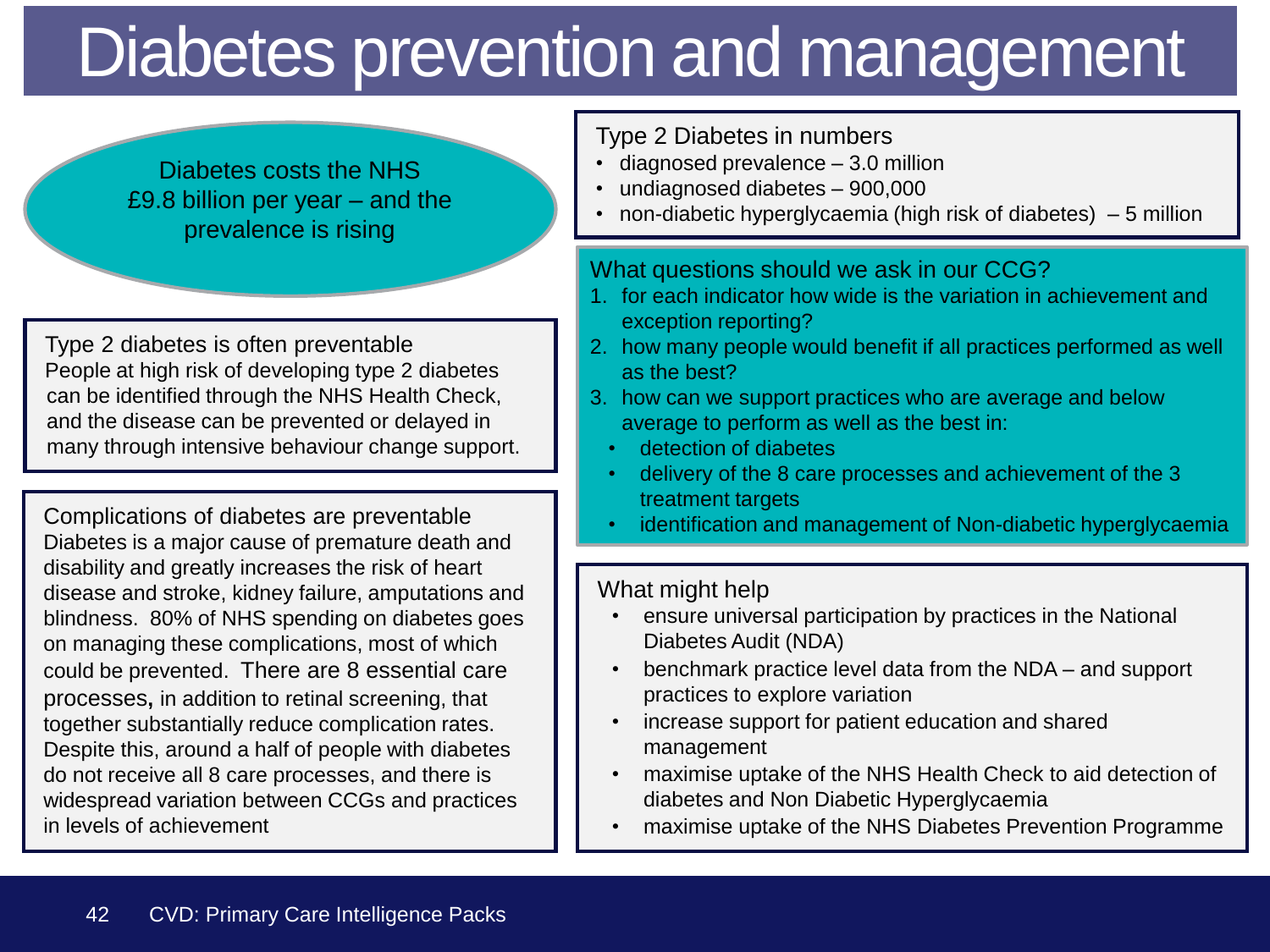## Diabetes observed prevalence compared with expected prevalence by CCG Comparison with CCGs in the STP

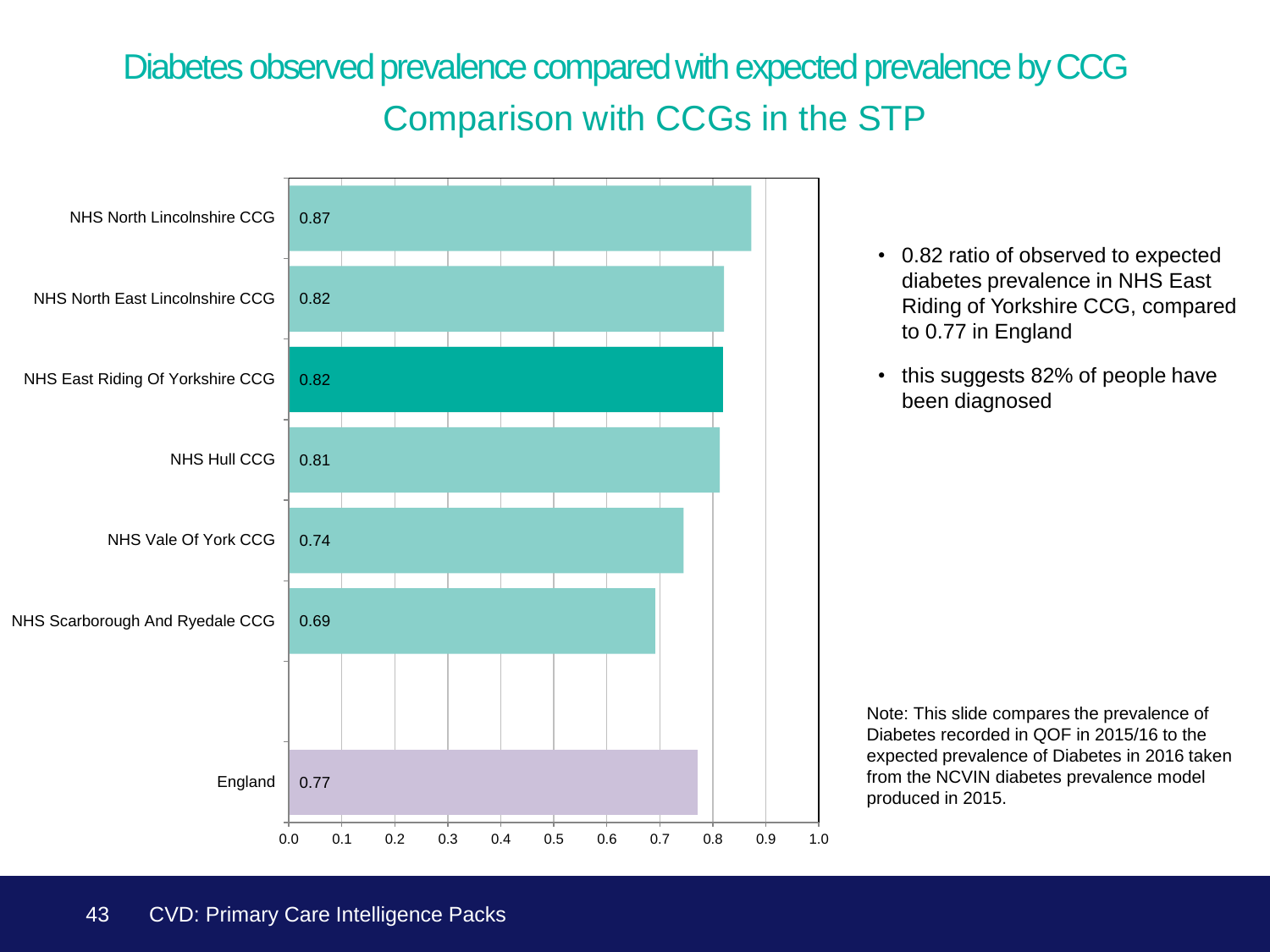## Diabetes observed prevalence compared with expected prevalence by CCG Comparison with demographically similar CCGs

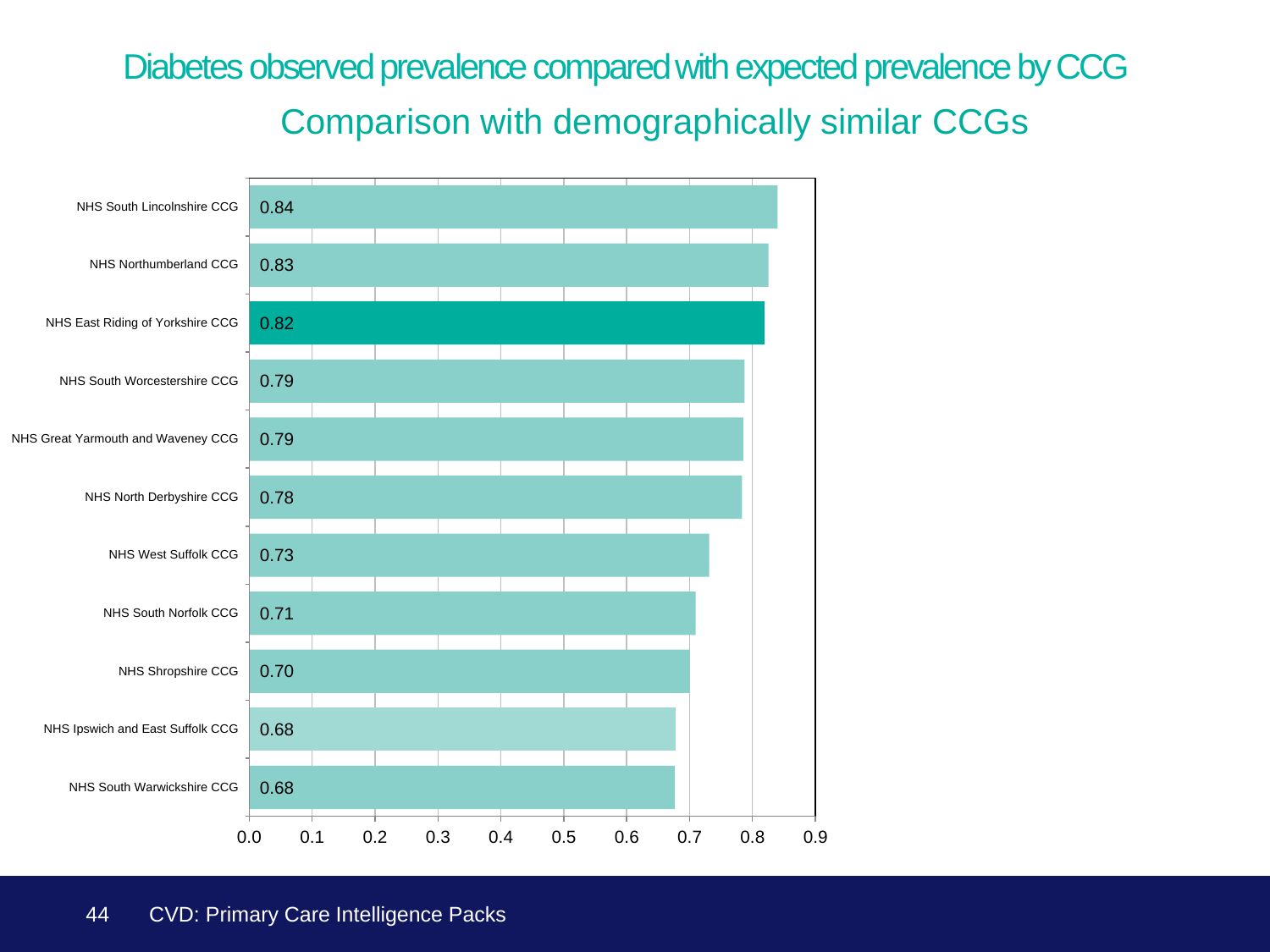#### Diabetes prevalence by GP practice

GP practice **CCG** 

DR MITCHELL B81666 BEVERLEY & MOLESCROFT SURGERY B81121 OLD FIRE STATION SURGERY B81051 DR AD UNDERWOOD AND PARTNERS B81042 THE WILLERBY SURGERY B81024 NORTH BEVERLEY MEDICAL CENTRE B81082 PEELER HOUSE SURGERY B81658 HESSLE GRANGE MEDICAL PRACTICE B81010 WALKERGATE SURGERY B81622 THE CHESTNUTS B81653 THE RIDINGS MEDICAL GROUP B81061 GREENGATES MEDICAL GROUP B81101 THE MEDICAL CENTRE, DRIFFIELD B81092 MONTAGUE MEDICAL PRACTICE B81013 PARK VIEW SURGERY B81619 BARTHOLOMEW MEDICAL GROUP B81068 DR AC MILNER B81100 COTTINGHAM MEDICAL CENTRE B81084 THE WOLDS VIEW PRIMARY CARE CENTRE Y02656 MARKET WEIGHTON GROUP PRACTICE B81009 HOWDEN MEDICAL PRACTICE B81088 LEVEN & BEEFORD MEDICAL PRACTICE B81034 THE SNAITH AND RAWCLIFFE MEDICAL GROUP B81029 CHURCH VIEW SURGERY, HEDON B81062 SAMMAN ROAD SURGERY B81120 HANCOCKS ME B81602 GILBERDYKE HEALTH CENTRE B81041 THE PARK SURGERY B81037 HEDON GROUP PRACTICE B81050 PRACTICE ONE B81070 PRACTICE TWO B81014 FIELD HOUSE SURGERY, BRIDLINGTON B81060 EASTGATE MEDICAL GROUP, HORNSEA B81004 MANOR HOUSE SURGERY, BRIDLINGTON B81006 PRACTICE 3, MEDICAL CENTRE, BRIDLINGTON B81069 SOUTH HOLDERNESS MEDICAL PRACTICE B81025



- GP practice range of observed diabetes 4.3% to 10.4%
- there are an estimated 4,064 people with undiagnosed diabetes in NHS East Riding of Yorkshire CCG

Note: The estimated number of undiagnosed people with diabetes has been calculated by multiplying the estimated prevalence rate to the 2015/16 QOF list size and subtracting the number of people on the diabetes register.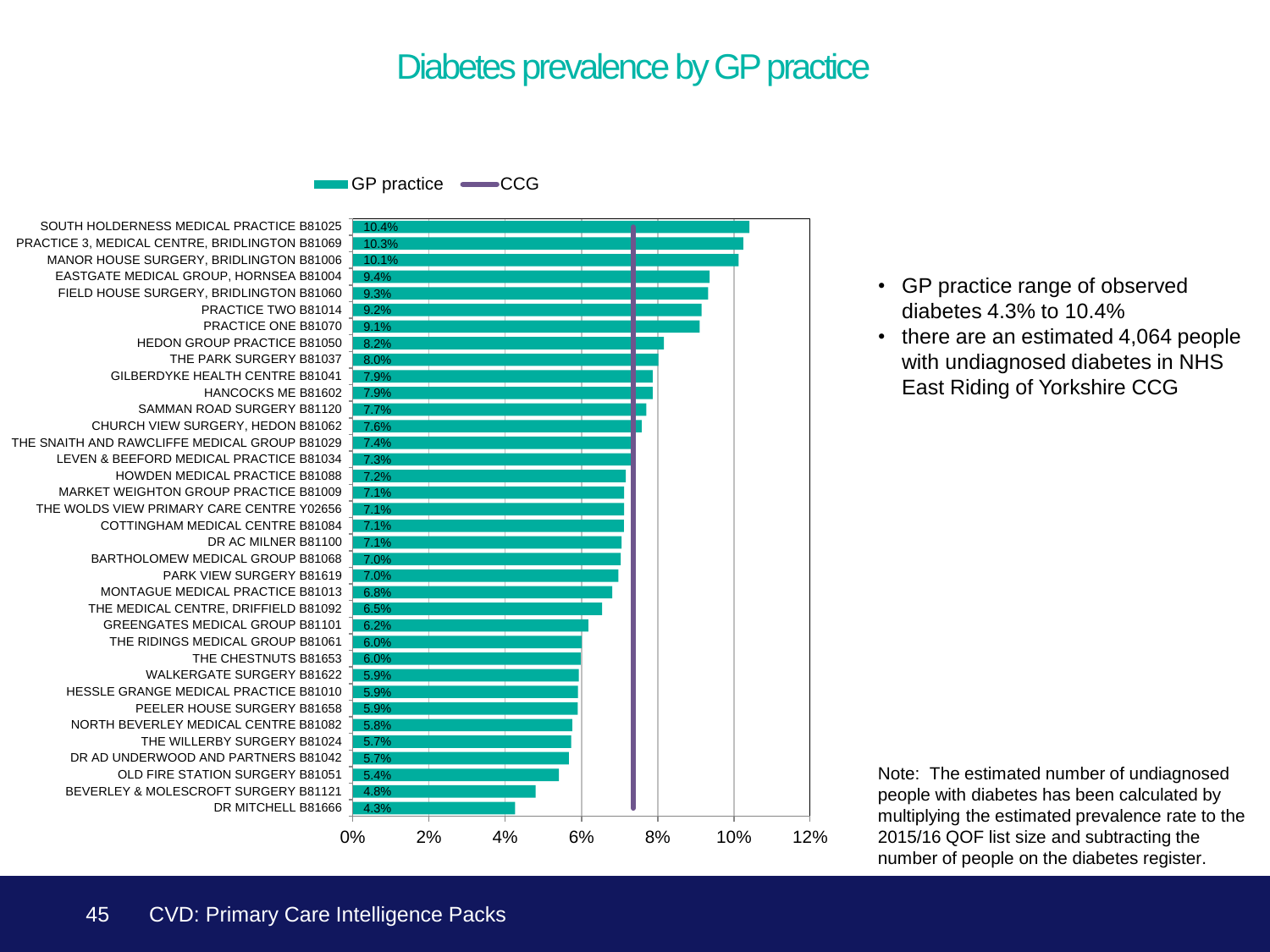### Expected total prevalence of diabetes and non-diabetic hyperglycaemia

■Diabetes prevalence Undiagnosed diabetes prevalence

Expected non-diabetic hyperglycaemia prevalence



- the estimated total prevalence of diabetes in NHS East Riding of Yorkshire CCG is 9.0% (diagnosed and undiagnosed)
- in addition, there are an estimated 12.3% of people in NHS East Riding of Yorkshire CCG who are at increased risk of developing diabetes (i.e. with non-diabetic hyperglycaemia)
- this means that 21.3% of the population in NHS East Riding of Yorkshire CCG are estimated to have diabetes, or at high risk of developing of diabetes

Note: Prevalence estimates of non-diabetic hyperglycaemia were developed using Health Survey for England (HSE) data. Five years of HSE data were combined, 2009- 2013. The estimates take into account the age, ethnic group and estimated body mass index of the population. These estimates were produced using the GP registered population.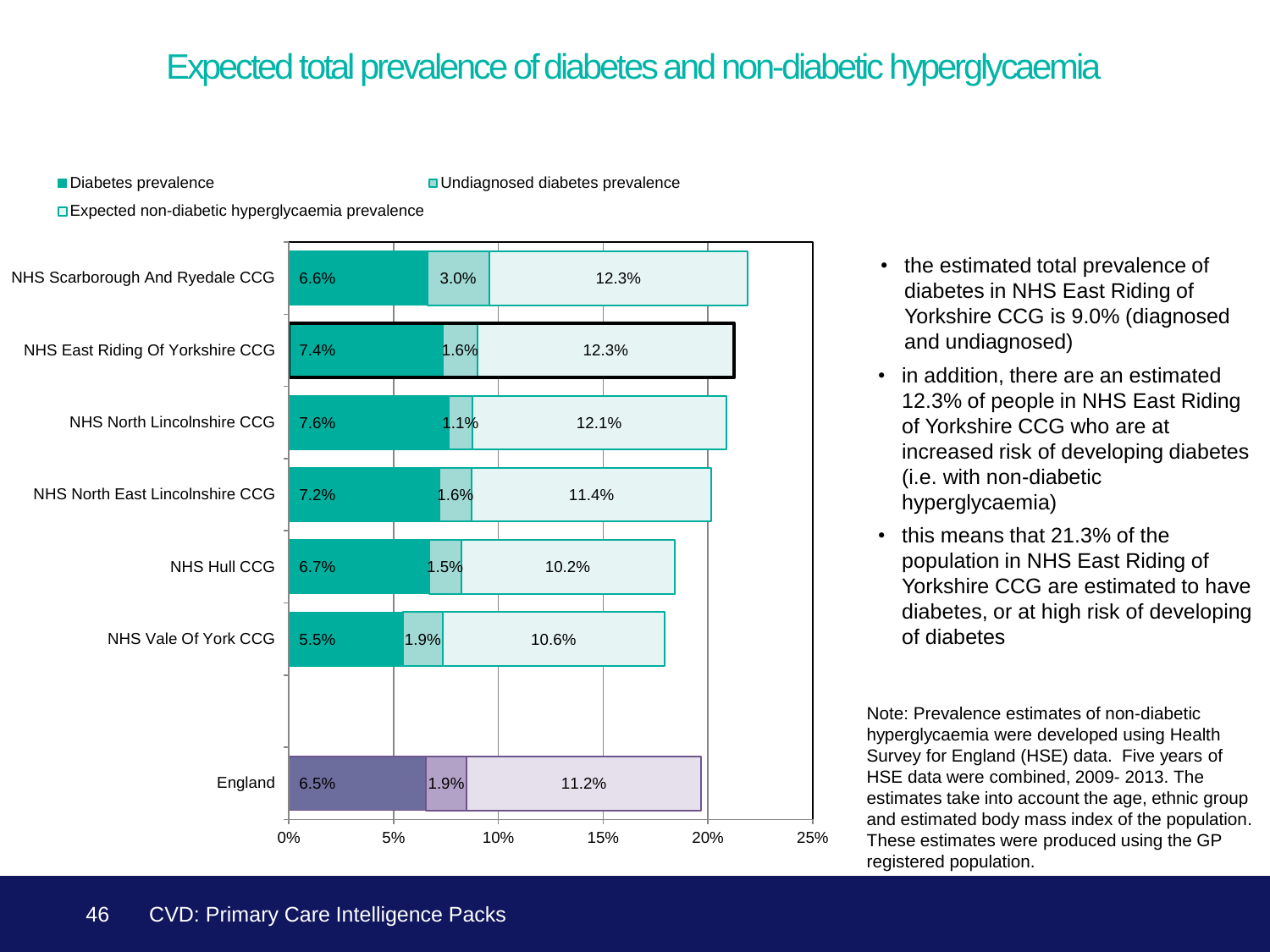### People with diabetes who had eight care processes by CCG 2015/16



- data on care processes and treatment targets are taken from the National Diabetes Audit (NDA)
- overall practice participation in the 2015/16 audit was 81.4% in England
- in NHS East Riding of Yorkshire CCG, 28 out of 36 practices (77.8%) participated in the NDA. Data is not available for the remaining practices
- 64.7% of people with diabetes (of practices who participated in the audit) had the eight recommended care processes in NHS East Riding of Yorkshire CCG, compared to 52.6% in England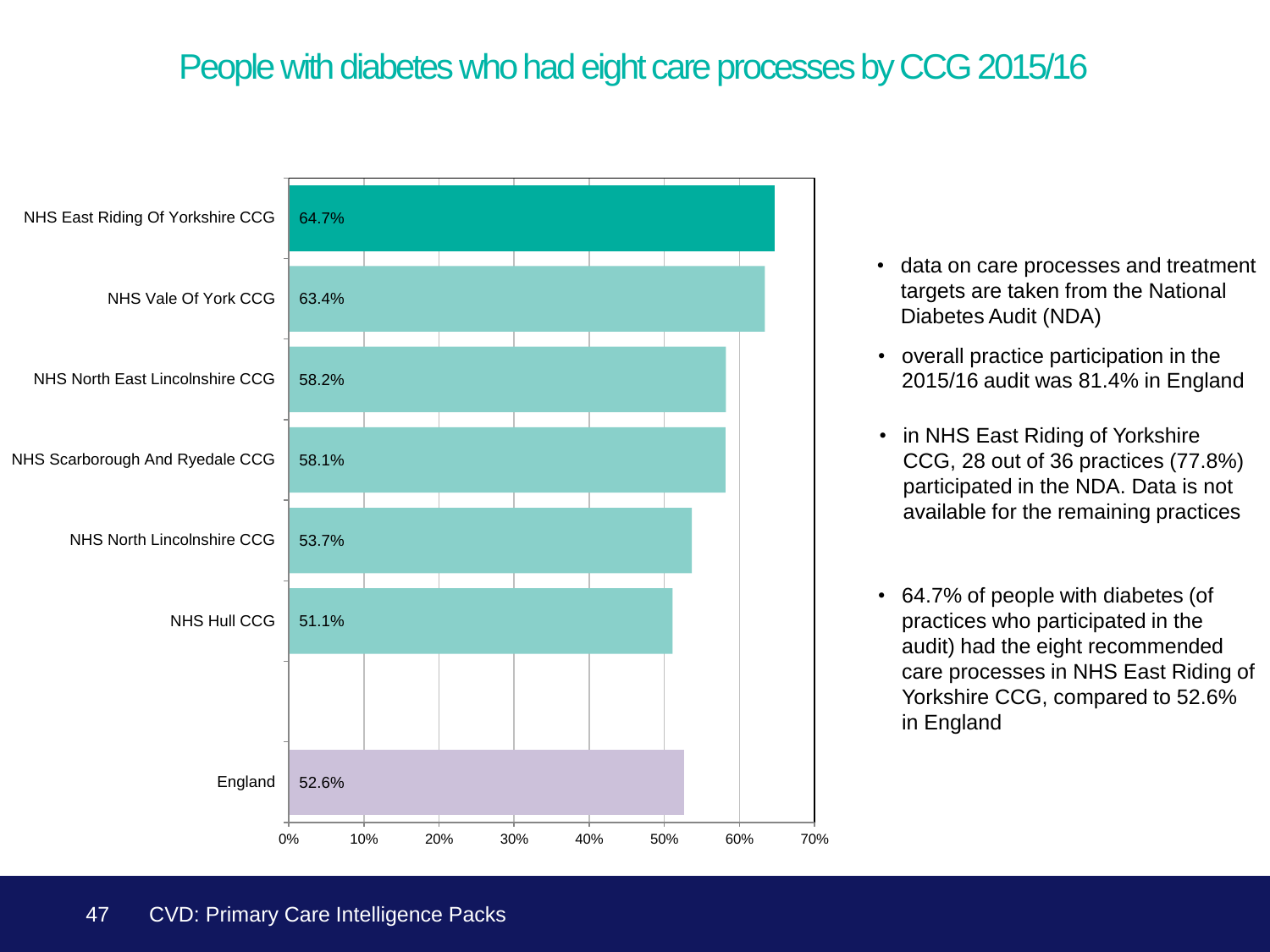#### People with diabetes who had eight care processes by GP practice, 2015/16

GP practice  $\longrightarrow$  Average of practices in the CCG who participated in the audit

11.9% 24.0% 32.2% 32.7% 41.0% 45.5% 47.7% 51.6% 55.4% 56.6% 62.7% 64.0% 66.2% 67.7% 68.5% 68.5% 69.0% 70.0% 70.3% 72.5% 74.0% 74.7% 75.8% 76.6% 80.0% 80.9% 81.5% 83.7% EASTGATE MEDICAL GROUP, HORNSEA B81004 THE WILLERBY SURGERY B81024 THE PARK SURGERY B81037 DR AD UNDERWOOD AND PARTNERS B81042 COTTINGHAM MEDICAL CENTRE B81084 THE MEDICAL CENTRE, DRIFFIELD B81092 WALKERGATE SURGERY B81622 DR MITCHELL B81666 MARKET WEIGHTON GROUP PRACTICE B81009 DR AC MILNER B81100 THE CHESTNUTS B81653 PEELER HOUSE SURGERY B81658 PARK VIEW SURGERY B81619 THE WOLDS VIEW PRIMARY CARE CENTRE Y02656 NORTH BEVERLEY MEDICAL CENTRE B81082 BARTHOLOMEW MEDICAL GROUP B81068 FIELD HOUSE SURGERY, BRIDLINGTON B81060 CHURCH VIEW SURGERY, HEDON B81062 PRACTICE TWO B81014 HEDON GROUP PRACTICE B81050 GREENGATES MEDICAL GROUP B81101 OLD FIRE STATION SURGERY B81051 PRACTICE ONE B81070 HESSLE GRANGE MEDICAL PRACTICE B81010 BEVERLEY & MOLESCROFT SURGERY B81121 MONTAGUE MEDICAL PRACTICE B81013 GILBERDYKE HEALTH CENTRE B81041 THE RIDINGS MEDICAL GROUP B81061 SAMMAN ROAD SURGERY B81120 SOUTH HOLDERNESS MEDICAL PRACTICE B81025 THE SNAITH AND RAWCLIFFE MEDICAL GROUP B81029 LEVEN & BEEFORD MEDICAL PRACTICE B81034 PRACTICE 3, MEDICAL CENTRE, BRIDLINGTON B81069 HANCOCKS ME B81602 HOWDEN MEDICAL PRACTICE B81088 MANOR HOUSE SURGERY, BRIDLINGTON B81006



- achievement 8 care processes: in practices who provided data via the NDA, between 11.9% and 83.7% of patients received all 8 care processes
- at least 4,900 people did not receive the eight care processes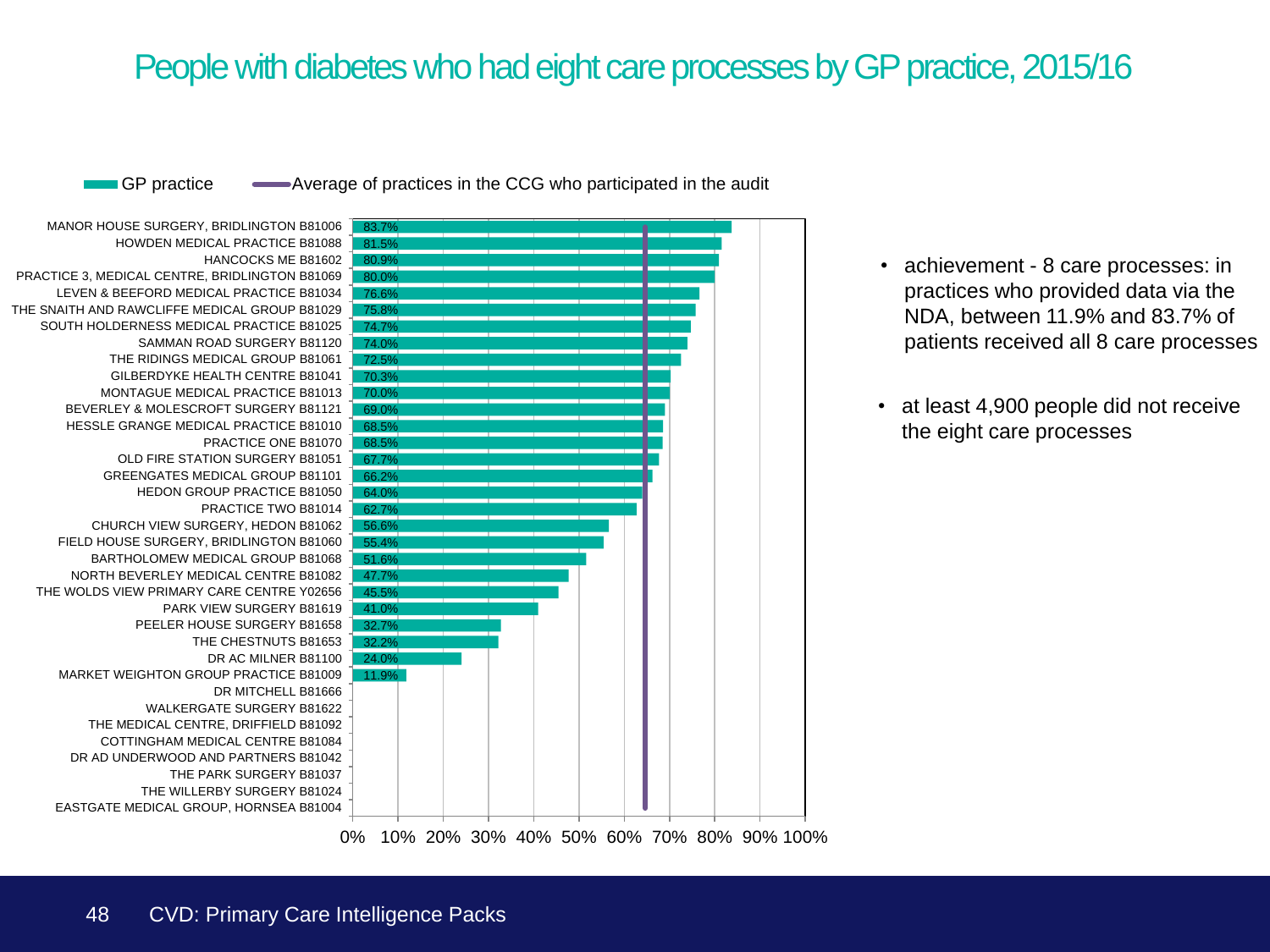#### People with diabetes who met all 3 treatment targets by CCG, 2015/16



• 37.8% of people with diabetes (of practices who participated in the audit) met the three treatment targets in NHS East Riding of Yorkshire CCG, compared to 39.0% in England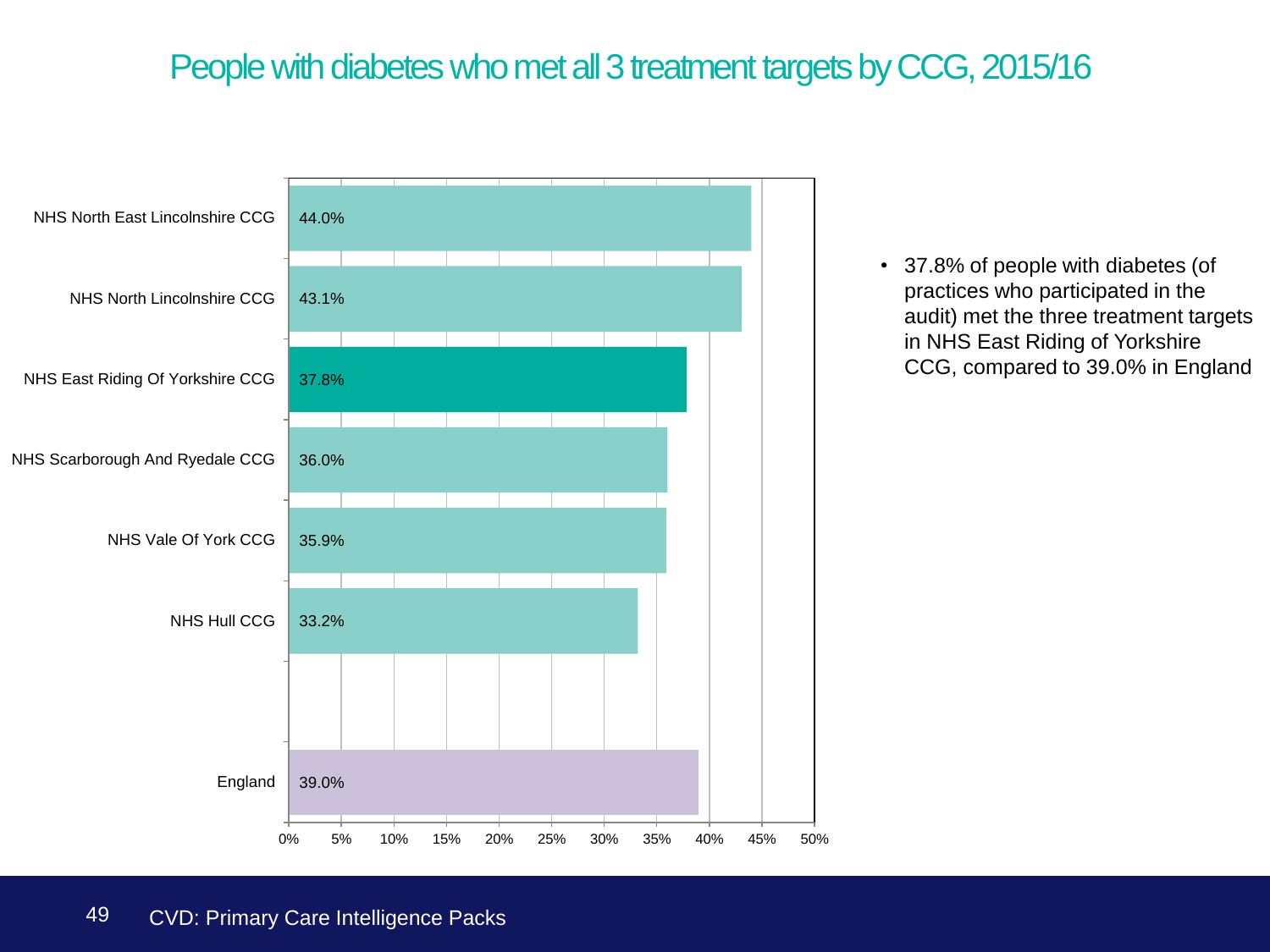#### People with diabetes who met all 3 treatment targets by GP practice, 2015/16

GP practice  $\longrightarrow$  Average of practices in the CCG who participated in the audit



- achievement 3 treatment targets: in practices who provided data via the NDA, between 18.4% and 49.2% of patients achieved all 3 treatment targets
- at least 7,855 people did not meet the three treatment targets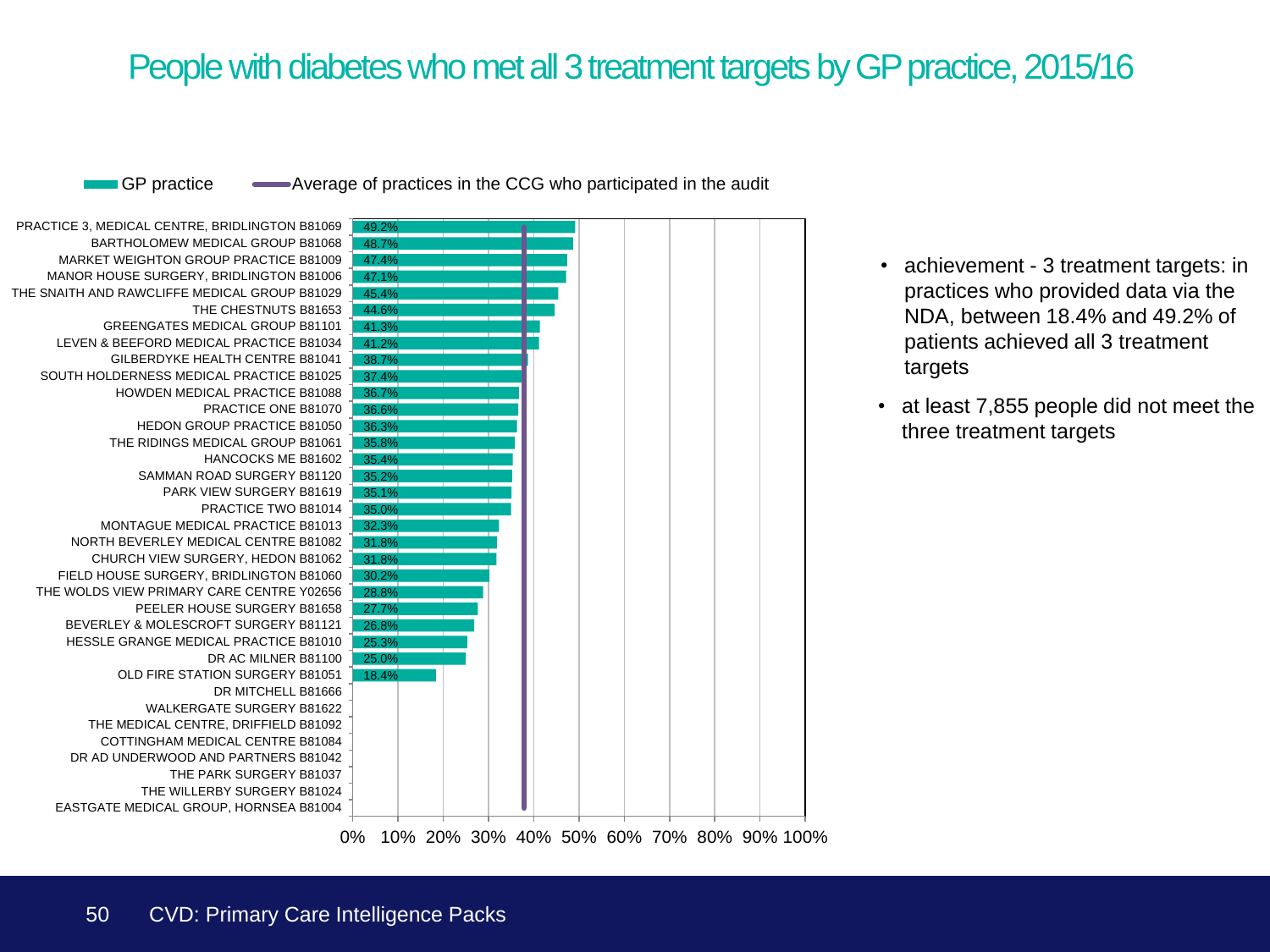#### People with diabetes who met all 3 treatment targets by GP practice, 2015/16 -opportunities compared to GP cluster



• using the GP cluster method of calculating potential gains, if each practice was to achieve as well as the upper quartile of its national cluster, then an additional 962 people would be treated

Details of this methodology are available on slide 9. Click [here t](#page-8-0)o view them.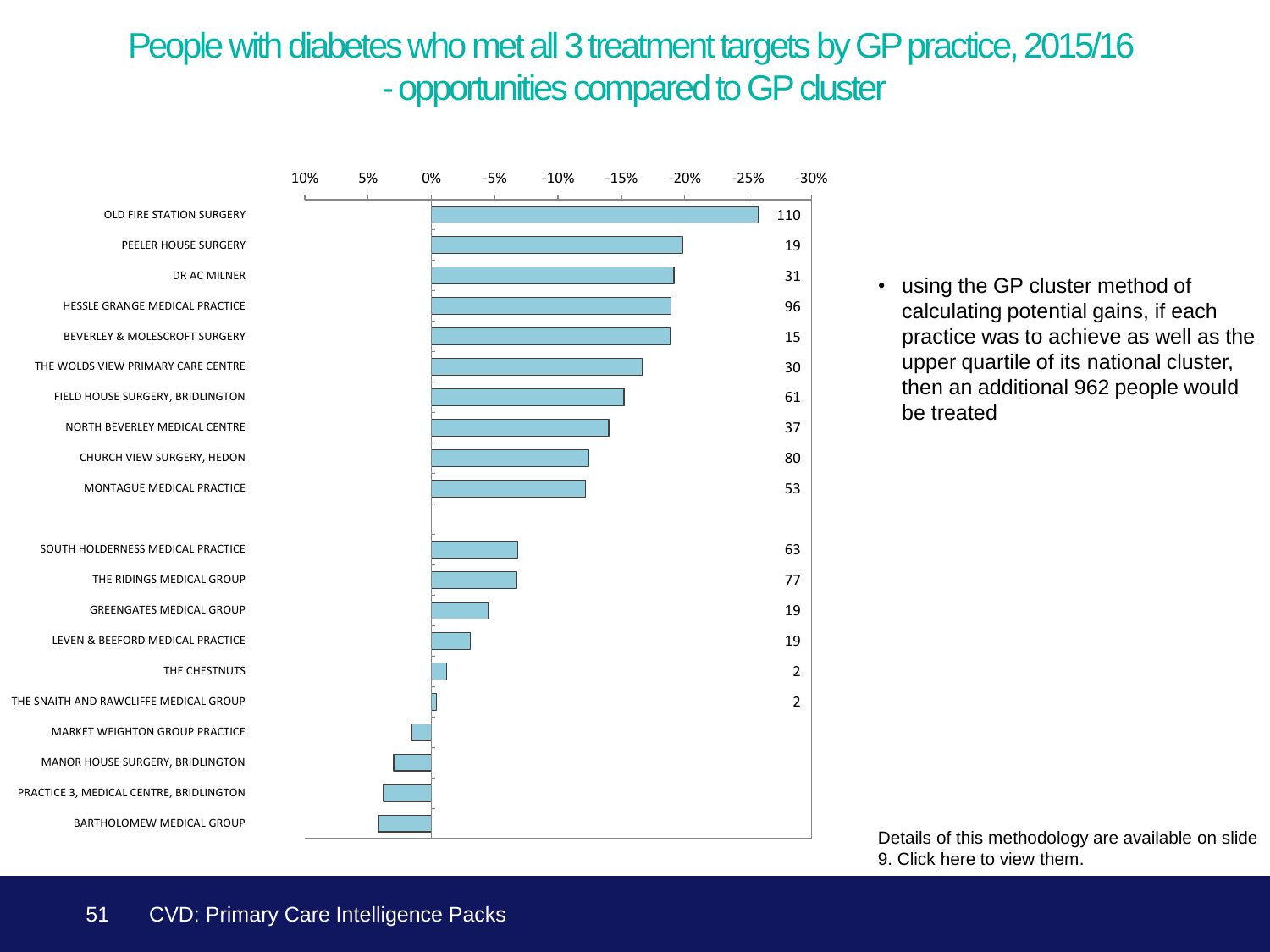# Kidney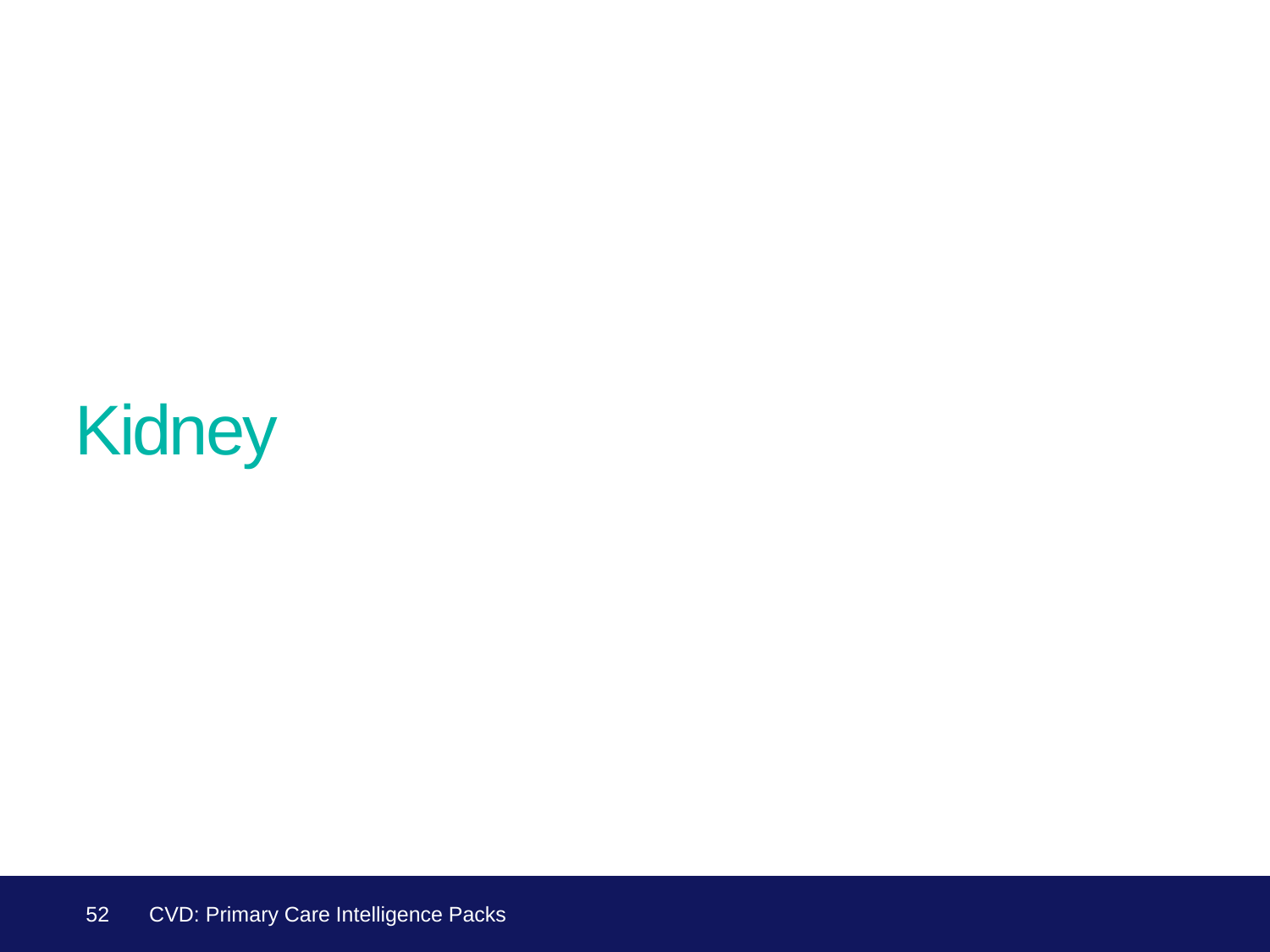# Management of chronic kidney disease

Chronic Kidney Disease can progress to kidney failure and it substantially increases the risk of heart attack and stroke.

Late diagnosis of CKD is common. Around a third of people with CKD are undiagnosed. More opportunistic testing and improved uptake of the NHS Health Check will increase detection rates.

Chronic Kidney Disease (CKD) is common.

It is one of the commonest co-morbidities and affects a third of people over 75. In 2010 it was estimated to cost the NHS around £1.5bn. Average length of stay in hospital tends to be longer and outcomes are considerably worse: approximately 7,000 excess strokes and 12,000 excess heart attacks occur each year in people with CKD compared to those without.

Individuals with CKD are also at much higher risk of developing acute kidney injury when they have an intercurrent illness such as pneumonia

Evidence based guidance from NICE highlights CVD risk reduction, good blood pressure control and management of proteinuria as essential steps to reduce the risk of cardiovascular events and progression to kidney failure. Despite this there is often significant variation between practices in achievement and exception reporting.

What questions should we ask in our CCG?

- 1. for each indicator how wide is the variation in achievement and exception reporting?
- 2. how many people would benefit if all practices performed as well as the best?
- 3. how can we support practices who are average and below average to perform as well as the best in:
	- detection of CKD
	- more systematic delivery of evidence based care

#### What might help

- Support practices to share audit data and systematically identify gaps and opportunities for improved detection and management of CKD.
- Promote uptake of and follow up from the NHS Health Check to aid detection and management of CKD
- Offer local training and education in the detection and management of CKD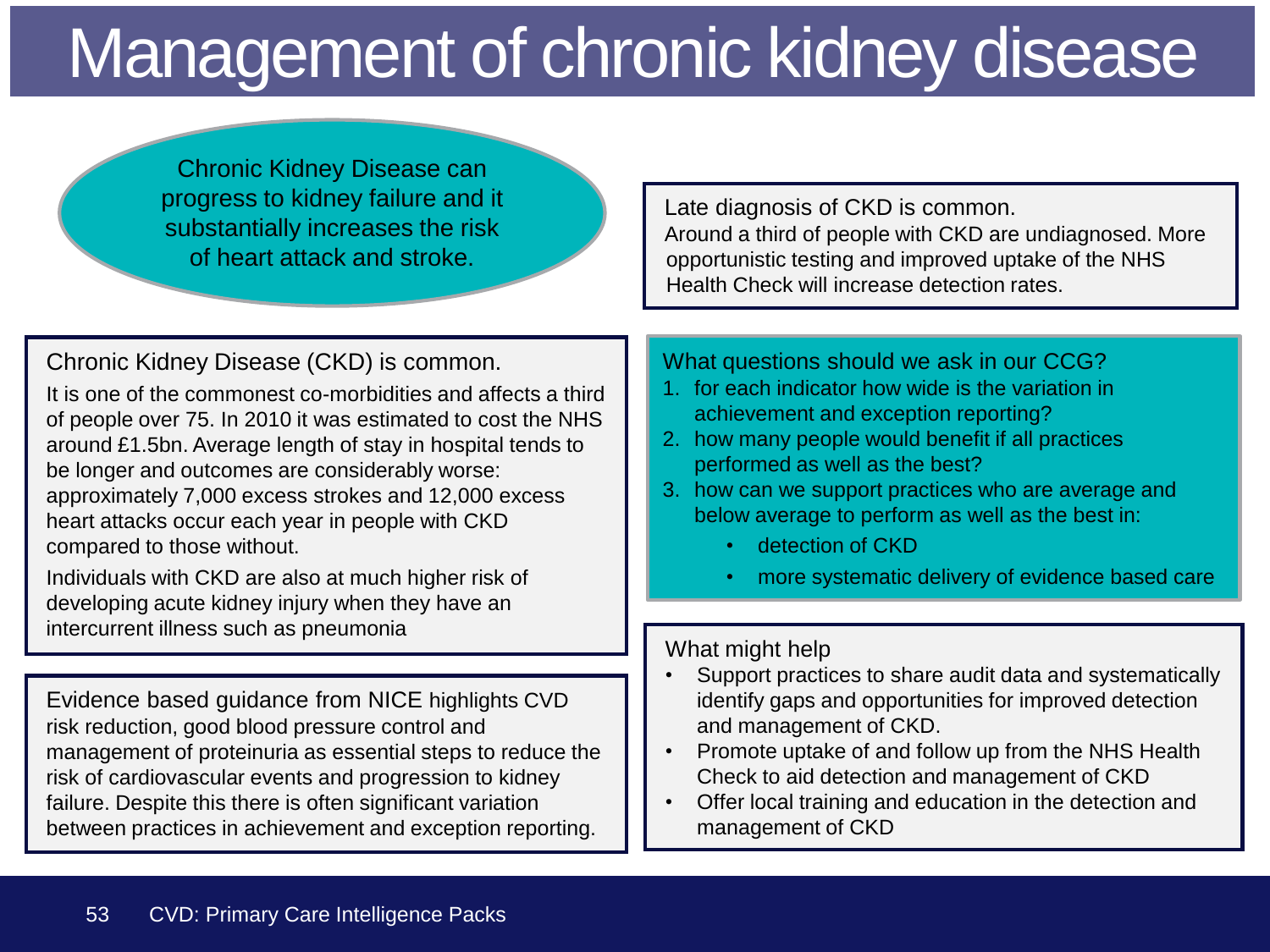## Chronic kidney disease (CKD) observed prevalence (2015/16) compared with expected prevalence (2011) by CCG



- the ratio of those diagnosed with chronic kidney disease versus those expected to have chronic kidney disease is 0.71. This compares to 0.68 for England
- this suggests that 71% of people with chronic kidney disease have been diagnosed

Note: This slide compares the prevalence of CKD recorded in QOF in 2015/16 to the expected prevalence of CKD produced by the University of Southampton in 2011. A small number of CCGs have a ratio greater than 1. It is unlikely that all people with CKD will be diagnosed in any CCG and therefore a ratio greater than 1 suggests that the figures are underestimating the true CKD prevalence in the area. These ratios should be taken as an indication of the comparative scale of undiagnosed CKD rather than absolute figures.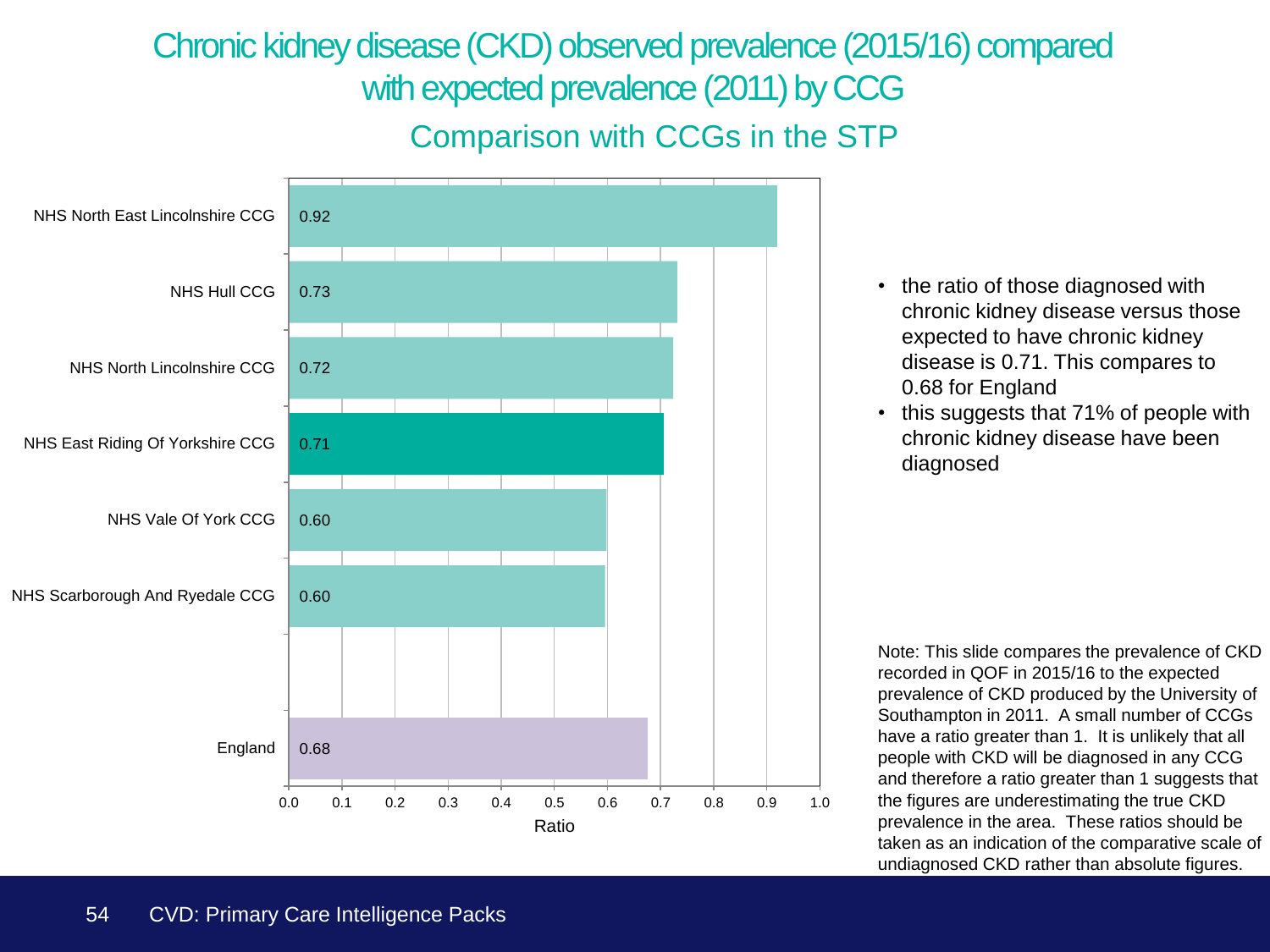#### Chronic kidney disease (CKD) observed prevalence (2015/16) compared with expected prevalence (2011) by CCG

#### Comparison with demographically similar CCGs

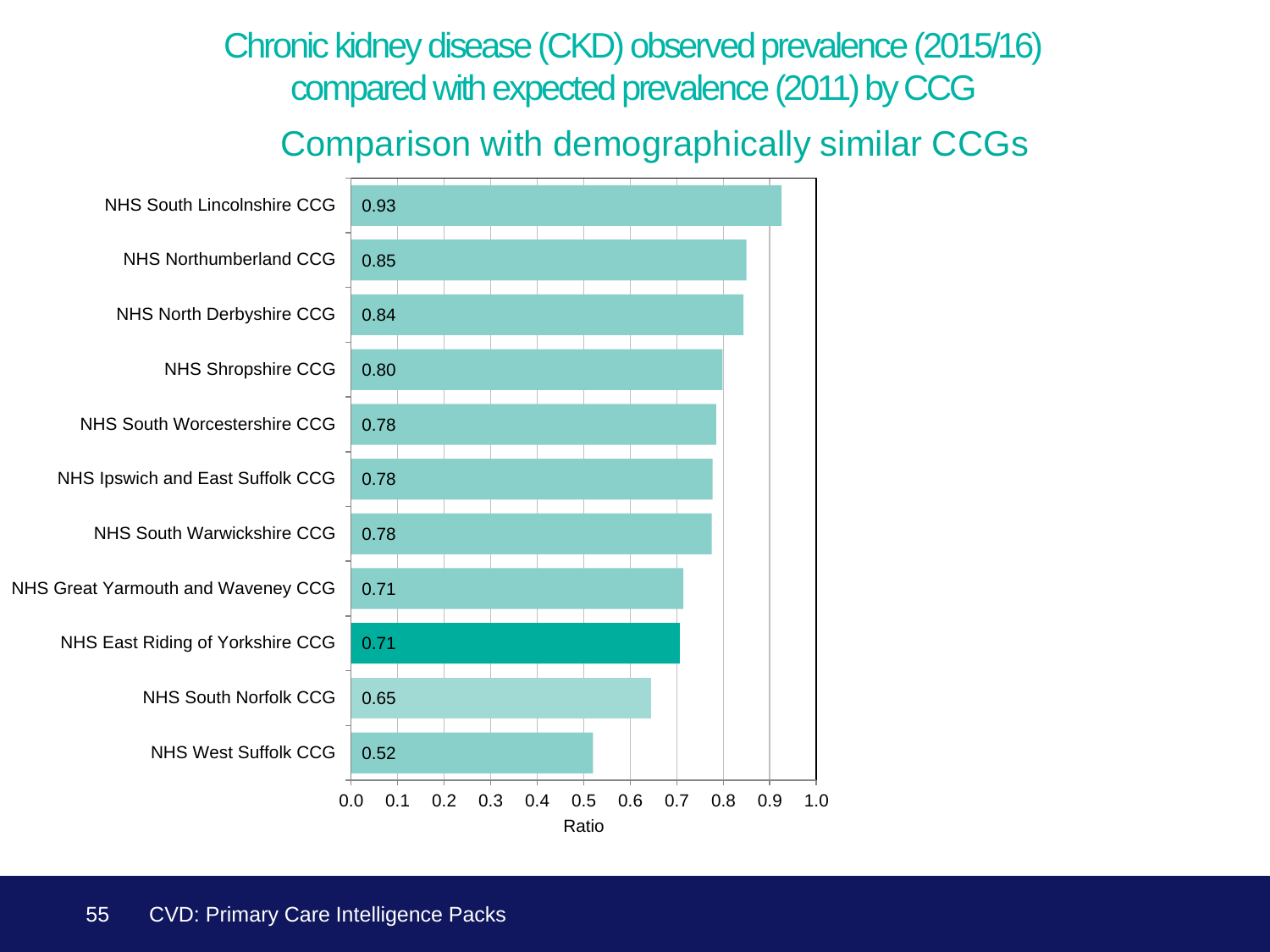#### CKD prevalence by GP practice, 2015/16

GP practice **-CCG** 

DR MITCHELL B81666 DR AC MILNER B81100 NORTH BEVERLEY MEDICAL CENTRE B81082 SAMMAN ROAD SURGERY B81120 BEVERLEY & MOLESCROFT SURGERY B81121 THE WILLERBY SURGERY B81024 THE WOLDS VIEW PRIMARY CARE CENTRE Y02656 CHURCH VIEW SURGERY, HEDON B81062 PARK VIEW SURGERY B81619 GREENGATES MEDICAL GROUP B81101 HESSLE GRANGE MEDICAL PRACTICE B81010 COTTINGHAM MEDICAL CENTRE B81084 HOWDEN MEDICAL PRACTICE B81088 OLD FIRE STATION SURGERY B81051 THE CHESTNUTS B81653 PEELER HOUSE SURGERY B81658 DR AD UNDERWOOD AND PARTNERS B81042 EASTGATE MEDICAL GROUP, HORNSEA B81004 MONTAGUE MEDICAL PRACTICE B81013 WALKERGATE SURGERY B81622 FIELD HOUSE SURGERY, BRIDLINGTON B81060 THE PARK SURGERY B81037 THE MEDICAL CENTRE, DRIFFIELD B81092 HEDON GROUP PRACTICE B81050 PRACTICE ONE B81070 LEVEN & BEEFORD MEDICAL PRACTICE B81034 GILBERDYKE HEALTH CENTRE B81041 HANCOCKS ME B81602 BARTHOLOMEW MEDICAL GROUP B81068 THE RIDINGS MEDICAL GROUP B81061 MARKET WEIGHTON GROUP PRACTICE B81009 PRACTICE 3, MEDICAL CENTRE, BRIDLINGTON B81069 THE SNAITH AND RAWCLIFFE MEDICAL GROUP B81029 SOUTH HOLDERNESS MEDICAL PRACTICE B81025 PRACTICE TWO B81014 MANOR HOUSE SURGERY, BRIDLINGTON B81006



- it is estimated that there are 5,372 people with undiagnosed chronic kidney disease in NHS East Riding of Yorkshire CCG
- GP practice range of observed CKD: 1.0% to 8.7%

Note: CCG estimates for the estimated number of people with CKD are based on applying a proportion from a resident based population estimate to a GP registered population. The characteristics of registered and resident populations may vary in some CCGs, and local interpretation is required.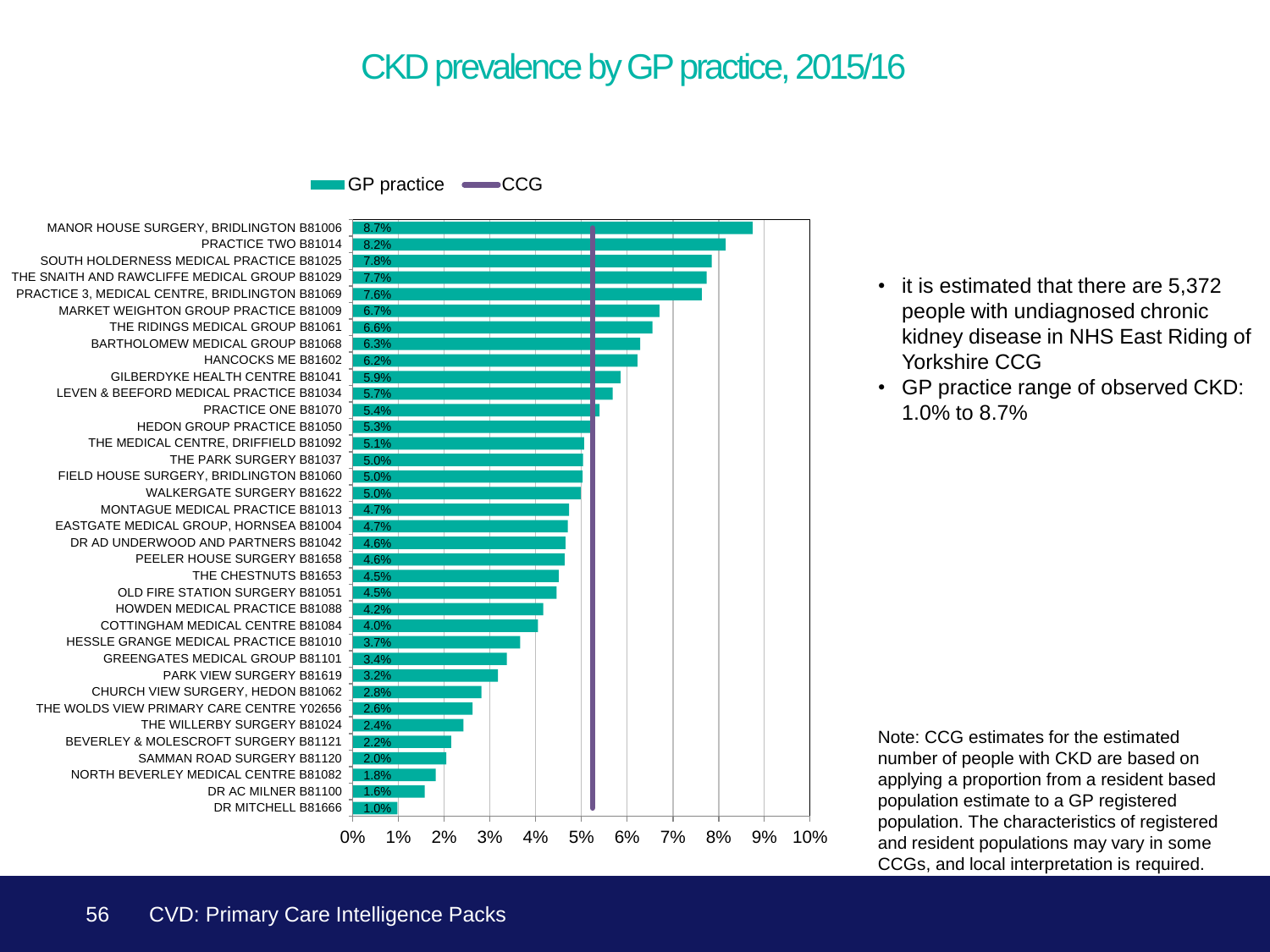Percentage of patients on the CKD register whose last blood pressure reading (measured in the preceding 12 months) is 140/85 mmHg or less by CCG, 2014/15

### Comparison with CCGs in the STP



- 13,032 people with CKD (diagnosed\*) in NHS East Riding of Yorkshire CCG
- 9,469 (72.7%) people whose blood pressure is  $\leq$  140 /85
- $\cdot$  1,236 (9.5%) people who are exceptions
- 2,327 (17.9%) additional people whose blood pressure is not <= 140 / 85

\*Using the QOF clinical indicator CKD002 denominator plus exceptions. Note: as the CKD002 indicator was removed from the QOF in 15/16 this is historic data taken from the 2014/15 QOF.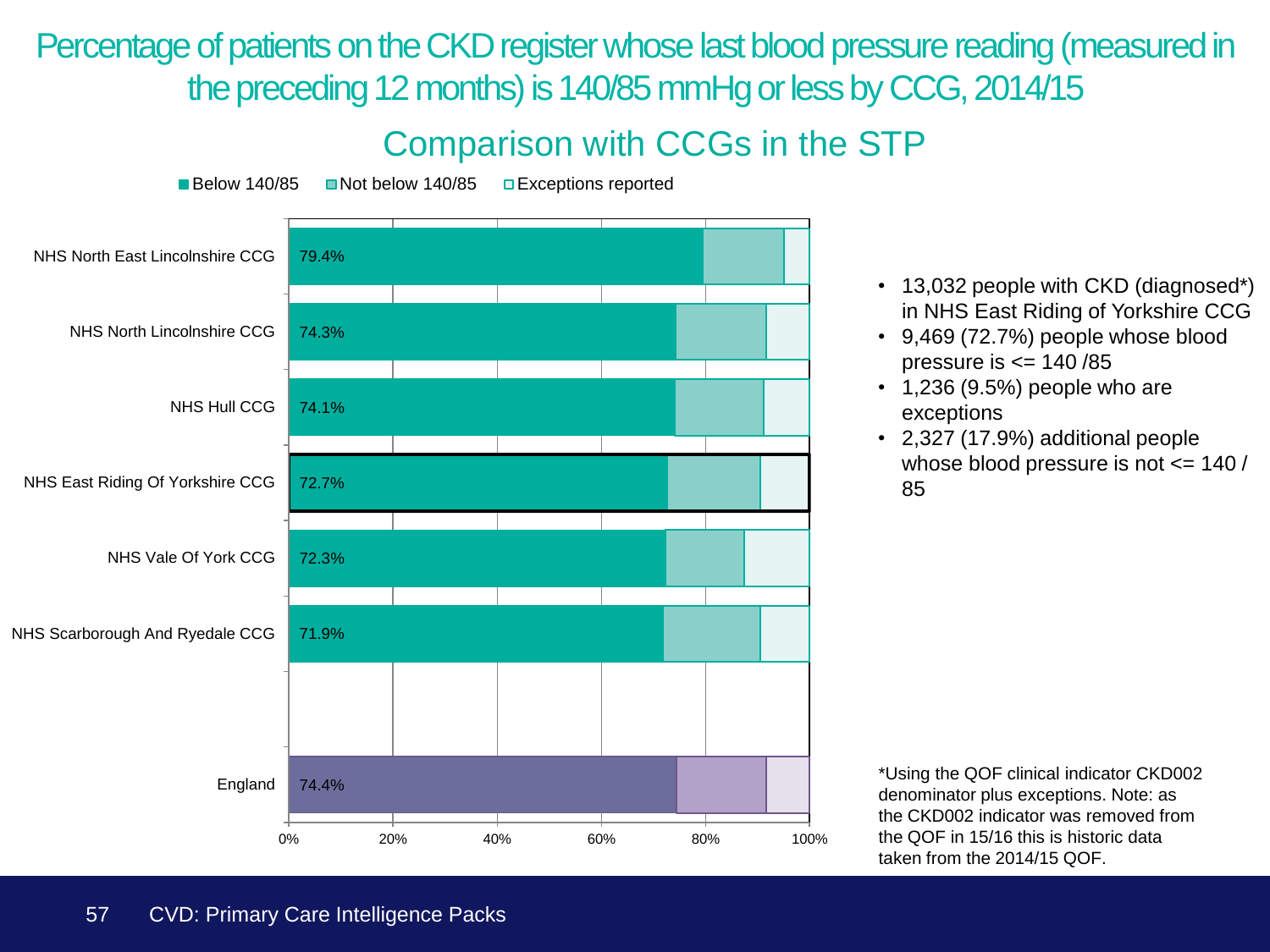Percentage of patients on the CKD register whose last blood pressure reading (measured in the preceding 12 months) is 140/85 mmHg or less by CCG, 2014/15

#### Comparison with demographically similar CCGs

Below 140/85 Not below 140/85 DExceptions reported

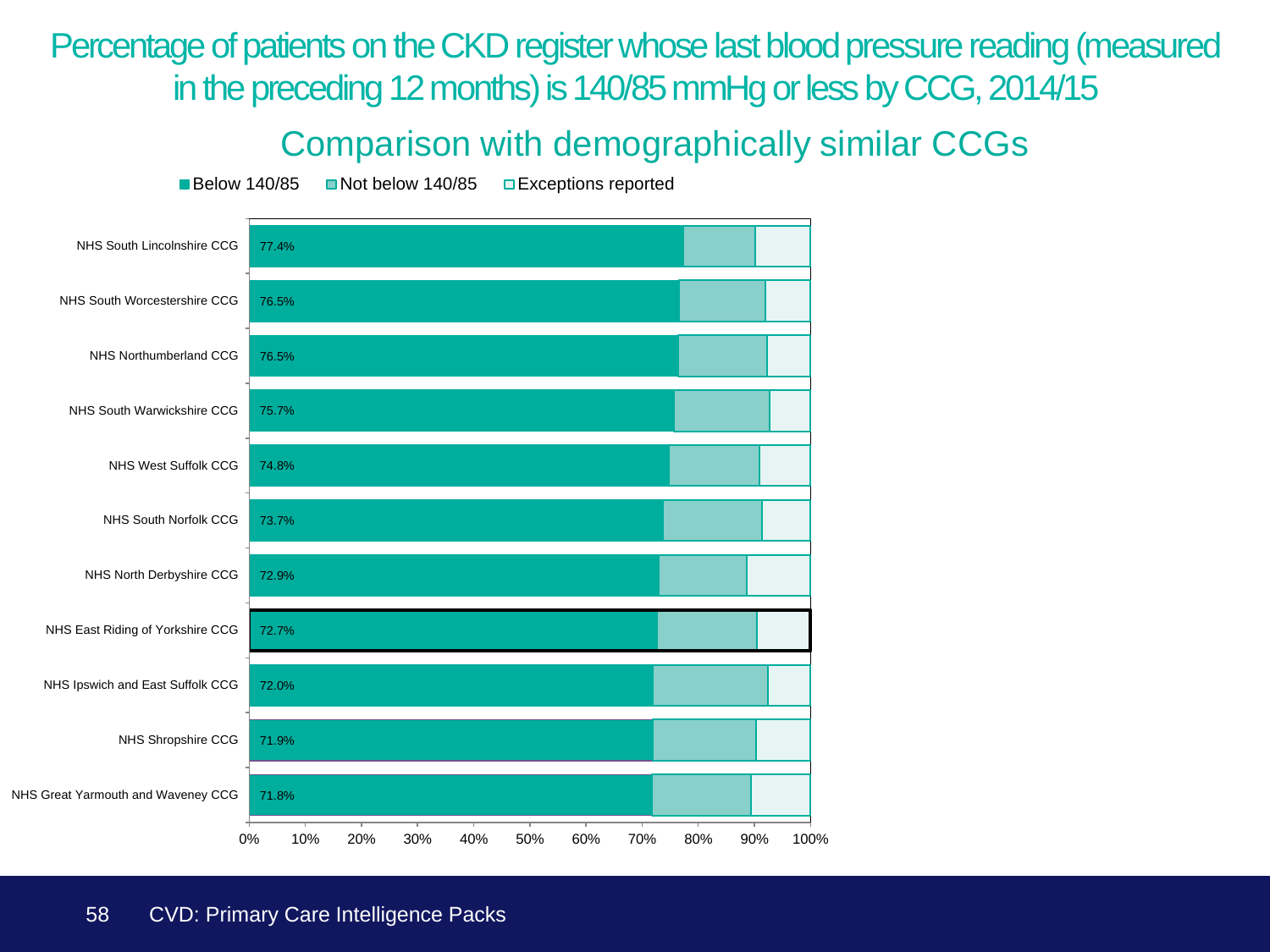### Percentage of patients on the CKD register whose last blood pressure reading (measured in the preceding 12 months) is not 140/85 mmHg or less by GP practice, 2014/15

■ Not below 140/85 ■ Exceptions reported



- in total, including exceptions, there are 3,563 people whose blood pressure is not <= 140 / 85
- GP practice range: 9.0% to 40.0%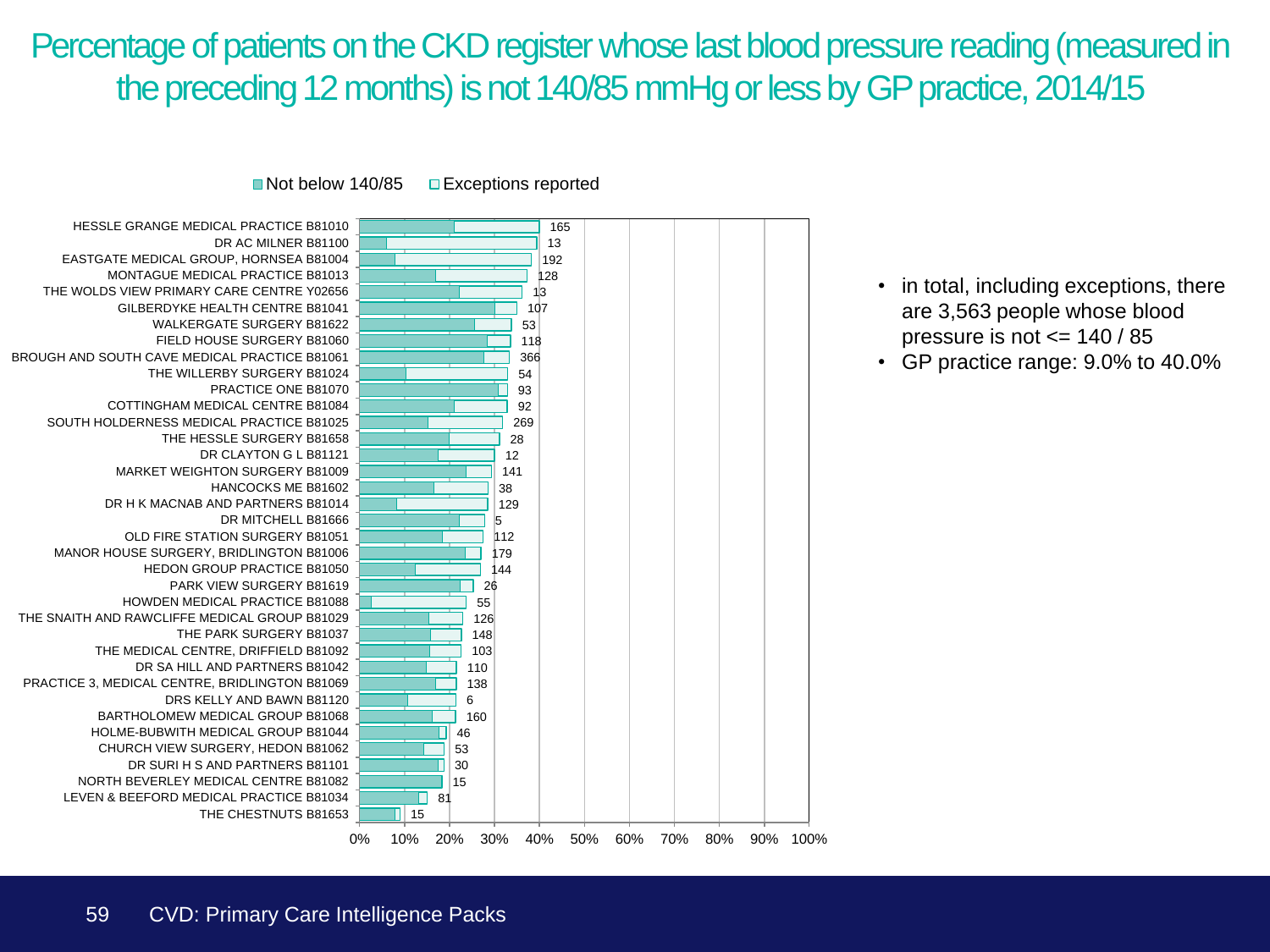#### Percentage of patients on the CKD register whose last blood pressure reading (measured in the preceding 12 months) is not 140/85 mmHg or less by GP practice, 2014/15 –opportunities compared to GP cluster



• using the GP cluster method of calculating potential gains, if each practice was to achieve as well as the upper quartile of its national cluster, then an additional 981 people would be treated

Details of this methodology are available on slide 9. Click [here t](#page-8-0)o view them.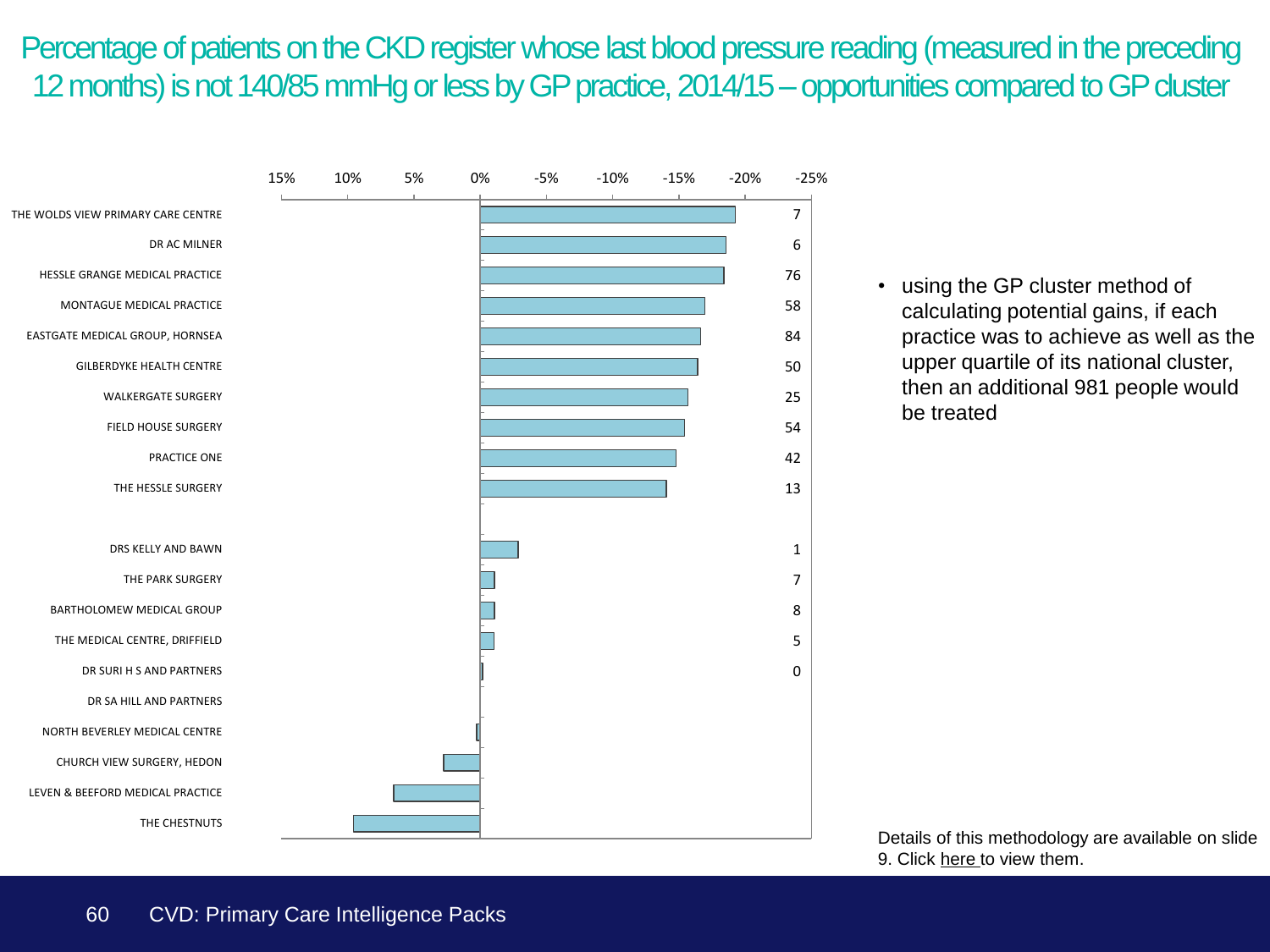Percentage of patients on the CKD register whose notes have a record of a urine albumin: creatinine ratio test in the preceding 12 months by CCG, 2014/15

#### Comparison with CCGs in the STP



- 13,032 people with CKD (diagnosed\*) in NHS East Riding of Yorkshire CCG
- 9,737 (74.7%) people who have a record of urine albumin:creatinine ratio test
- 978 (7.5%) people who are exceptions
- 2,317 (17.8%) additional people who have no record of urine albumin:creatinine ratio test

\*Using the QOF clinical indicator CKD004 denominator plus exceptions. Note: as the CKD004 indicator was removed from the QOF in 15/16 this is historic data taken from the 2014/15 QOF.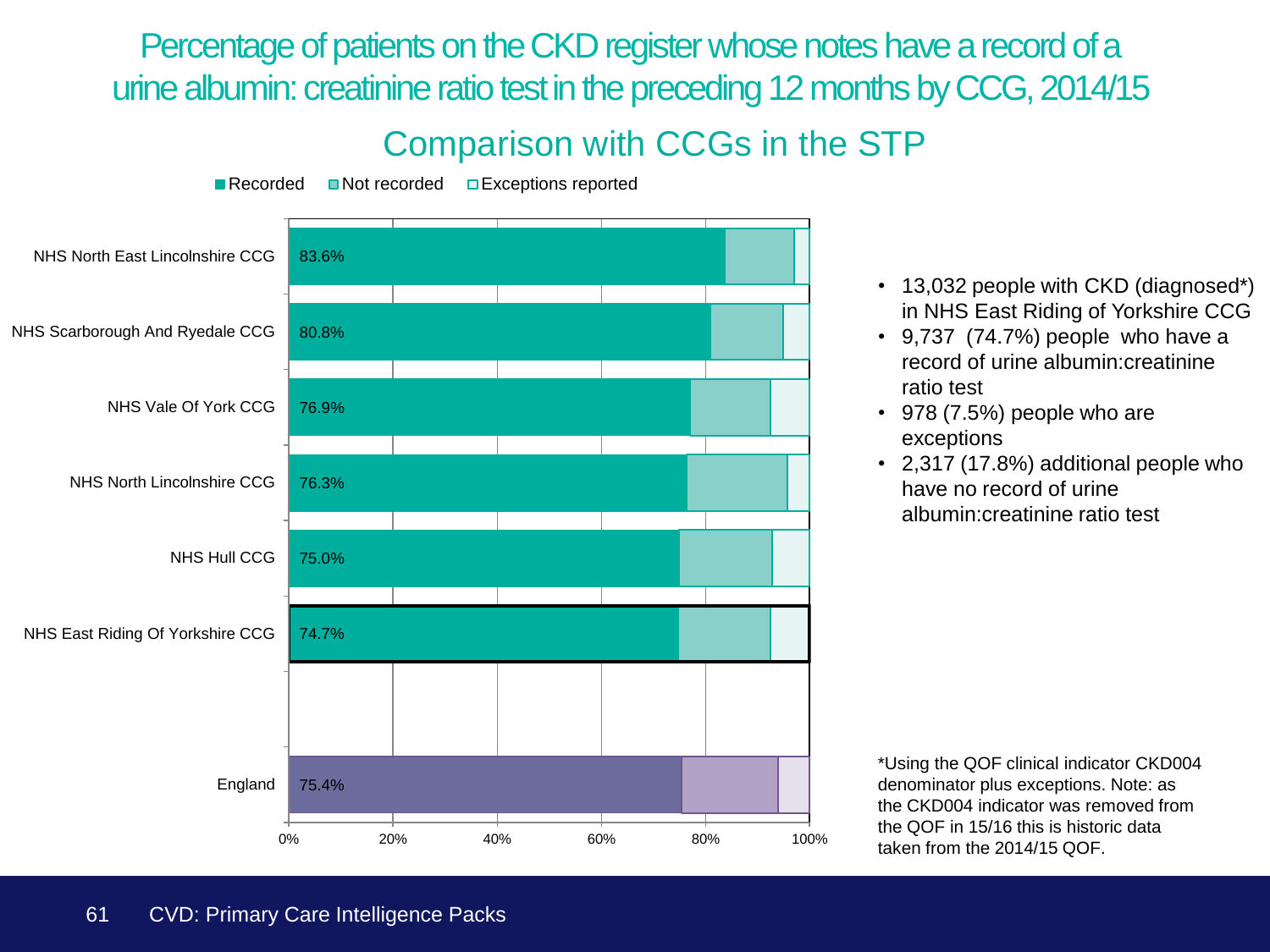Percentage of patients on the CKD register whose notes have a record of a urine albumin: creatinine ratio test in the preceding 12 months by CCG, 2014/15

#### Comparison with demographically similar CCGs

70.7% 71.5% 74.7% 75.6% 75.9% 76.7% 77.0% 77.4% 77.8% 77.9% 78.9% 0% 10% 20% 30% 40% 50% 60% 70% 80% 90% 100% NHS West Suffolk CCG NHS Ipswich and East Suffolk CCG NHS East Riding of Yorkshire CCG NHS Shropshire CCG NHS Great Yarmouth and Waveney CCG NHS South Worcestershire CCG NHS South Warwickshire CCG NHS South Norfolk CCG NHS North Derbyshire CCG NHS South Lincolnshire CCG NHS Northumberland CCG

Recorded **ID** Not recorded **Exceptions reported**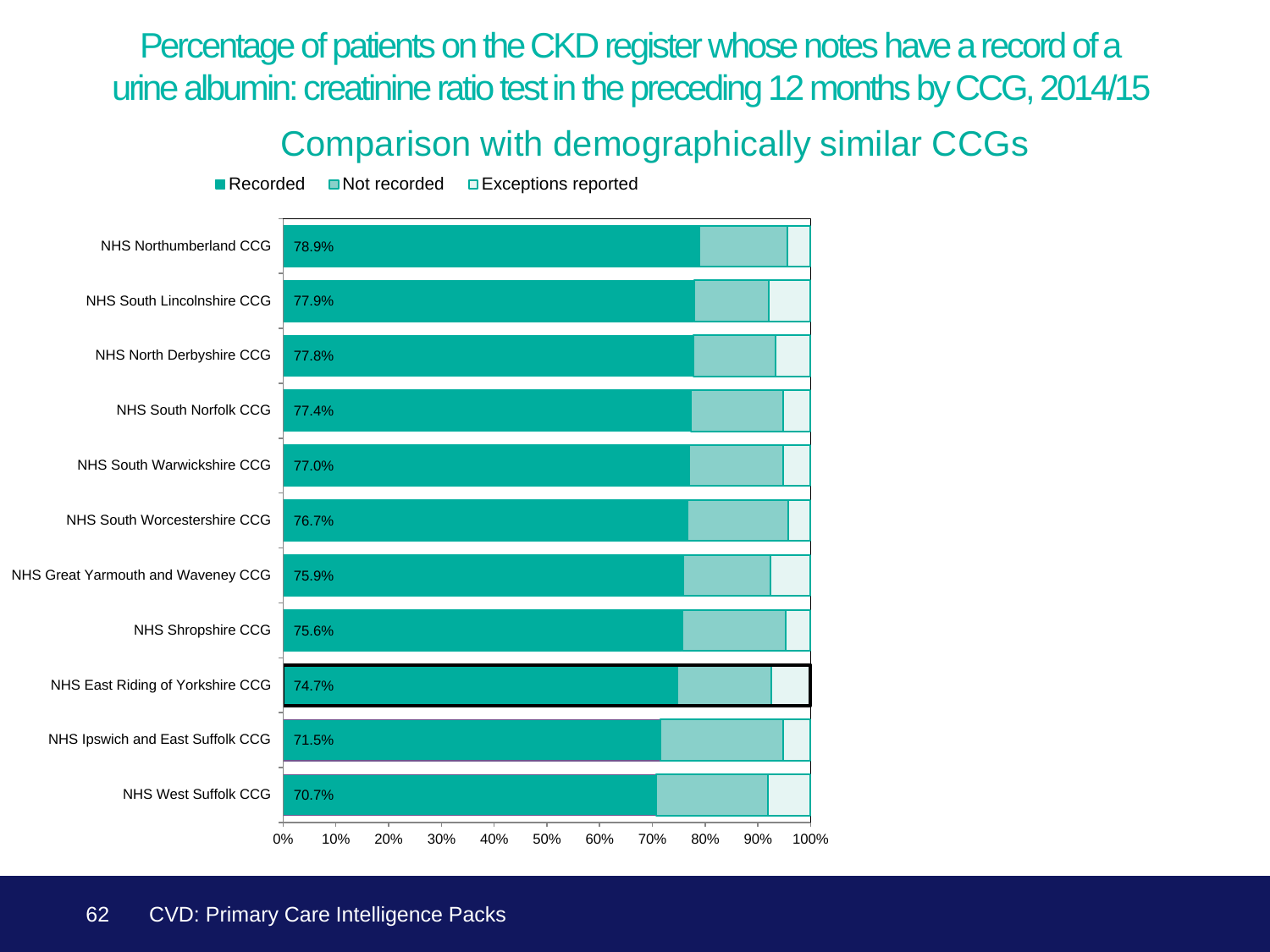### Percentage of patients on the CKD register whose notes do not have a record of a urine albumin: creatinine ratio test in the preceding 12 months by GP practice, 2014/15

 $\blacksquare$  Not recorded  $\blacksquare$  Exceptions reported



- in total, including exceptions, there are 3,295 people who have no record of urine albumin:creatinine ratio test
- GP practice range: 6.8% to 52.3%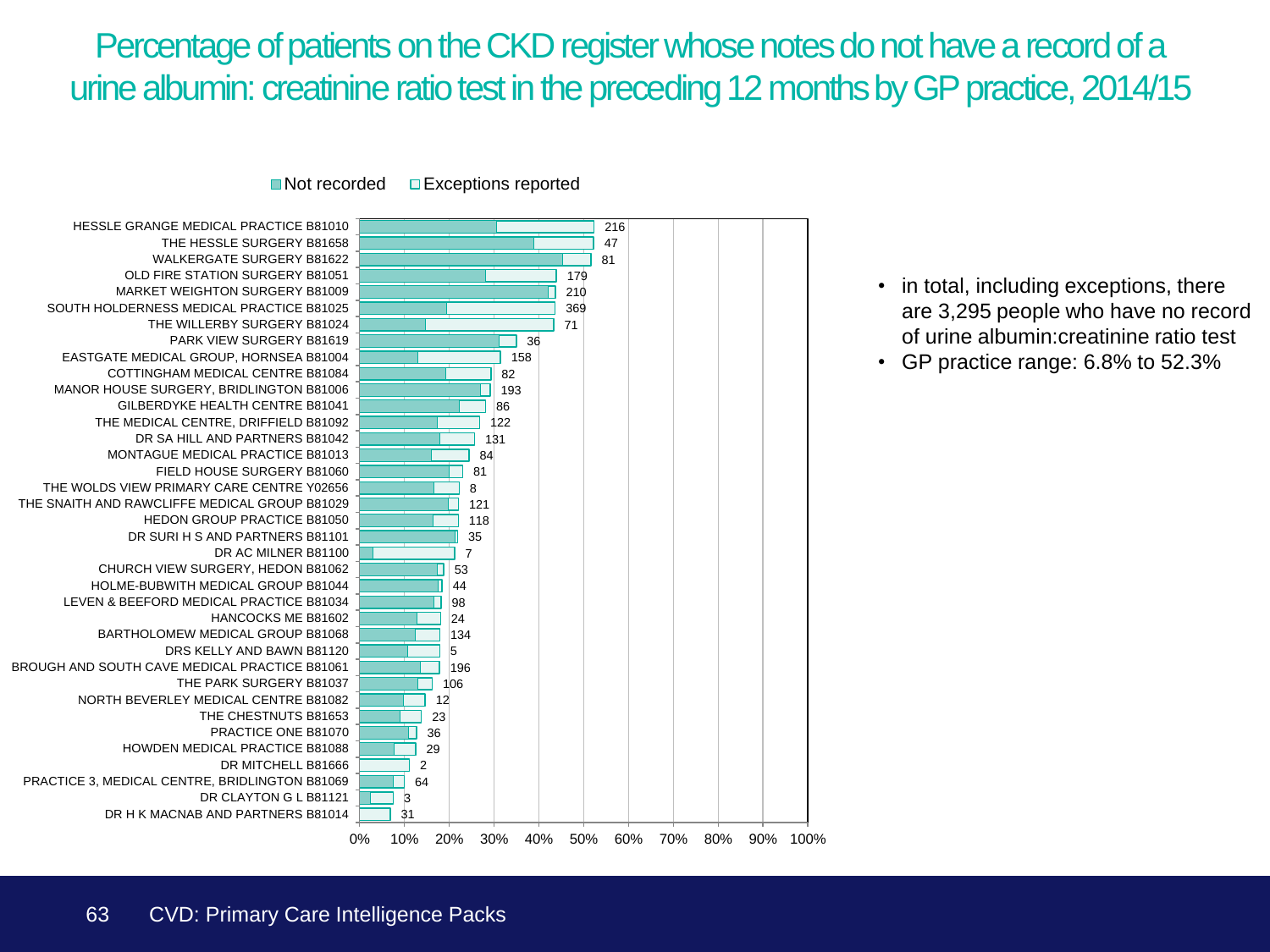# **Heart**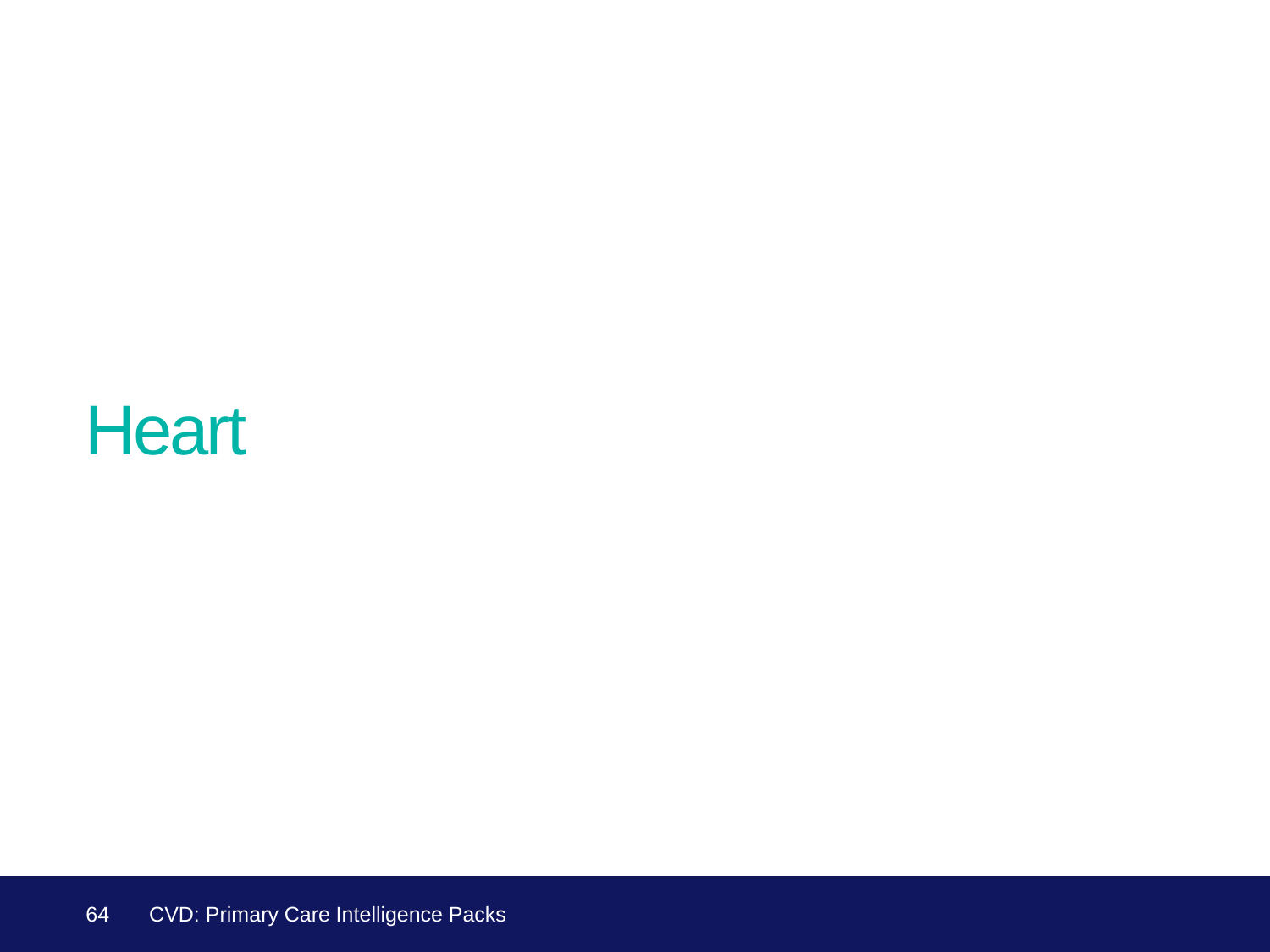# Management of Heart Disease

Premature death and disability in people with CHD can be reduced significantly by systematic evidence based management in primary care

Coronary Heart Disease is one of the principal causes of premature death and disability**.** The key elements of management for an individual who has already had a heart attack or angina are symptom control and secondary prevention of further cardiovascular events and premature mortality. There is robust evidence to support the use of anti-platelet treatment, statins, beta-blockers and angiotensin converting enzyme inhibitors or angiotensin receptor blockers. There is also robust evidence to support good control of blood pressure. Each of these interventions is incentivised in QOF but variation in achievement and exception reporting at practice level shows that there is often considerable potential for improving management and outcomes.

Heart failure is a common and an important complication of coronary heart disease and other conditions. Appropriate treatment including up-titration of ace inhibitors and beta blockers in heart failure due to LVSD can significantly improve symptom control and quality of life, and improve outcomes for patients. Despite this, around a quarter of people with heart failure are undetected and untreated. And amongst those who are diagnosed, there is significant variation in the quality of care.

#### What questions should we ask in our CCG?

- 1. for each indicator how wide is the variation in achievement and exception reporting?
- 2. how many people would benefit if all practices performed as well as the best?
- 3. how can we support practices who are average and below average to perform as well as the best in:
	- more systematic delivery of evidence based care for people with CHD
	- improved detection and management of heart failure

#### What might help

- 1. roll out of GRASP-Heart Failure audit tool that identifies people with heart failure who are undiagnosed or under treated
- 2. education for health professionals to promote evidence based management of CHD and high quality measurement of blood pressure
- 3. ensure access to rapid access diagnostic clinics and specialist support for management of angina and heart failure
- 4. ensure access to cardiac rehab for individuals with CHD and heart failure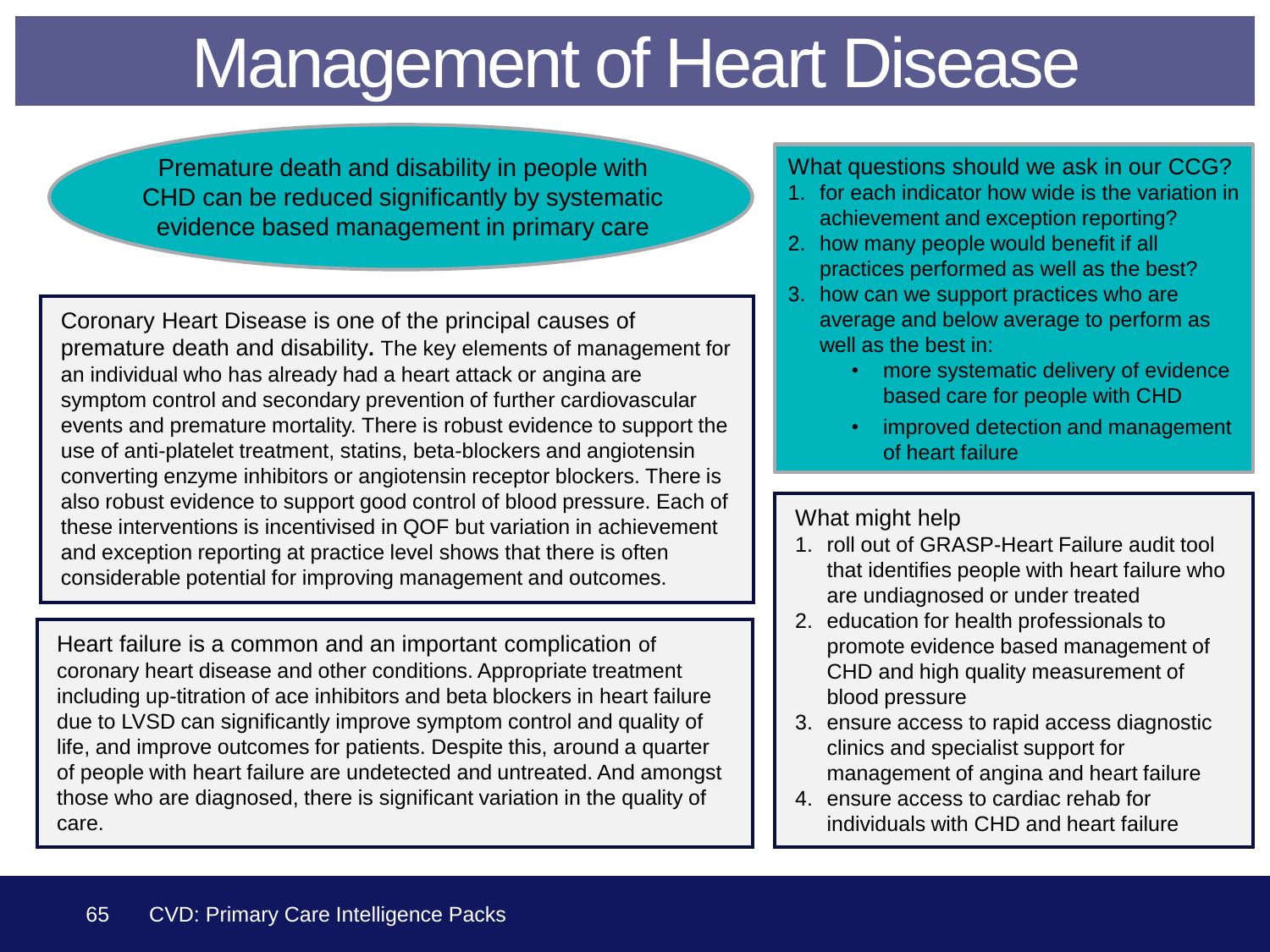Heart failure prevalence by CCG Comparison with CCGs in the STP

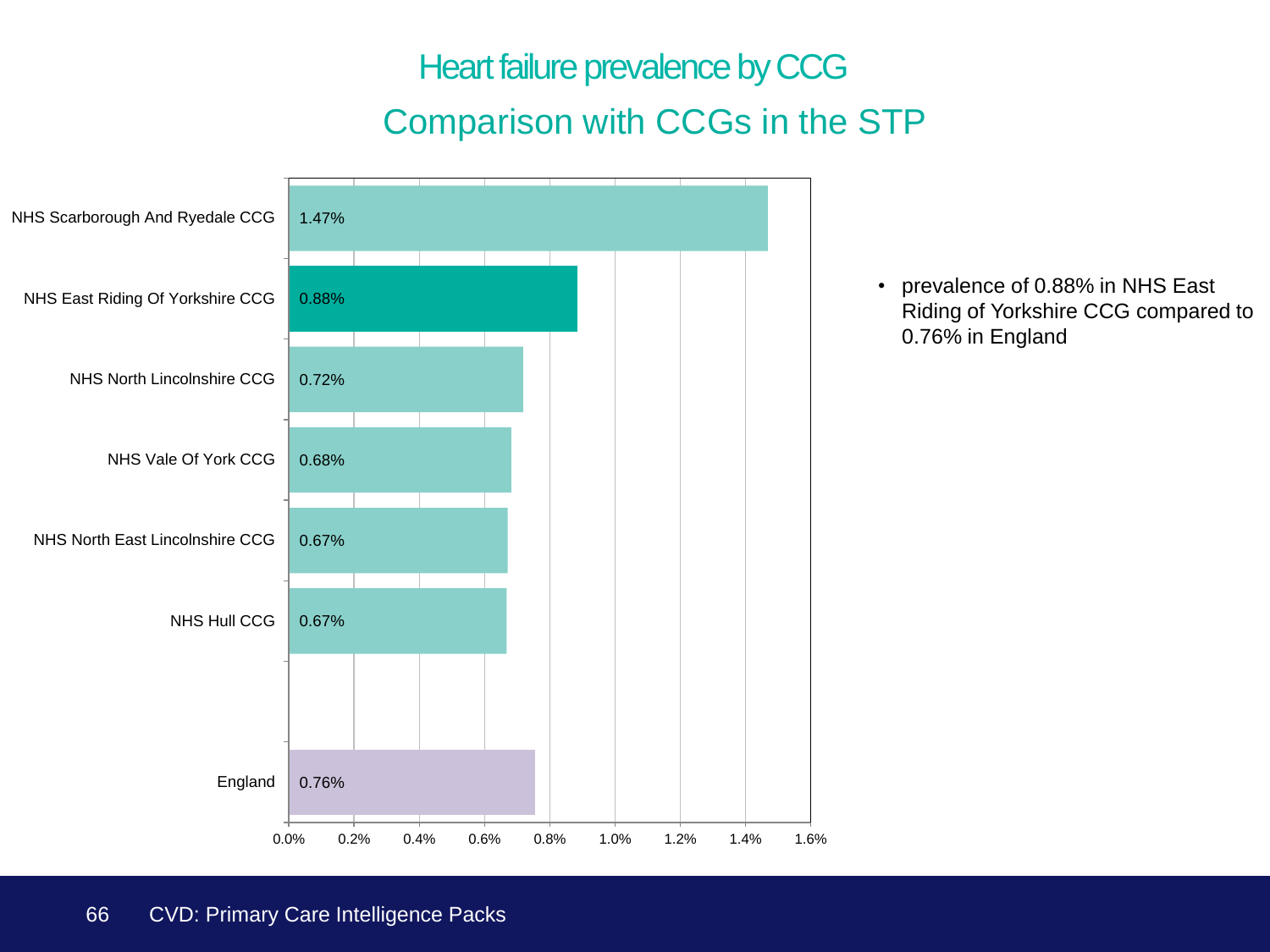#### Heart failure prevalence by CCG

#### Comparison with demographically similar CCGs

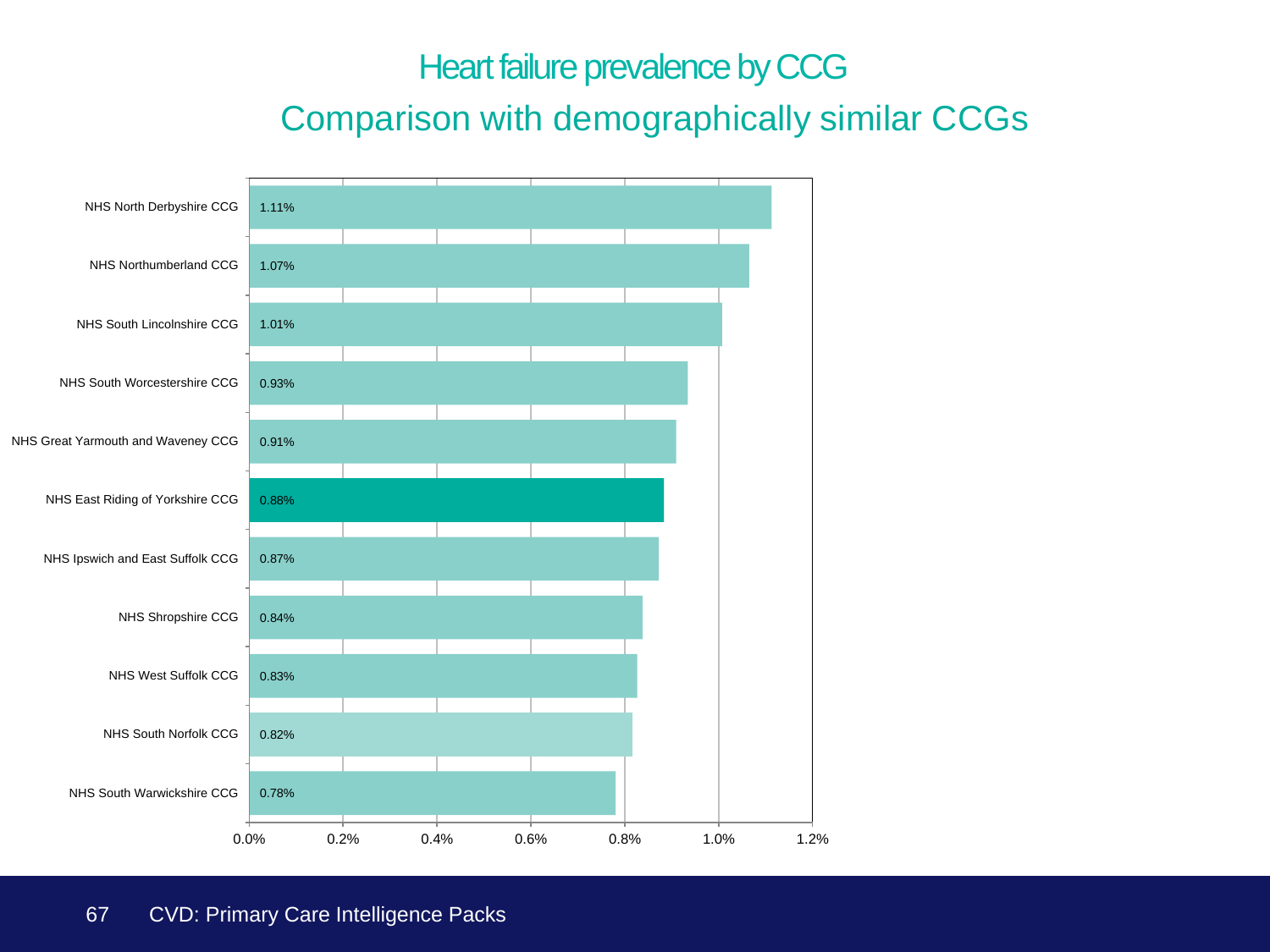#### Heart failure prevalence by GP practice

GP practice **CCG** 

0.3% 0.4% 0.5% 0.5% 0.5% 0.6% 0.6% 0.6% 0.6% 0.6% 0.6% 0.7% 0.7% 0.7% 0.8% 0.8% 0.8% 0.9% 1.0% 1.0% 1.1% 1.2% 1.2% 1.3% 1.3% 1.4% 1.5% 1.6% 1.8% PARK VIEW SURGERY B81619 COTTINGHAM MEDICAL CENTRE B81084 DR MITCHELL B81666 NORTH BEVERLEY MEDICAL CENTRE B81082 BEVERLEY & MOLESCROFT SURGERY B81121 DR AD UNDERWOOD AND PARTNERS B81042 GILBERDYKE HEALTH CENTRE B81041 DR AC MILNER B81100 LEVEN & BEEFORD MEDICAL PRACTICE B81034 HESSLE GRANGE MEDICAL PRACTICE B81010 THE SNAITH AND RAWCLIFFE MEDICAL GROUP B81029 HOWDEN MEDICAL PRACTICE B81088 THE CHESTNUTS B81653 HEDON GROUP PRACTICE B81050 CHURCH VIEW SURGERY, HEDON B81062 THE RIDINGS MEDICAL GROUP B81061 THE WOLDS VIEW PRIMARY CARE CENTRE Y02656 EASTGATE MEDICAL GROUP, HORNSEA B81004 PEELER HOUSE SURGERY B81658 THE WILLERBY SURGERY B81024 MARKET WEIGHTON GROUP PRACTICE B81009 OLD FIRE STATION SURGERY B81051 SAMMAN ROAD SURGERY B81120 THE MEDICAL CENTRE, DRIFFIELD B81092 GREENGATES MEDICAL GROUP B81101 MONTAGUE MEDICAL PRACTICE B81013 PRACTICE TWO B81014 FIELD HOUSE SURGERY, BRIDLINGTON B81060 SOUTH HOLDERNESS MEDICAL PRACTICE B81025 WALKERGATE SURGERY B81622 BARTHOLOMEW MEDICAL GROUP B81068 PRACTICE ONE B81070 THE PARK SURGERY B81037 HANCOCKS ME B81602 MANOR HOUSE SURGERY, BRIDLINGTON B81006 PRACTICE 3, MEDICAL CENTRE, BRIDLINGTON B81069



- 2,664 people with diagnosed heart failure in NHS East Riding of Yorkshire CCG
- GP practice range: 0.3% to 1.8%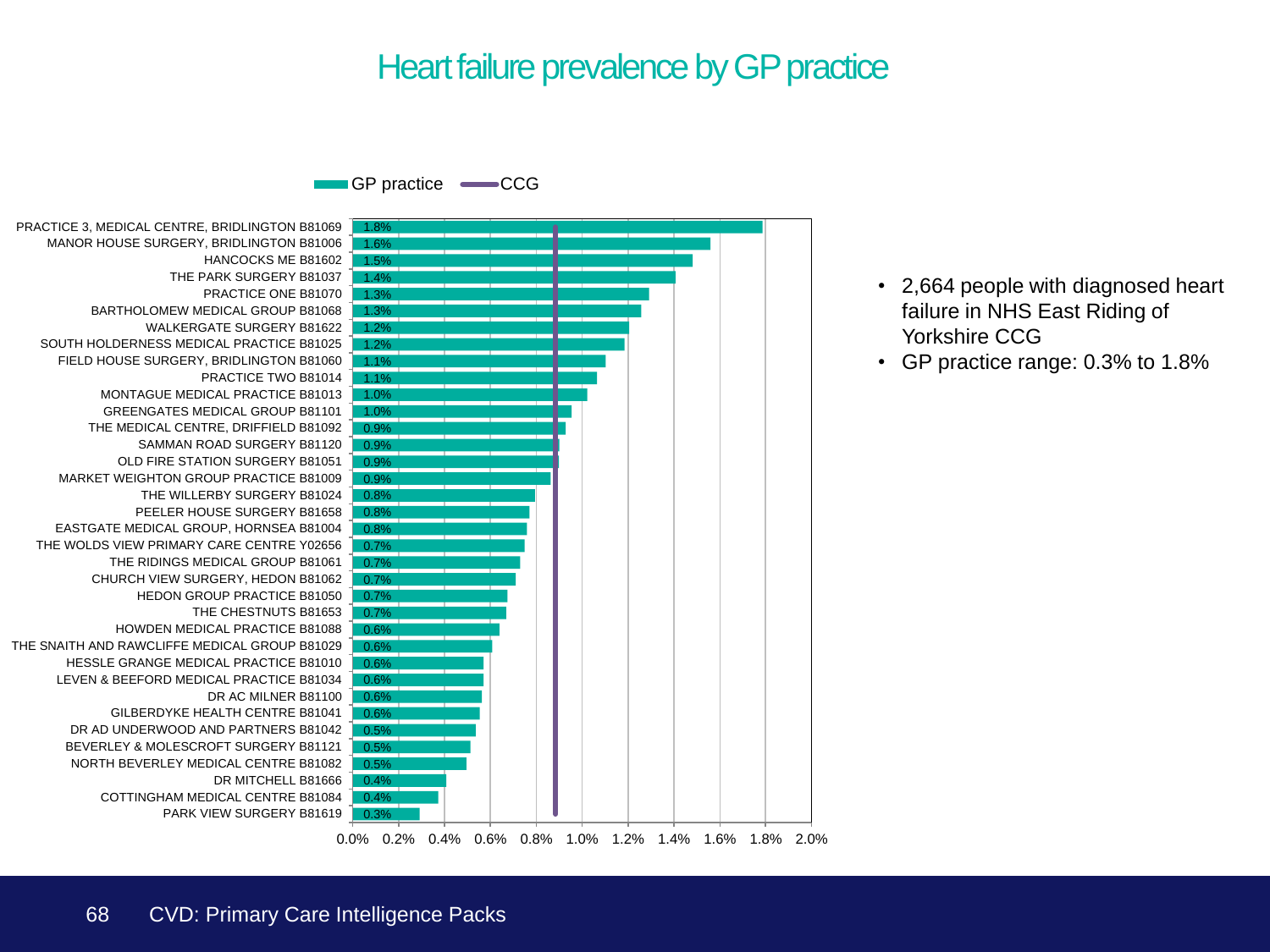Percentage of patients with heart failure due to left ventricular systolic dysfunction (LVSD) who are treated with ACE-I / ARB by CCG

#### Comparison with CCGs in the STP



- 705 people with heart failure\* with LVSD in NHS East Riding of Yorkshire CCG
- 613 (87%) people treated with ACE-I or ARB
- 87 (12.3%) people who are exceptions
- 5 (0.7%) additional people who are not treated with ACE-I or ARB

\*Using the QOF clinical indicator HF003 denominator plus exceptions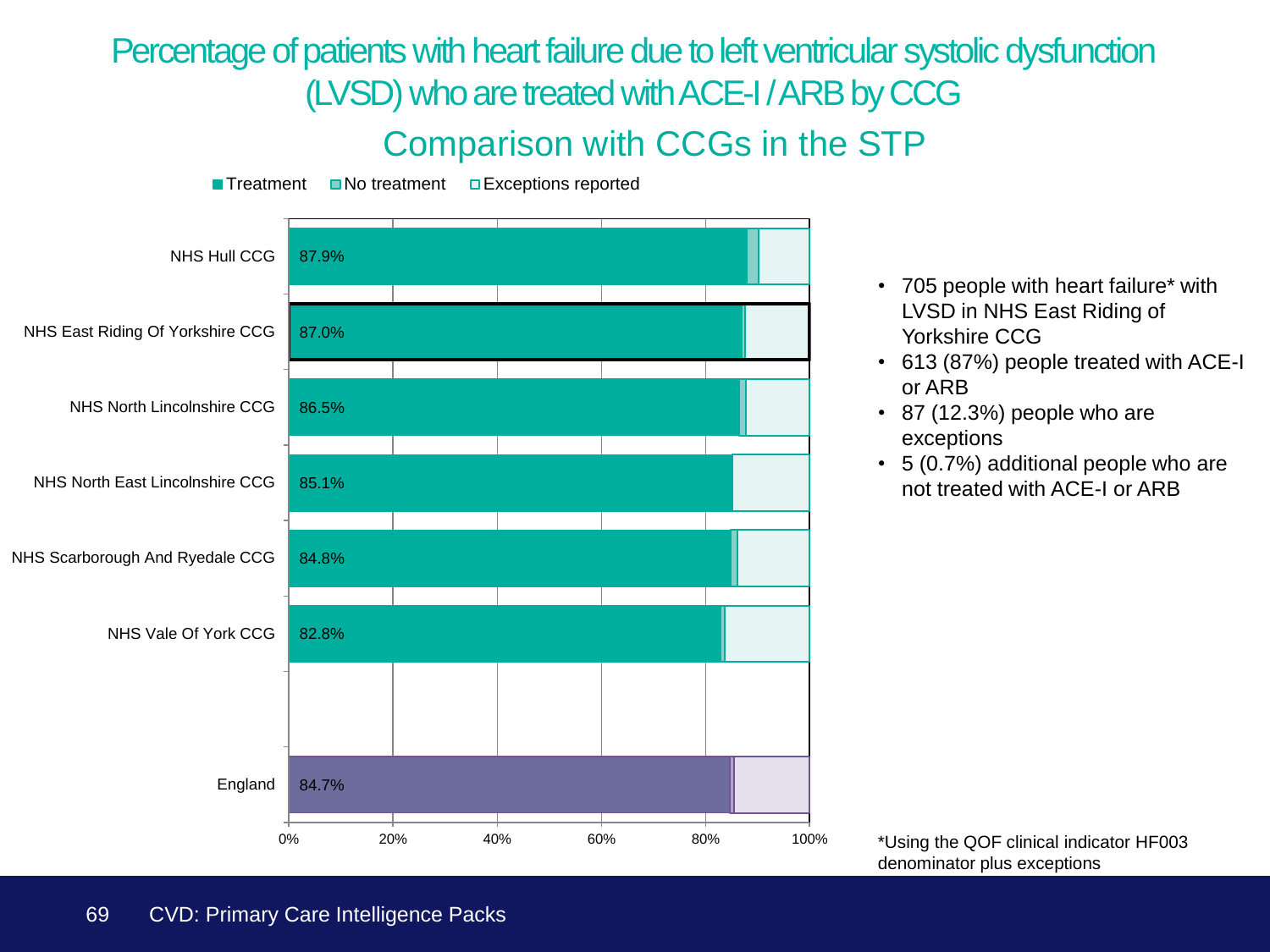## Percentage of patients with heart failure due to left ventricular systolic dysfunction (LVSD) who are treated with ACE-I/ ARB by CCG

#### Comparison with demographically similar CCGs

 $\blacksquare$  Treatment  $\blacksquare$  No treatment  $\blacksquare$  Exceptions reported

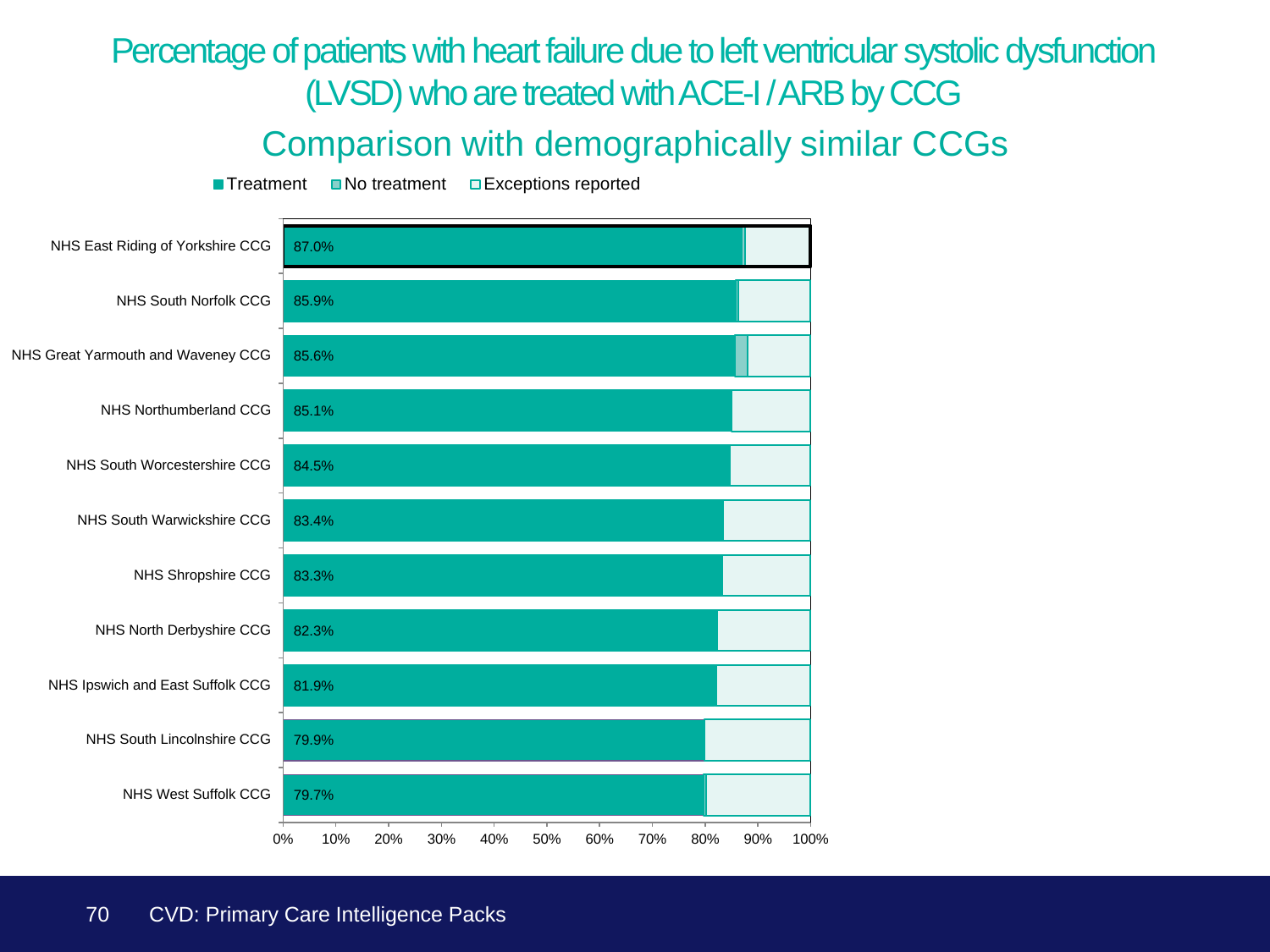### Percentage of patients with heart failure due to left ventricular systolic dysfunction (LVSD) who are not treated with ACE-I / ARB by GP practice

 $\blacksquare$  No treatment  $\blacksquare$  Exceptions reported



- in total, including exceptions, there are 92 people who are not treated with ACE-I or ARB
- GP practice range: 0.0% to 50.0%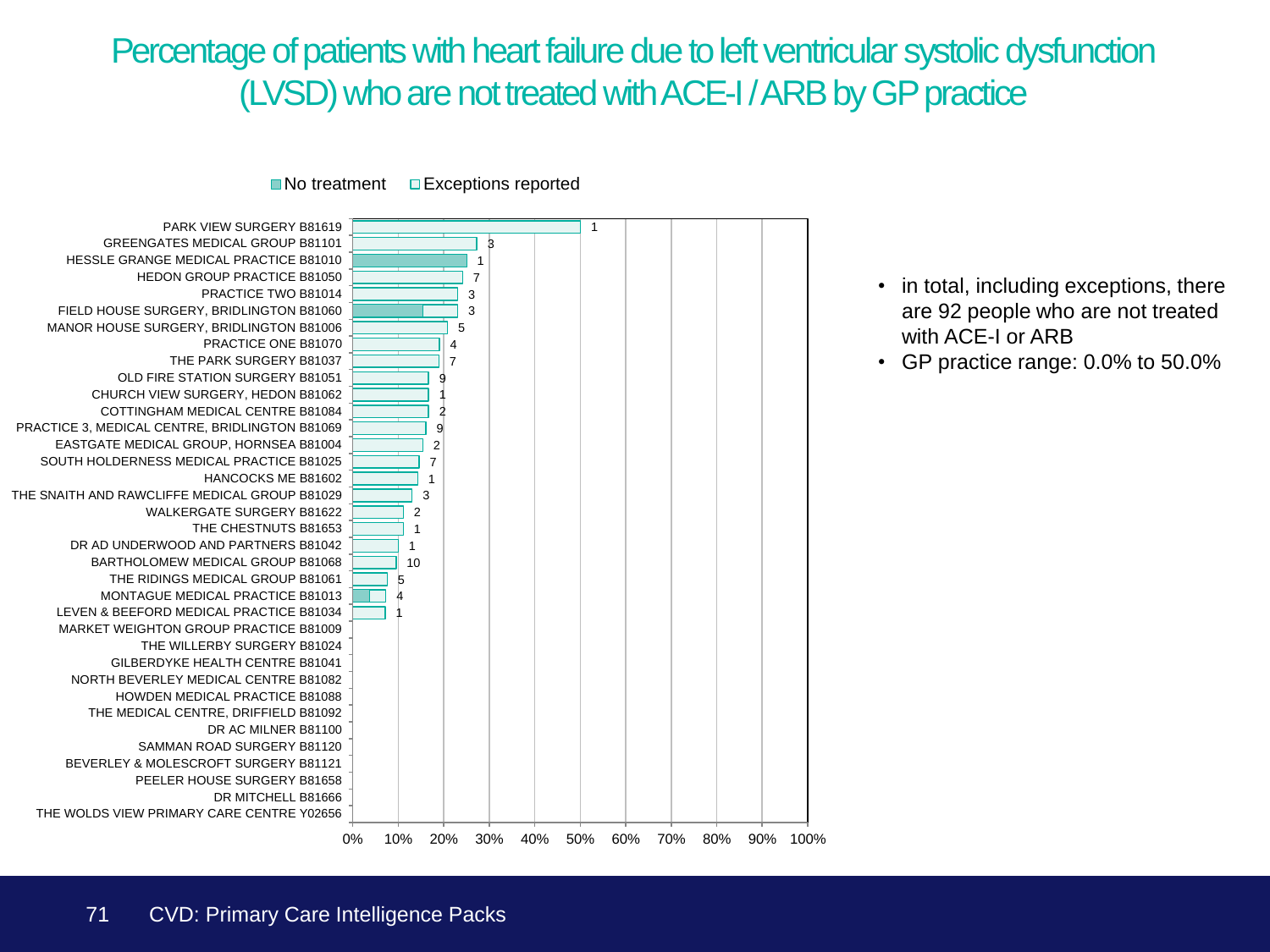Percentage of patients with heart failure due to left ventricular systolic dysfunction (LVSD) who are treated with ACE-I / ARB and BB by CCG

#### Comparison with CCGs in the STP



- 613 people with heart failure\* with LVSD treated with ACE-I/ARB in NHS East Riding of Yorkshire CCG
- 504 (82.2%) people treated with ACE-I/ARB and BB
- 85 (13.9%) people who are exceptions
- 24 (3.9%) additional people who are not treated with ACE-I/ARB and BB

*\**Using the QOF clinical indicator HF004 denominator plus exceptions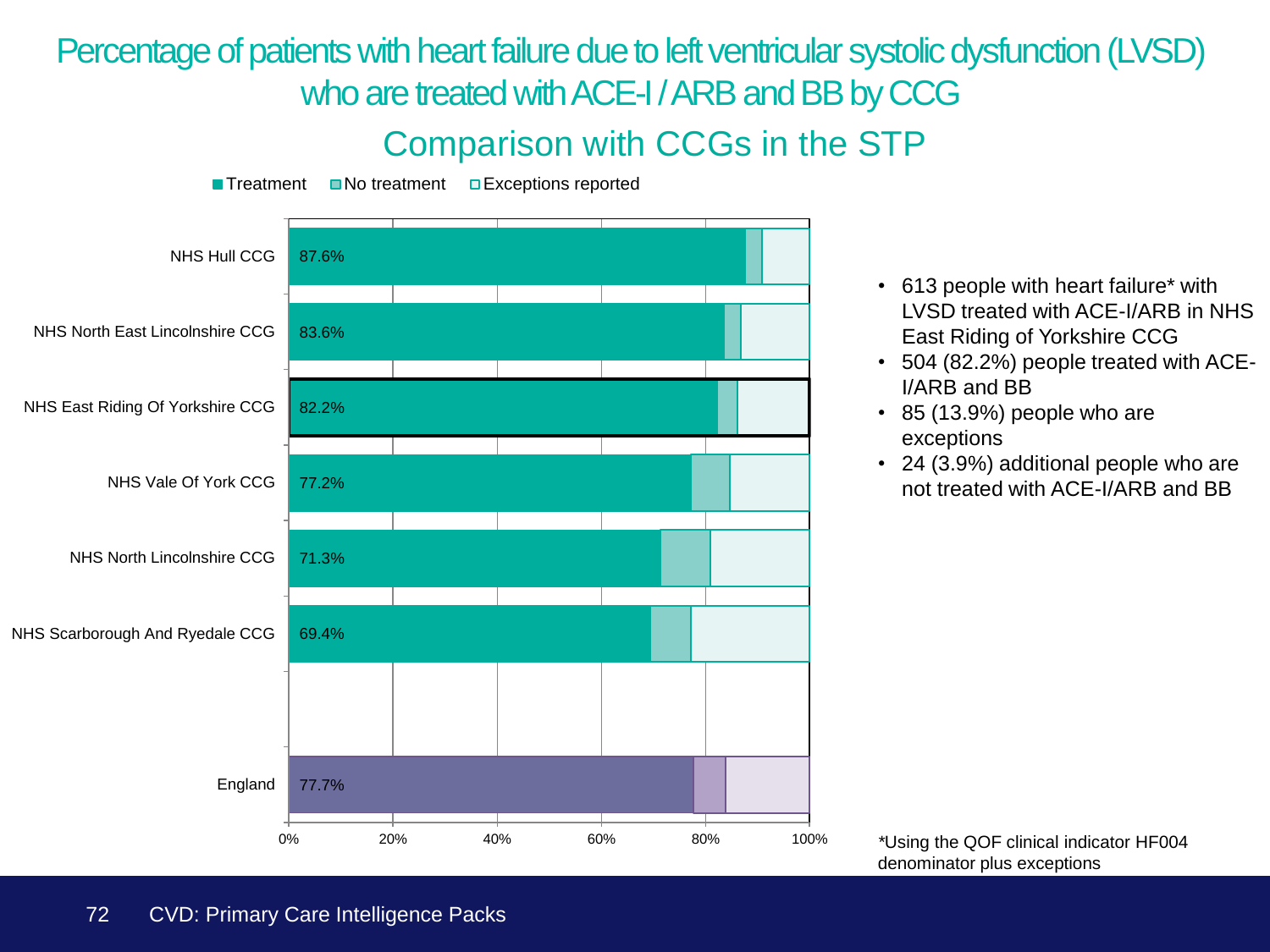#### Percentage of patients with heart failure due to left ventricular systolic dysfunction (LVSD) who are treated with ACE-I/ ARB and BB by CCG

#### Comparison with demographically similar CCGs

 $\blacksquare$  Treatment  $\blacksquare$  No treatment  $\blacksquare$  Exceptions reported

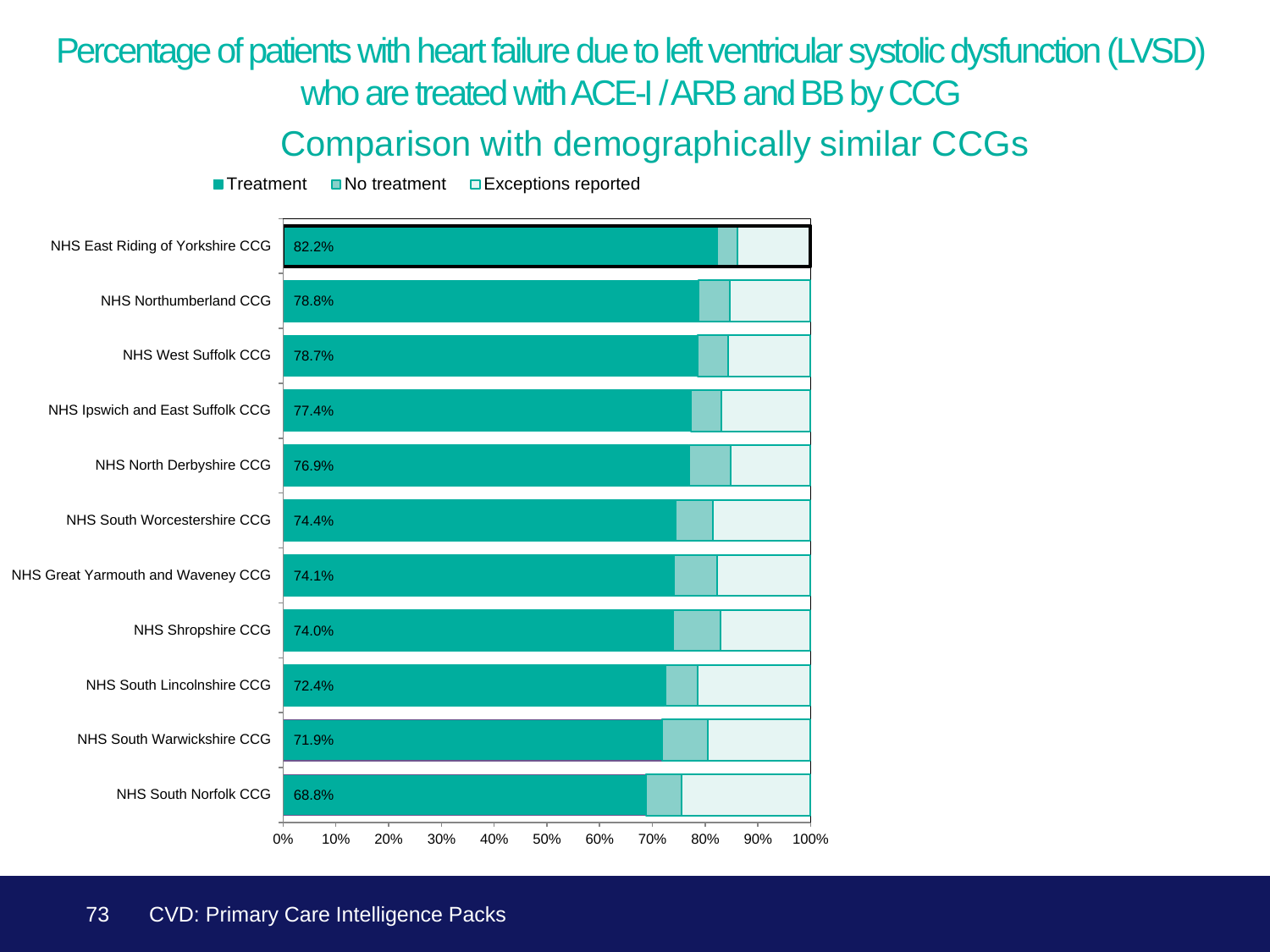#### Percentage of patients with heart failure due to left ventricular systolic dysfunction (LVSD) who are not treated with ACE-I/ ARB and BB by GP practice



- in total, including exceptions, there are 109 people who are not treated with ACE-I or ARB
- GP practice range: 0.0% to 37.5%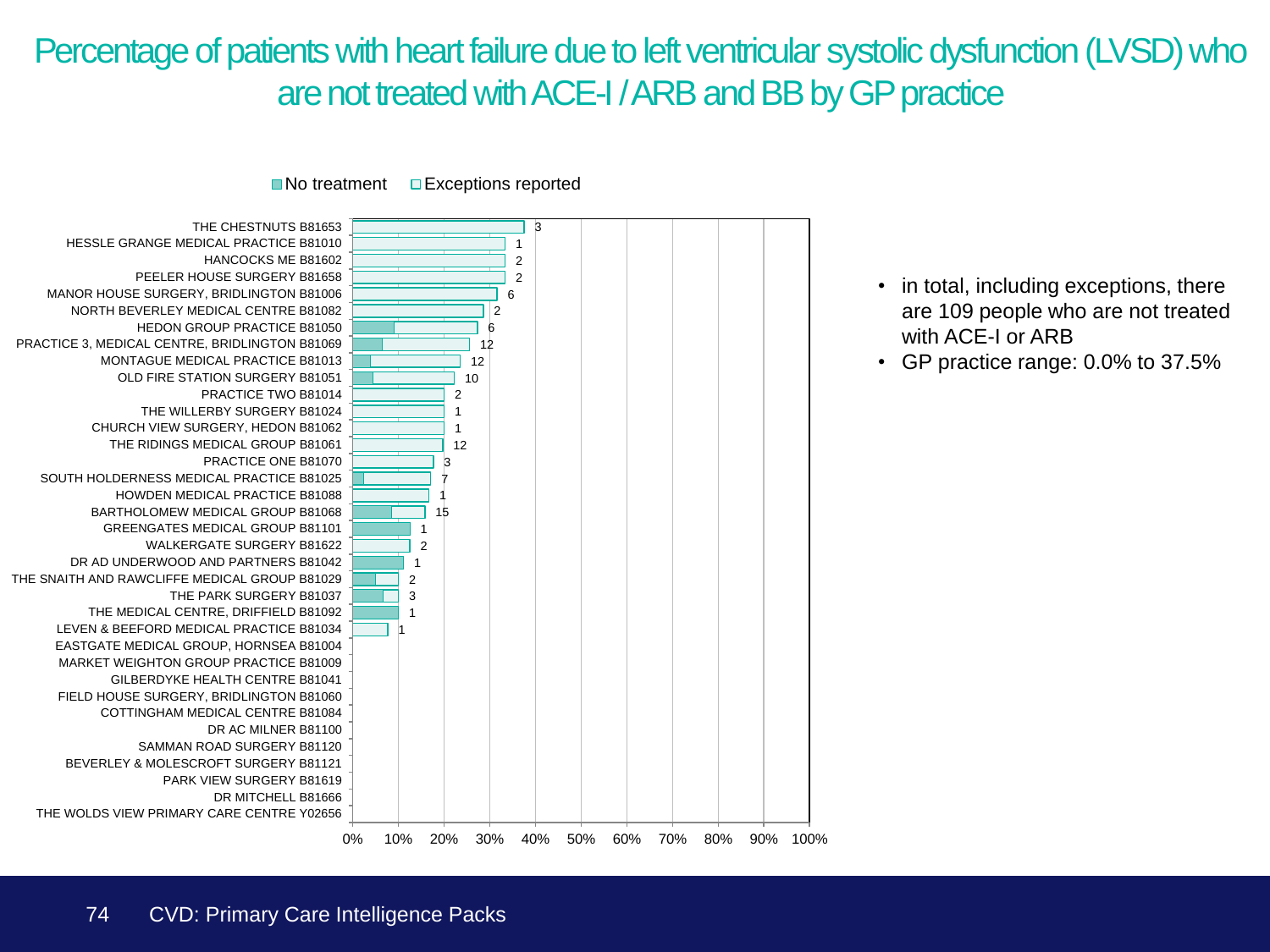Percentage of patients with CHD whose blood pressure reading (measured in the preceding 12 months) is 150/90 mmHg or less by CCG Comparison with CCGs in the STP



- 14,510 people with coronary heart disease\* in NHS East Riding of Yorkshire CCG
- 12,628 (87%) people whose blood pressure <= 150 / 90
- 731 (5%) people who are exceptions
- 1,151 (7.9%) additional people whose blood pressure is not <= 150 / 90

\*Using the QOF clinical indicator CHD002 denominator plus exceptions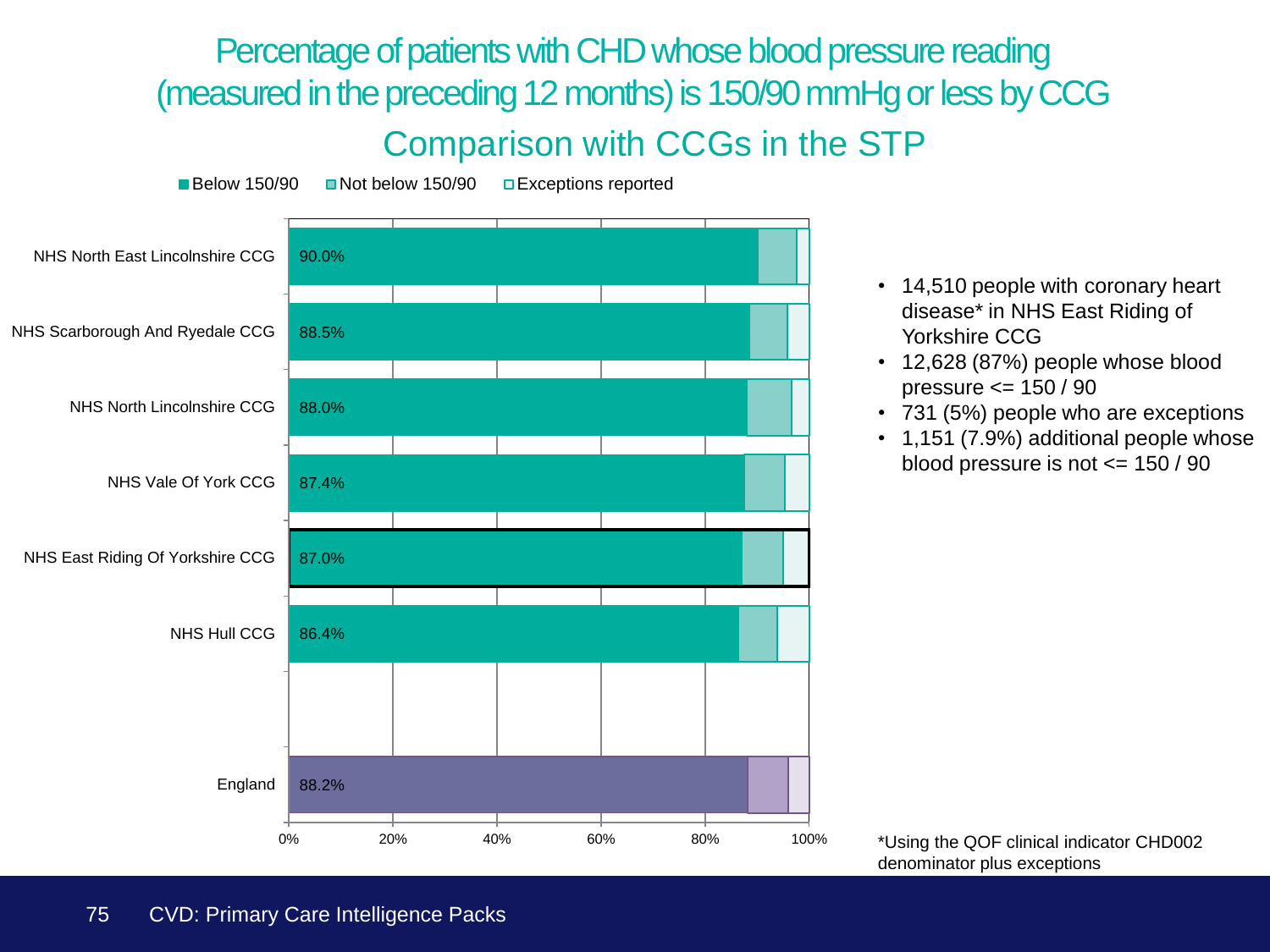Percentage of patients with CHD whose blood pressure reading (measured in the preceding 12 months) is 150/90 mmHg or less by CCG Comparison with demographically similar CCGs

Below 150/90 Not below 150/90 DExceptions reported

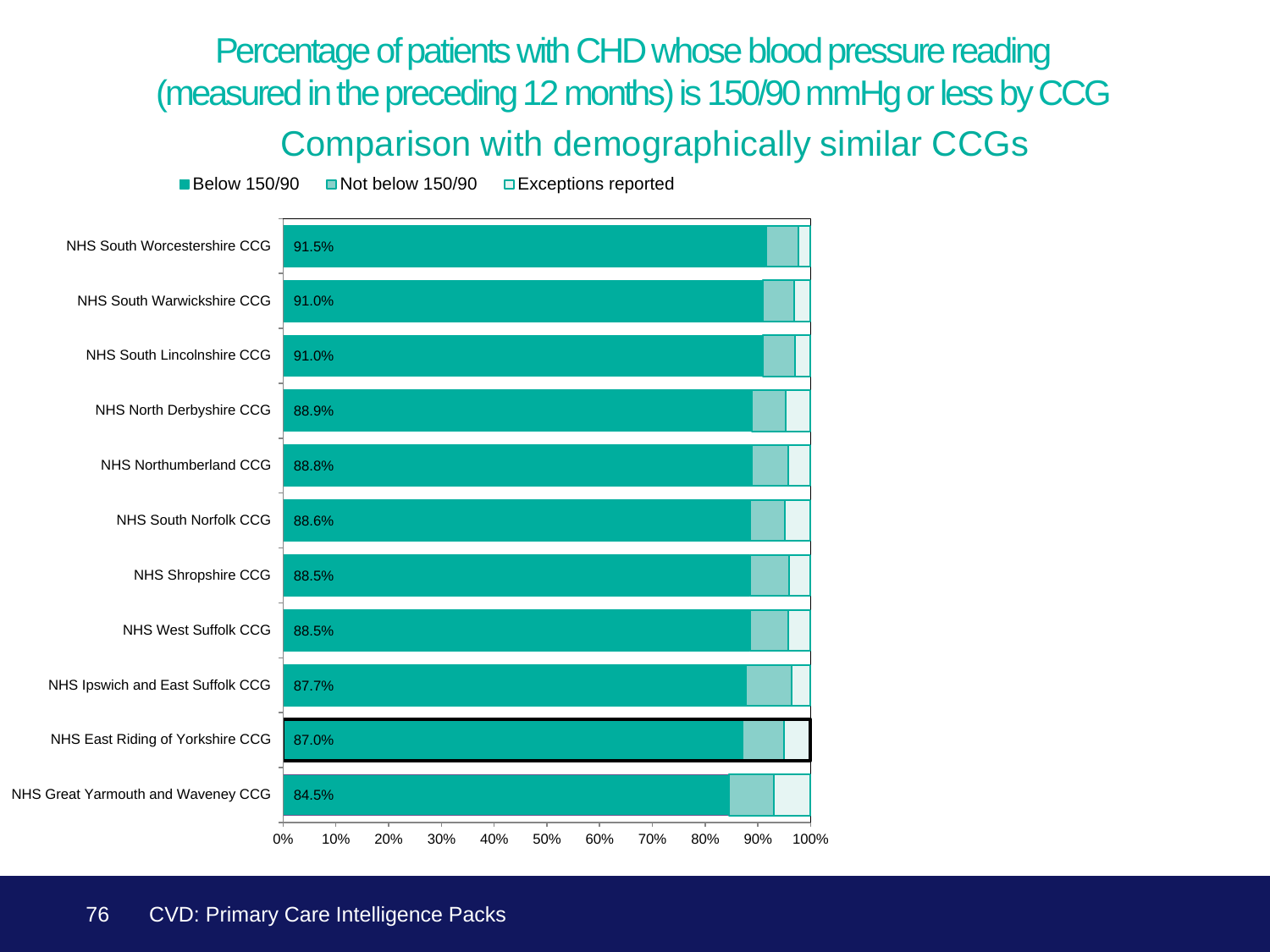## Percentage of patients with CHD whose blood pressure reading (measured in the preceding 12 months) is not 150/90 mmHg or less by GP practice

Not below 150/90 Exceptions reported



- in total, including exceptions, there are 1,882 people whose blood pressure is not <= 150 / 90
- GP practice range: 3.9% to 38.1%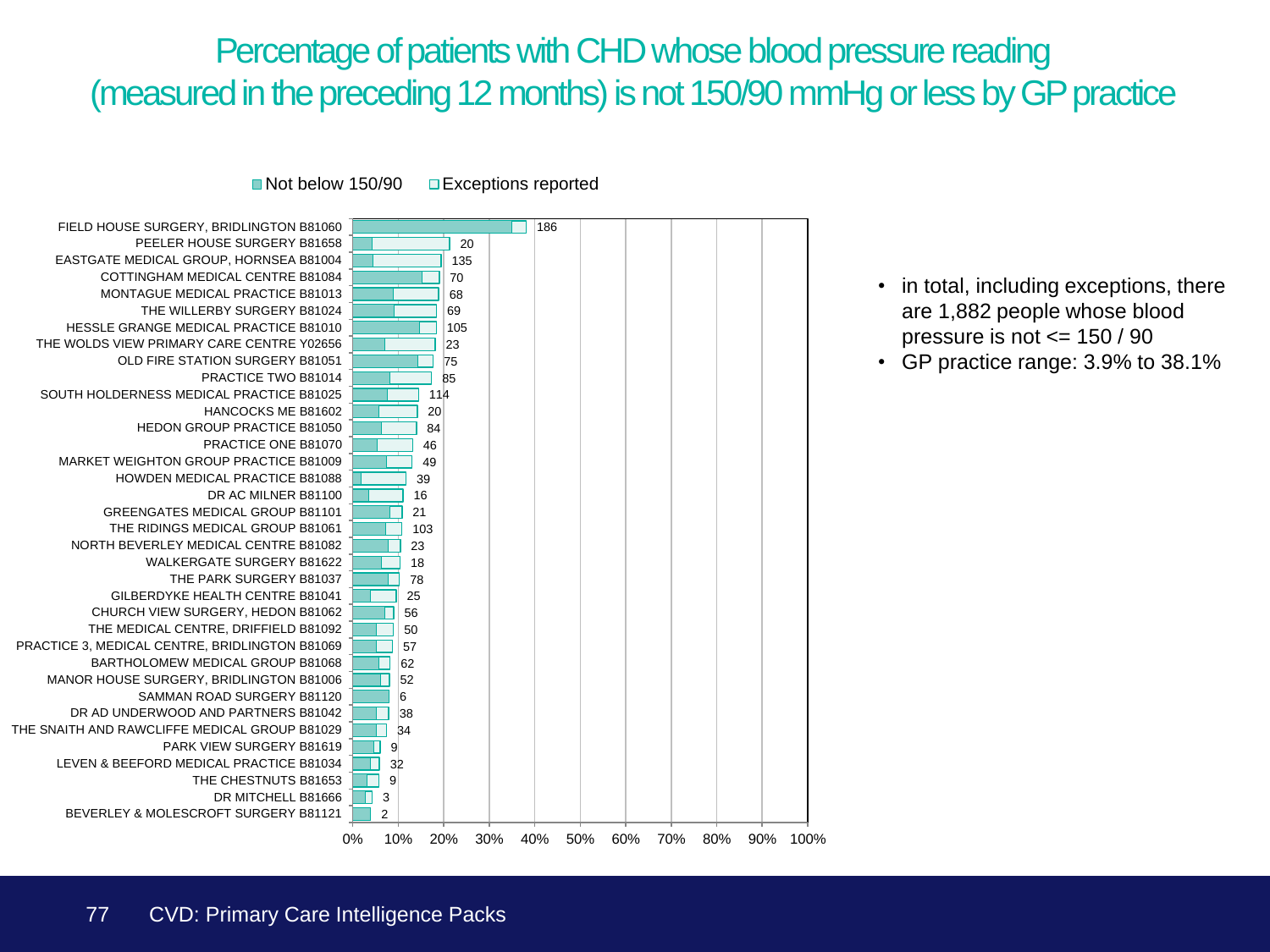Percentage of patients with CHD whose blood pressure reading (measured in the preceding 12 months) is not 150/90 mmHg or less by GP practice – opportunities compared to GP cluster



• using the GP cluster method of calculating potential gains, if each practice was to achieve as well as the upper quartile of its national cluster, then an additional 740 people would be treated

Details of this methodology are available on slide 9. Click [here t](#page-8-0)o view them.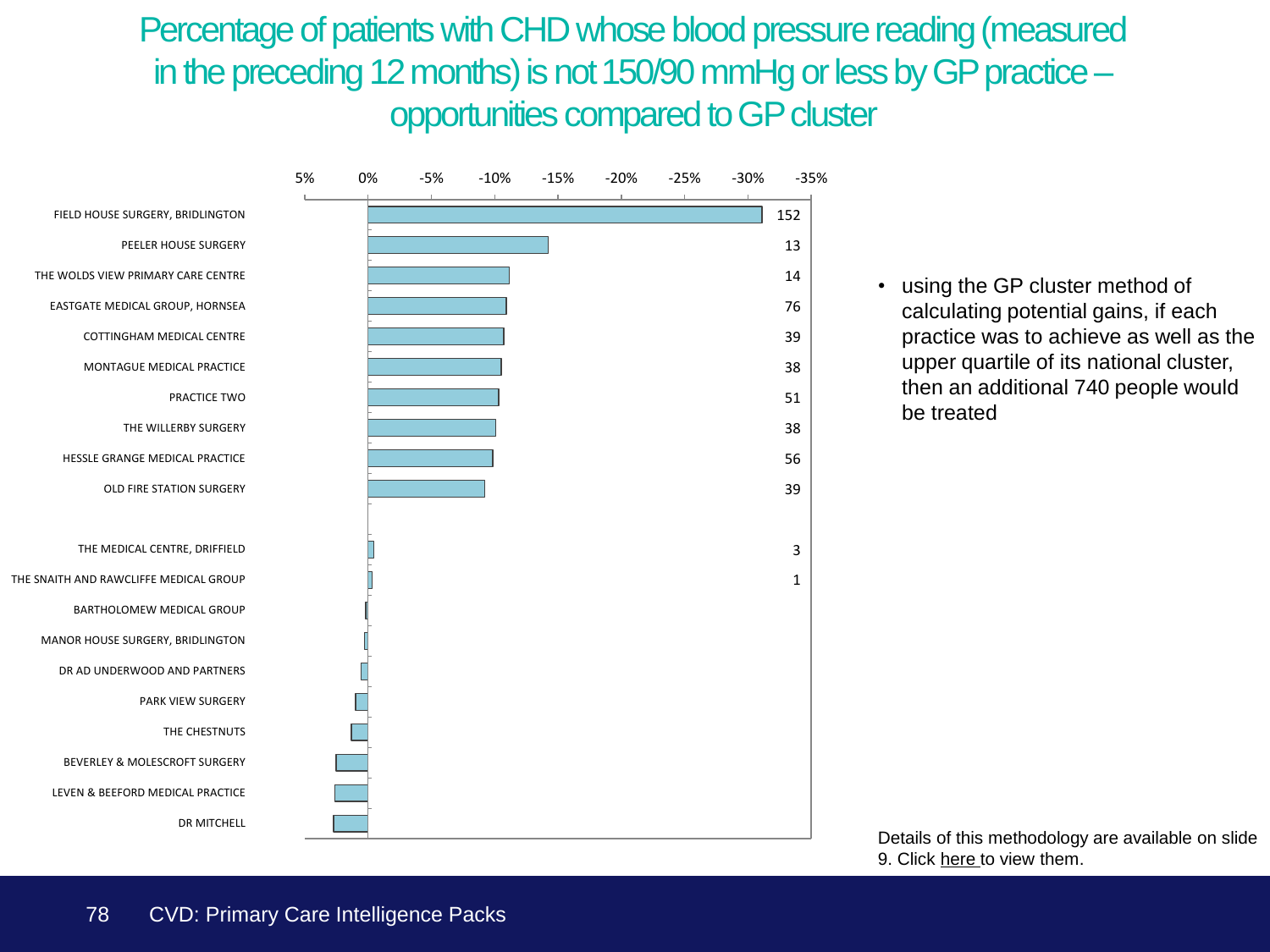Percentage of patients with CHD with a record in the preceding 12 months that aspirin, an alternative anti-platelet therapy, or an anti-coagulant is being taken by CCG Comparison with CCGs in the STP



- 14,510 people with coronary heart disease\* in NHS East Riding of Yorkshire CCG
- 13,151 (90.6%) people who are taking aspirin, an alternative antiplatelet therapy, or an anti-coagulant
- 855 (5.9%) people who are exceptions
- 504 (3.5%) additional people who are not taking aspirin, an alternative antiplatelet therapy, or an anti-coagulant

\*Using the QOF clinical indicator CHD005 denominator plus exceptions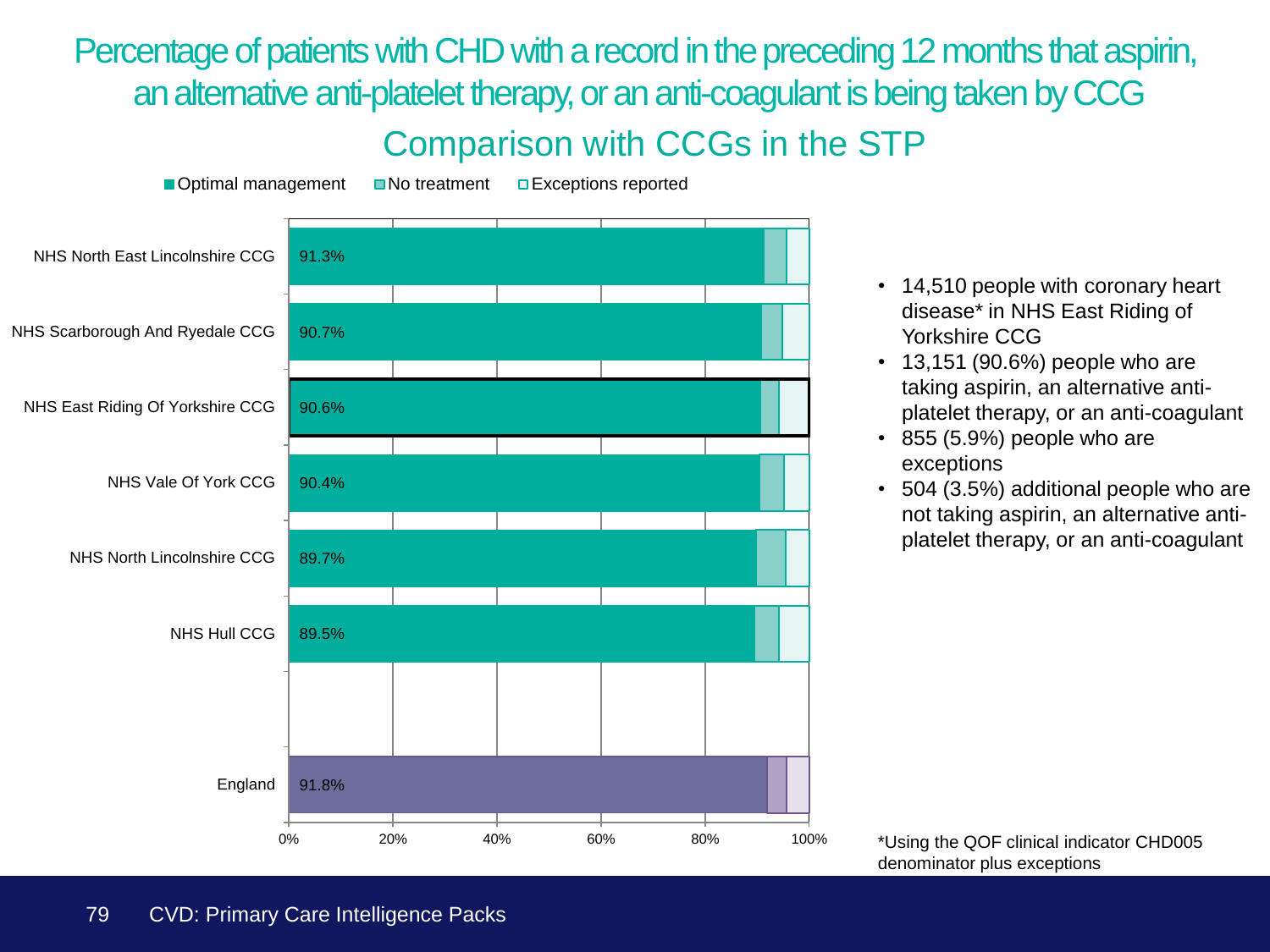Percentage of patients with CHD with a record in the preceding 12 months that aspirin, an alternative anti-platelet therapy, or an anti-coagulant is being taken by CCG Comparison with demographically similar CCGs

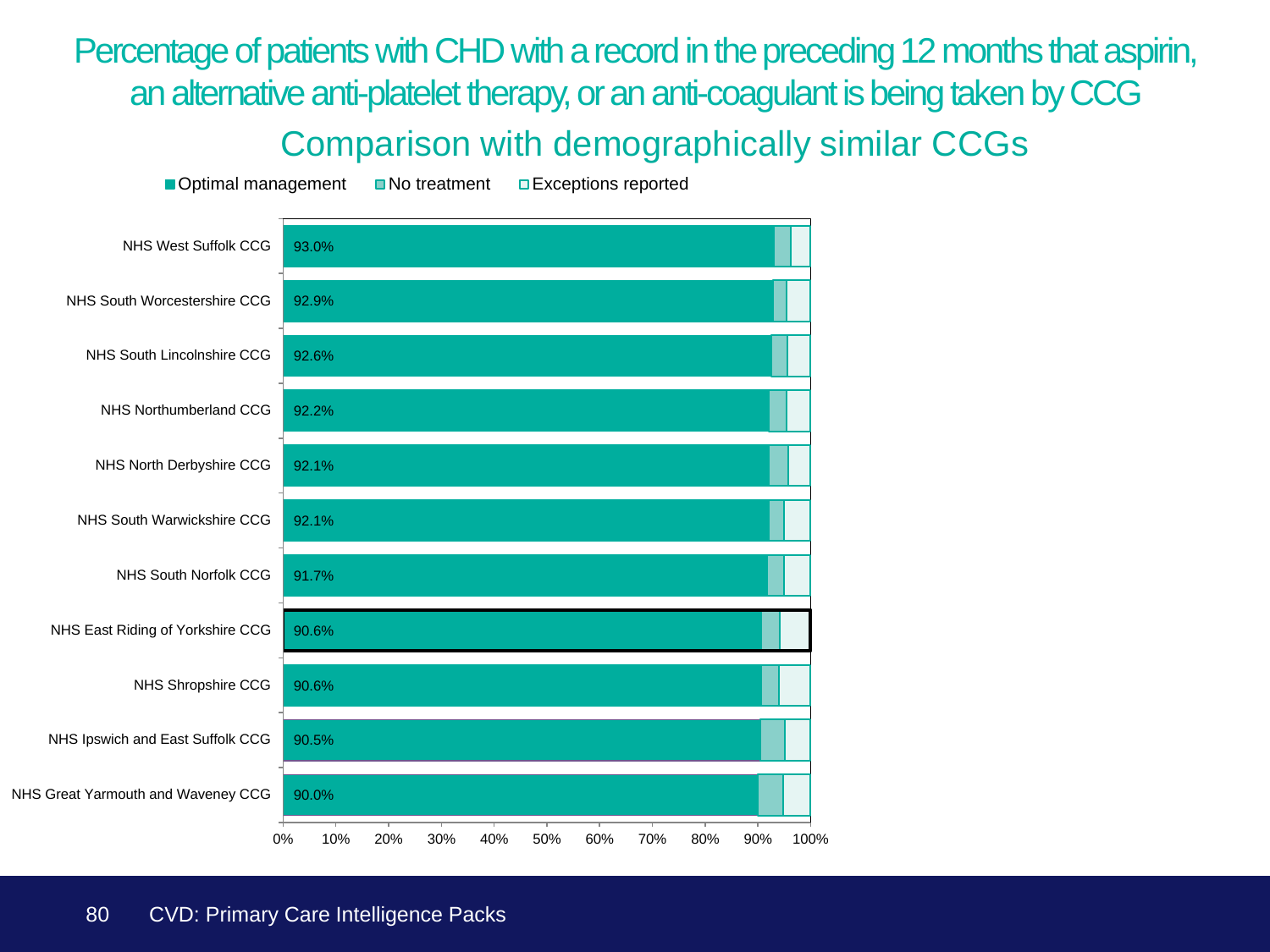## Percentage of patients with CHD without a record in the preceding 12 months that aspirin, an alternative anti-platelet therapy, or an anti-coagulant is being taken by GP practice



 $\blacksquare$  No treatment  $\blacksquare$  Exceptions reported

- in total, including exceptions, there are 1,359 people are not taking aspirin, an alternative anti-platelet therapy, or an anti-coagulant
- GP practice range: 1.6% to 19.2%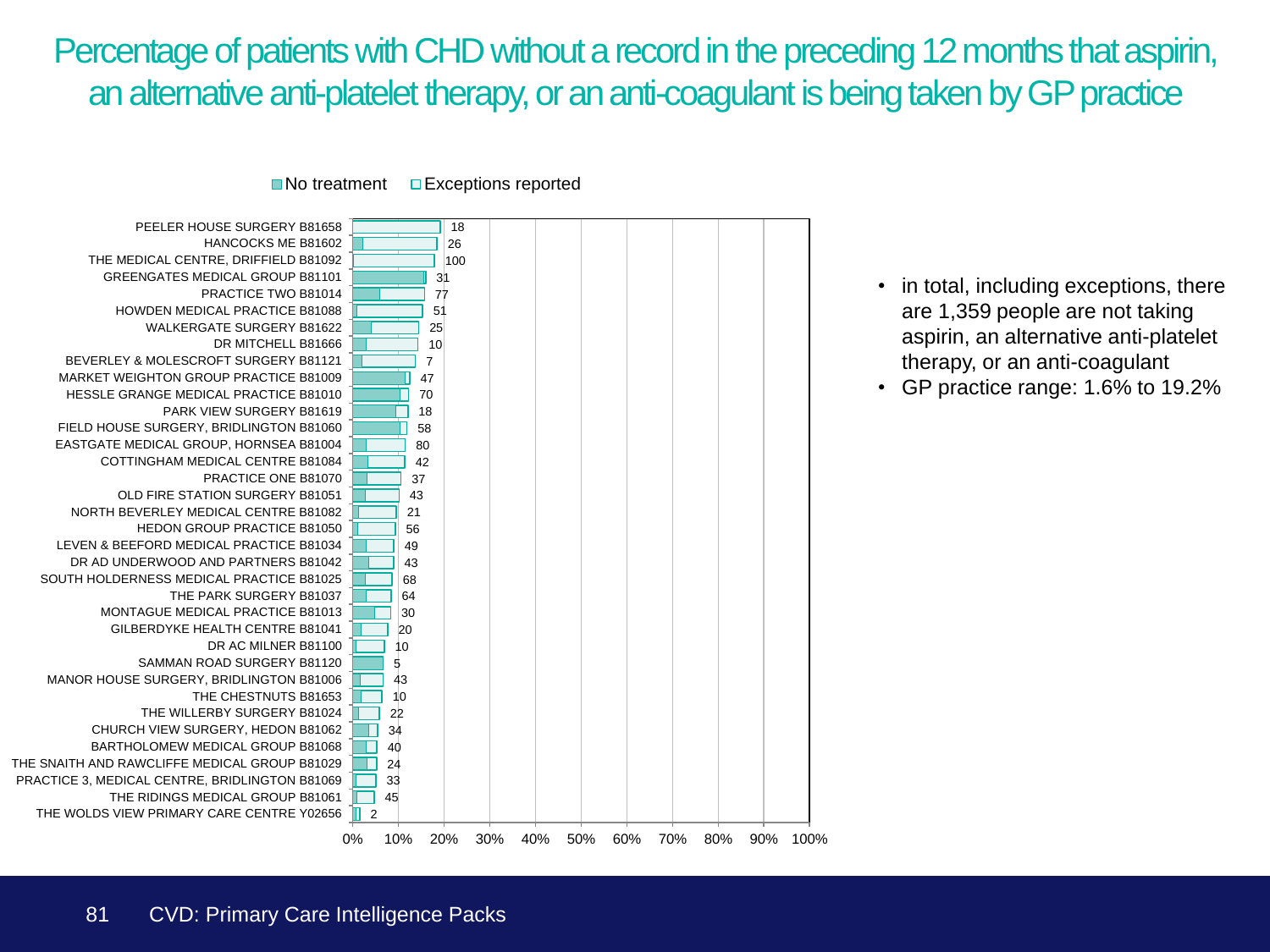# Some data on outcomes for people with cardiovascular disease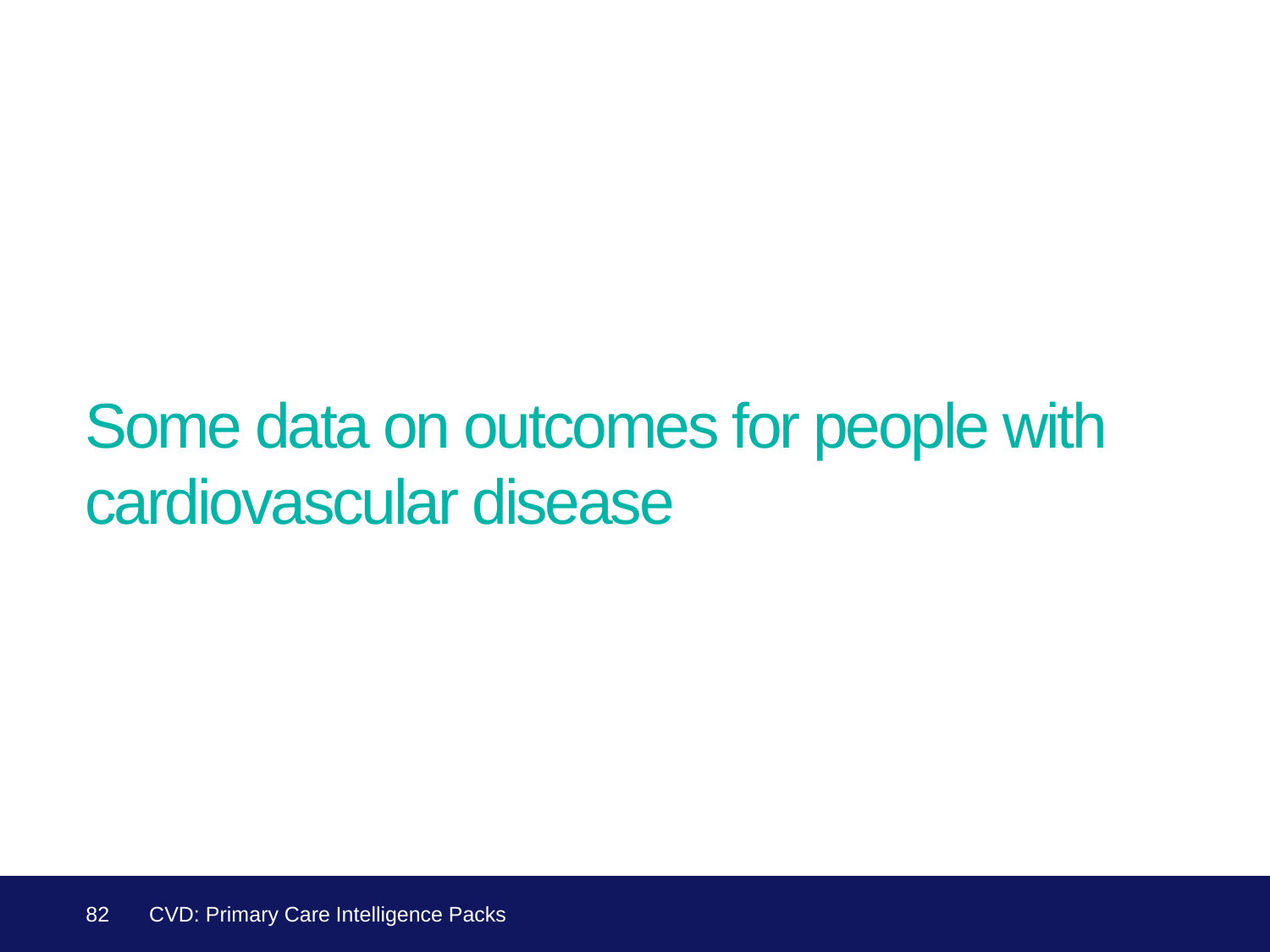## Hospital admissions for coronary heart disease for all ages 2002/03 –2015/16



• in NHS East Riding of Yorkshire CCG, the hospital admission rate for coronary heart disease in 2015/16 was 591 (2,226) compared to 527.9 for England

2002/032003/042004/052005/062006/072007/082008/092009/102010/112011/122012/132013/142014/152015/16

Source: Hospital Episode Statistics (HES), 2002/03 - 2015/16, Copyright © 2017, Re‐used with the permission of NHS Digital. All rights reserved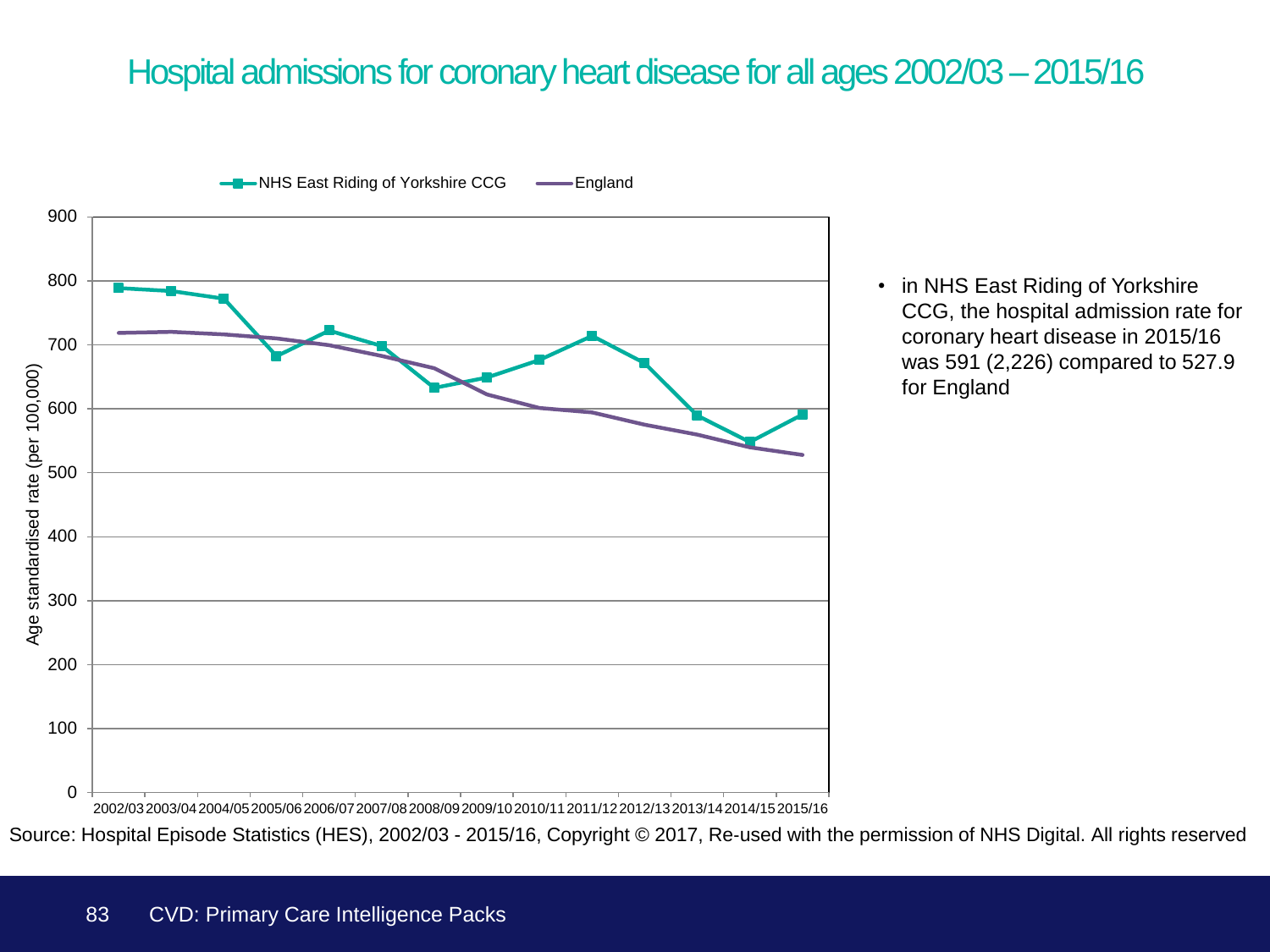#### Hospital admissions for stroke for all ages 2002/03 –2015/16



• in NHS East Riding of Yorkshire CCG, the hospital admission rate for stroke in 2015/16 was 175.7 (655) compared to 172.8 for England

2002/032003/042004/052005/062006/072007/082008/092009/102010/112011/122012/132013/142014/152015/16

Source: Hospital Episode Statistics (HES), 2002/03 - 2015/16, Copyright © 2017, Re‐used with the permission of NHS Digital. All rights reserved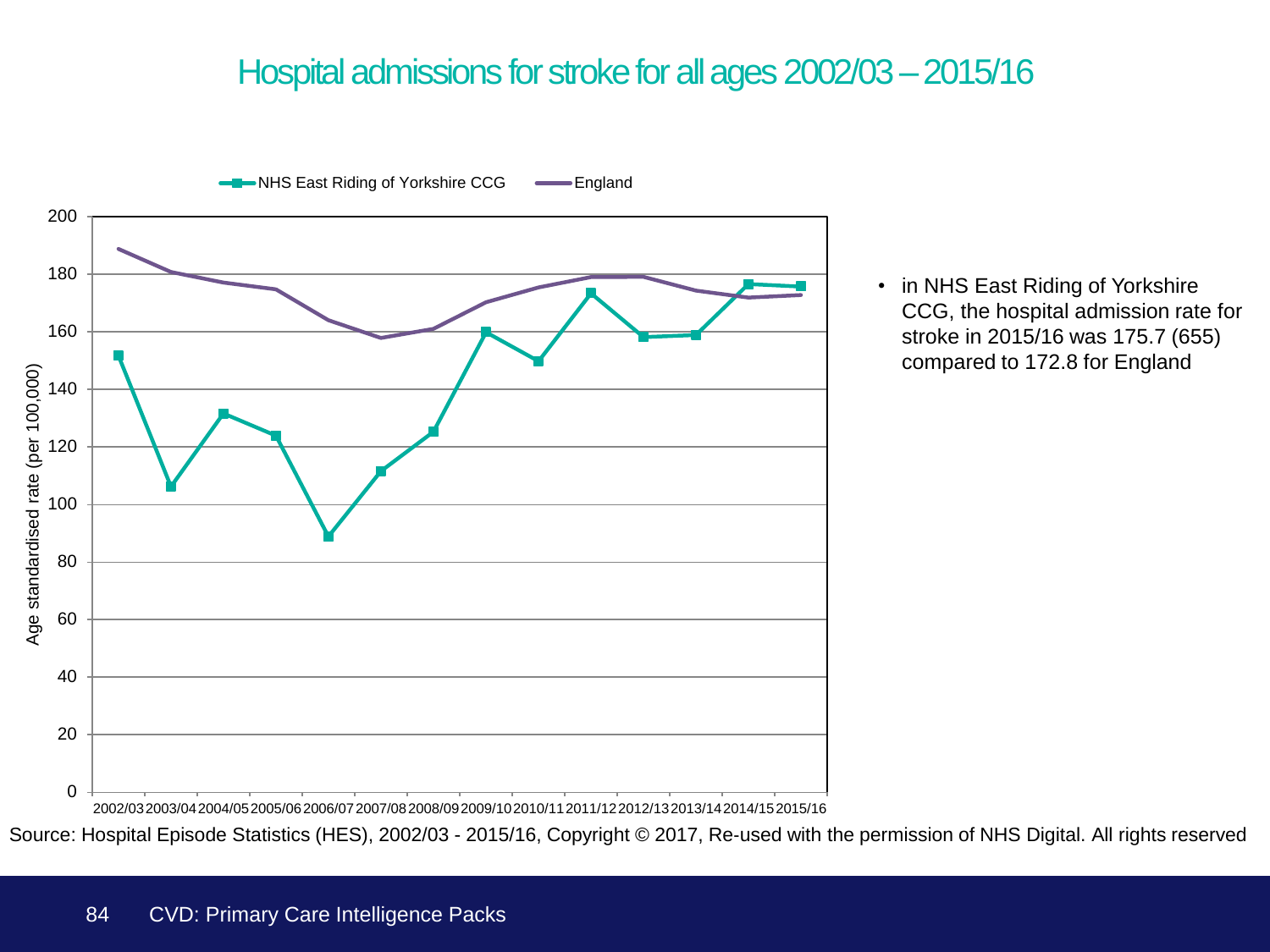#### Additional risk of complications for people with diabetes, three year follow up, 2013/14



• The risk of a stroke was 103.1% higher and the risk of a heart attack was 104.2% higher compared to people without diabetes. The risk of a major amputation was 540.8% higher.

Note: This slide uses data from the National Diabetes Audit (NDA)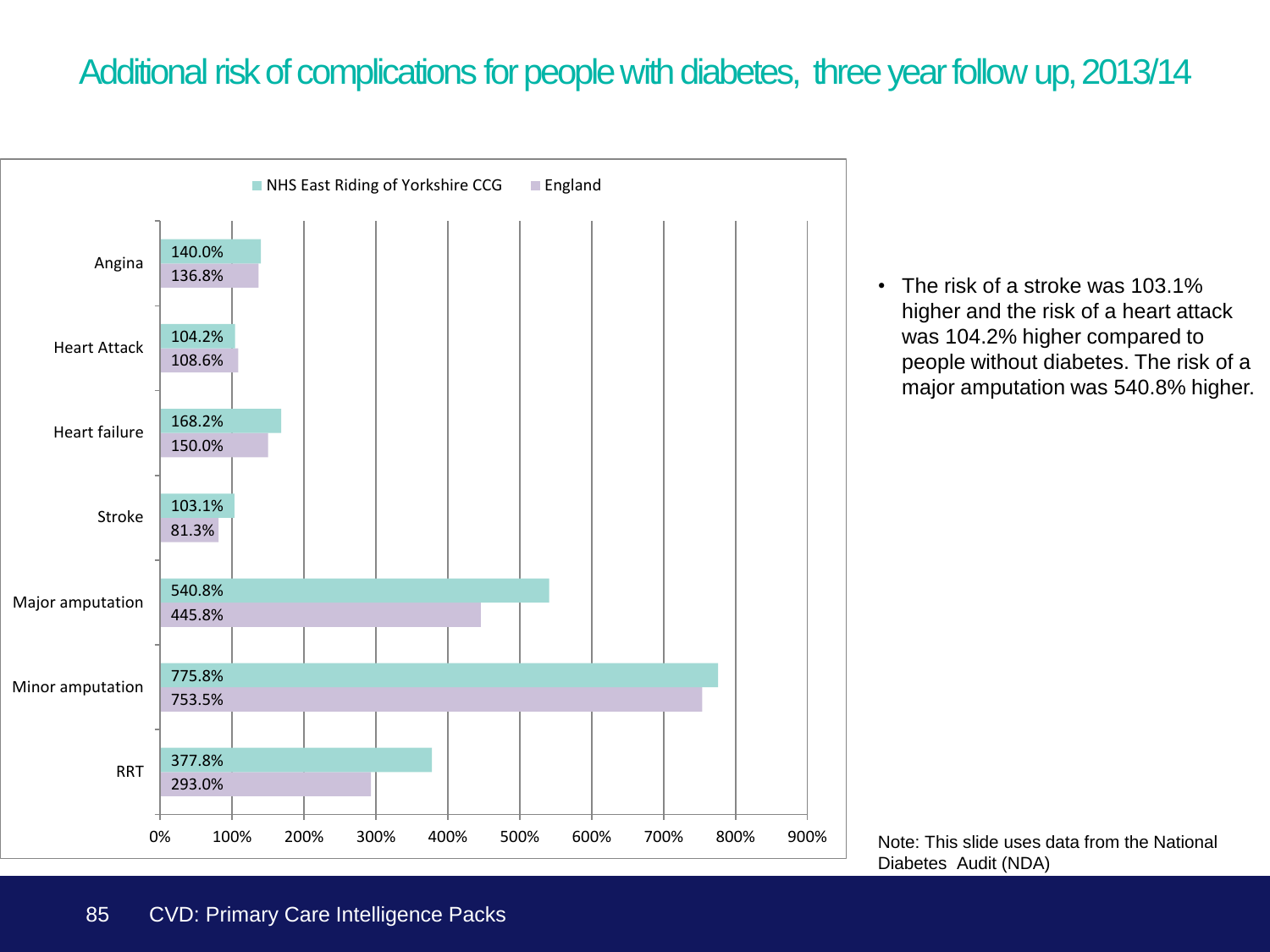#### Deaths from coronary heart disease, under 75s



• in NHS East Riding of Yorkshire CCG, the early mortality rate for coronary heart disease in 2013-15 was 41.1, compared to 40.6 for England

Source: Office for National Statistics (ONS) mortality data 2002 - 2015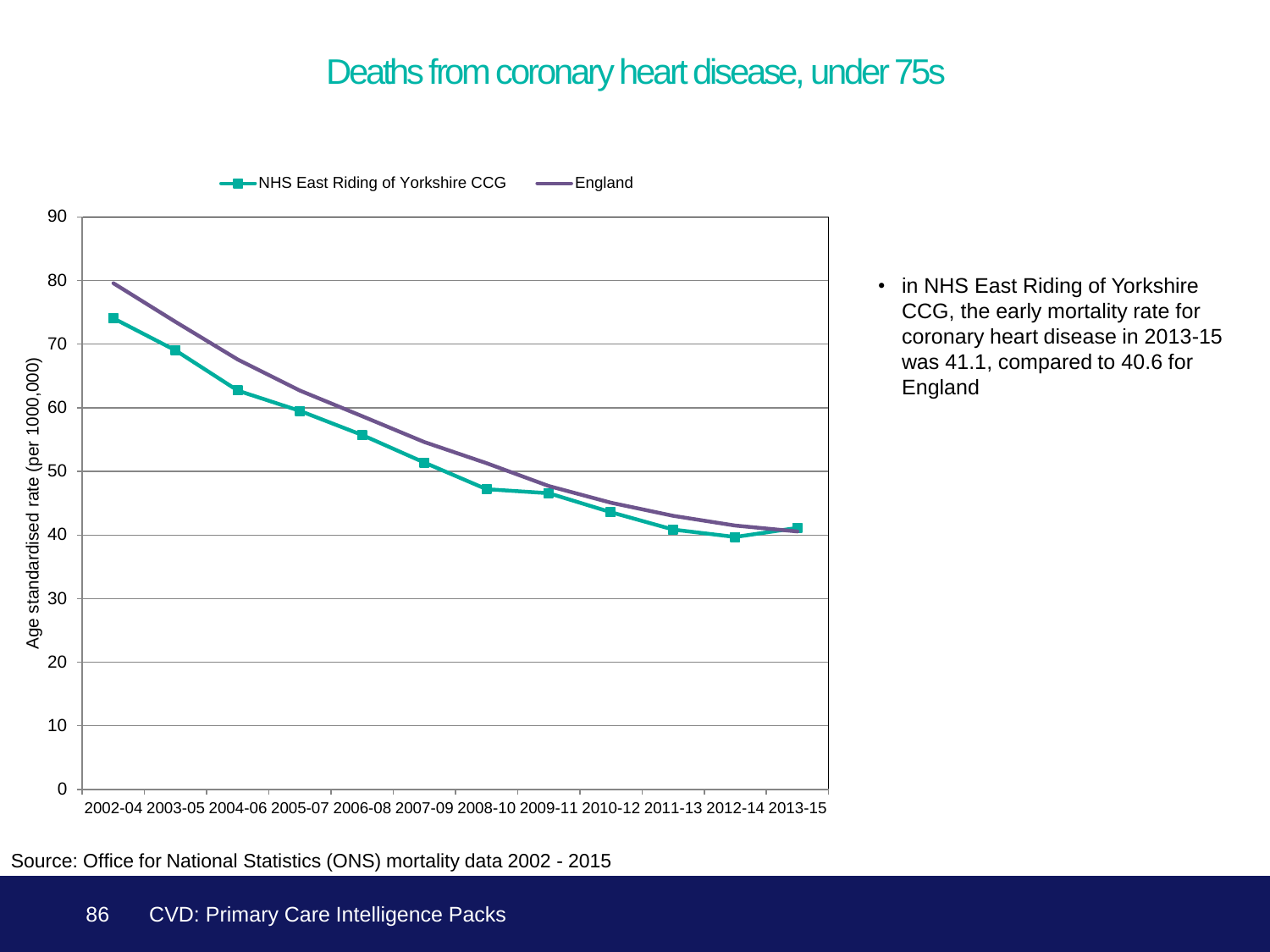#### Deaths from stroke, under 75s



• in NHS East Riding of Yorkshire CCG, the early mortality rate for stroke in 2013-15 was 13.4, compared to 13.6 for England

Source: Office for National Statistics (ONS) mortality data 2002 - 2015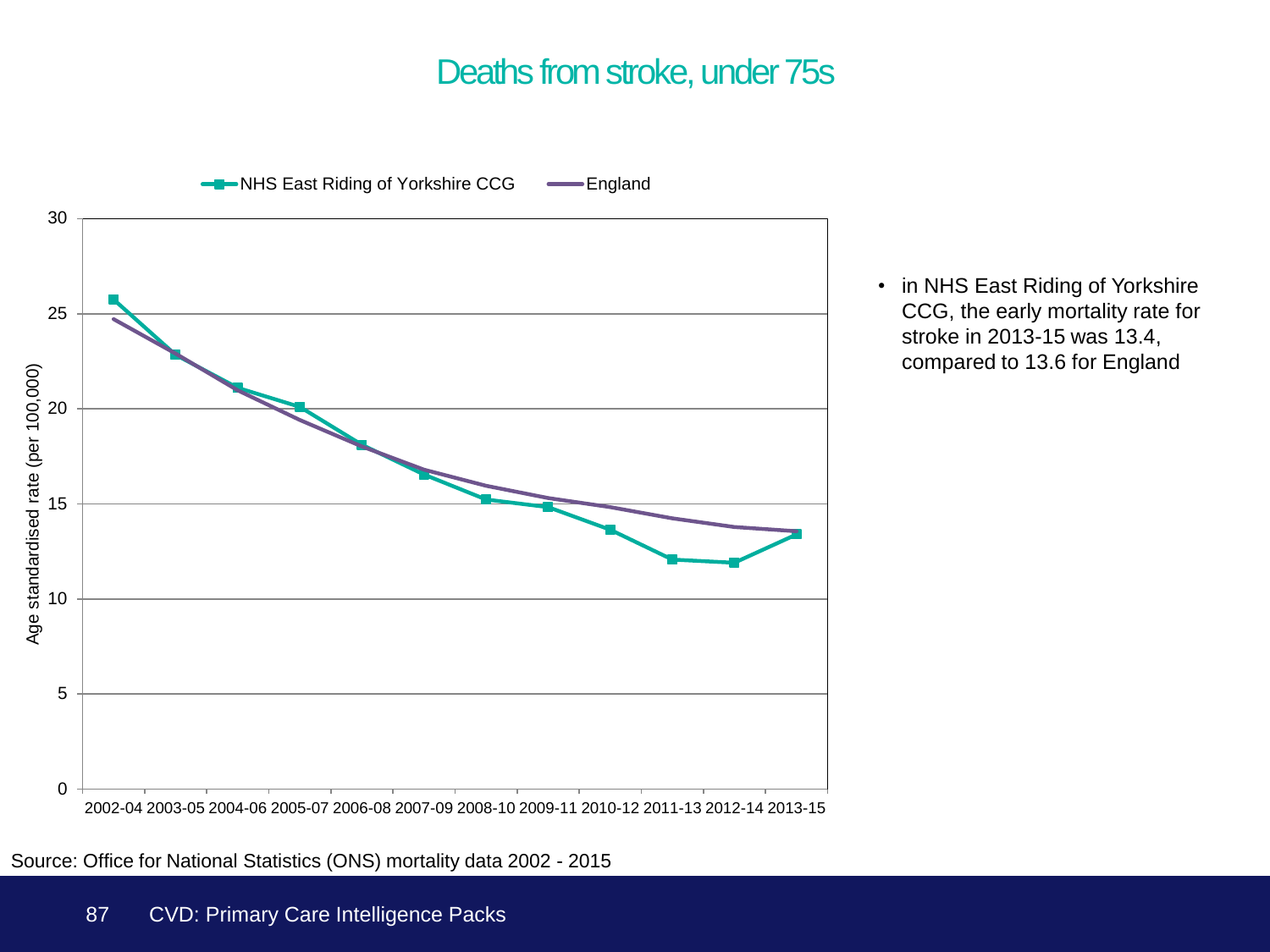## **Appendix**

#### Data sources

- Quality and Outcomes Framework (QOF), 2015/16, Copyright © 2016, re-used with the permission of NHS Digital. All rights reserved
- Non-diabetic hyperglycaemia prevalence estimates, NCVIN, PHE: [https://www.gov.uk/government/publications/nhs-diabetes](https://www.gov.uk/government/publications/nhs-diabetes-prevention-programme-non-diabetic-hyperglycaemia)[prevention-programme-non-diabetic-hyperglycaemia](https://www.gov.uk/government/publications/nhs-diabetes-prevention-programme-non-diabetic-hyperglycaemia)
- Diabetes prevalence estimates, NCVIN, PHE: [https://www.gov.uk/government/publications/diabetes-prevalence-estimates-for](https://www.gov.uk/government/publications/diabetes-prevalence-estimates-for-local-populations)[local-populations](https://www.gov.uk/government/publications/diabetes-prevalence-estimates-for-local-populations)
- CKD Prevalence model, G.Aitken, University of Southampton , 2014 [https://www.gov.uk/government/publications/ckd](https://www.gov.uk/government/publications/ckd-prevalence-estimates-for-local-and-regional-populations)[prevalence-estimates-for-local-and-regional-populations](https://www.gov.uk/government/publications/ckd-prevalence-estimates-for-local-and-regional-populations)
- Hypertension prevalence estimates for local CCG populations. Created using data from: QOF hypertension registers 2014/15 and; Undiagnosed hypertension estimates for adults 16 years and older. 2014. Department of Primary Care & Public Health, Imperial College London <https://www.gov.uk/government/publications/hypertension-prevalence-estimates-for-local-populations>
- NHS Stop smoking services Copyright © 2014, NHS Digital
- Norberg J, Bäckström S , Jansson J-H, Johansson L. Estimating the prevalence of atrial fibrillation in a general population using validated electronic health data. Clin Epidemiol 2013 ; 5 475 – 81.
- National Diabetes Audit, 2013/14 and 2015/16, Copyright © 2016, re-used with the permission of NHS Digital. All rights reserved
- Hospital Episode Statistics (HES), 2002/03 2015/16, Copyright © 2017, Re-used with the permission of NHS Digital. All rights reserved
- Office for National Statistics (ONS) mortality data 2002 2015, Copyright © 2017, Re-used with the permission of the Office for National Statistics. All rights reserved